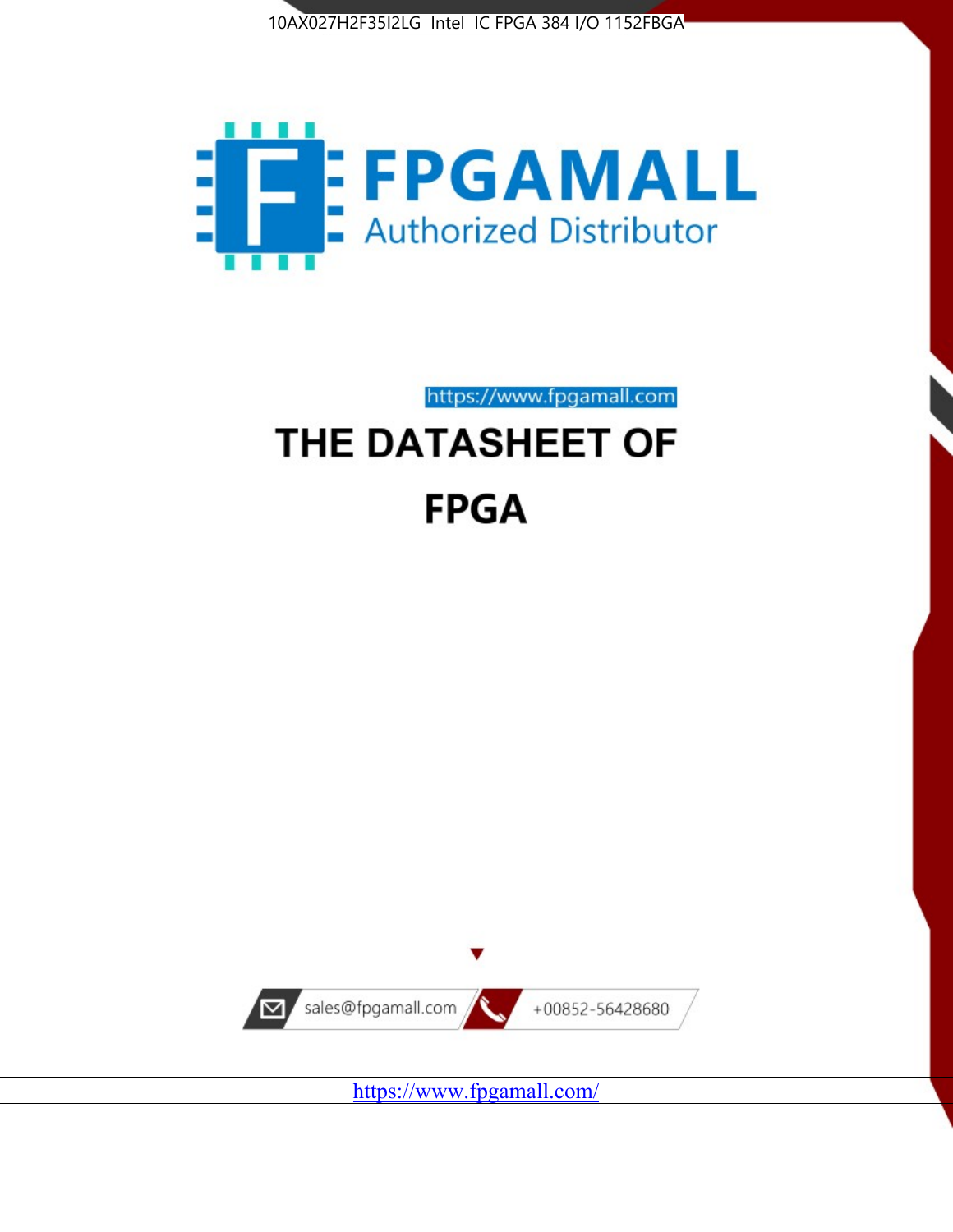

# **Intel® Arria® 10 Device Overview**



**A10-OVERVIEW | 2018.12.06** Latest document on the web: **[PDF](https://www.intel.com/content/dam/www/programmable/us/en/pdfs/literature/hb/arria-10/a10_overview.pdf)** | **[HTML](https://www.intel.com/content/www/us/en/programmable/documentation/sam1403480274650.html)**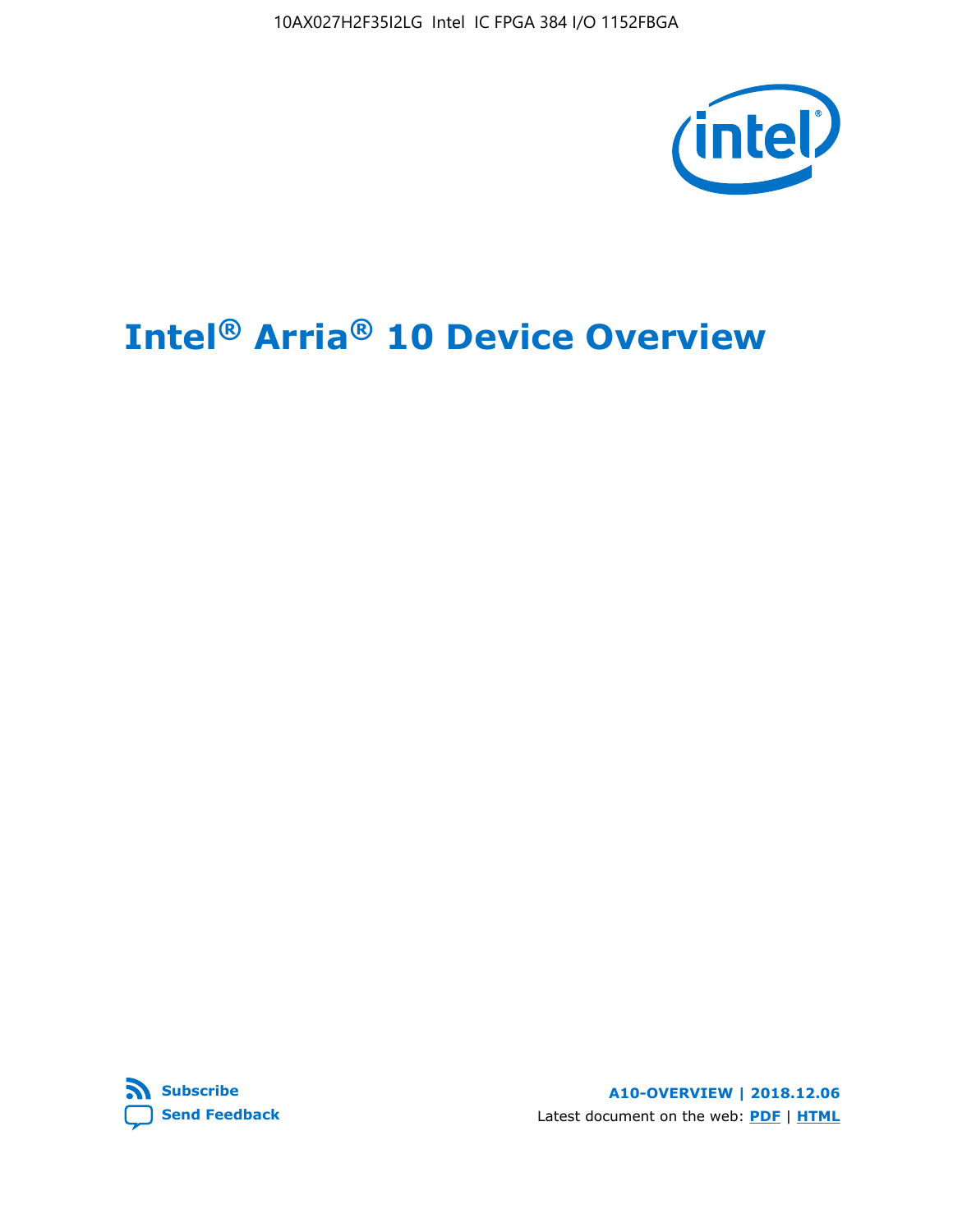

**Contents** 

# **Contents**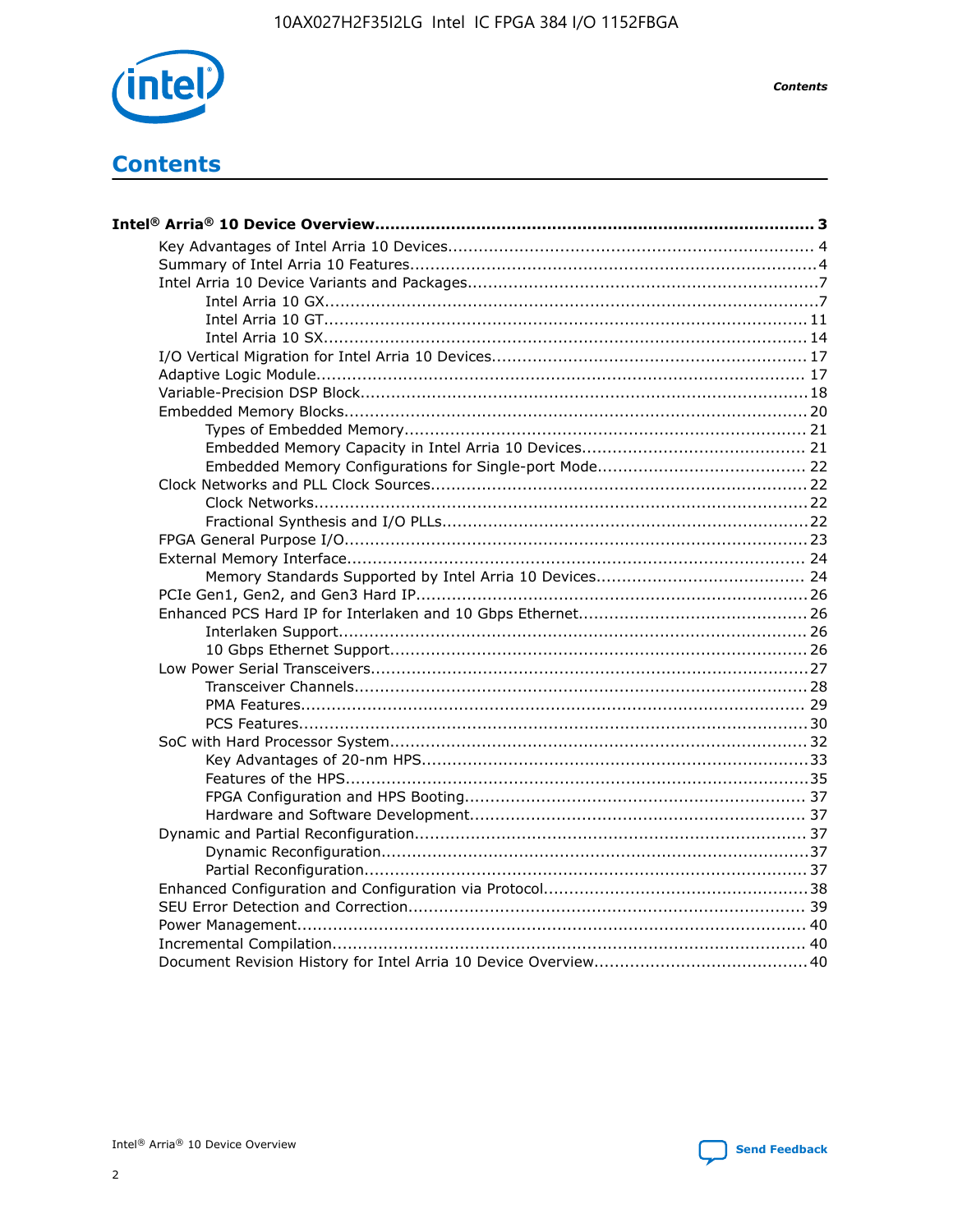**A10-OVERVIEW | 2018.12.06**

**[Send Feedback](mailto:FPGAtechdocfeedback@intel.com?subject=Feedback%20on%20Intel%20Arria%2010%20Device%20Overview%20(A10-OVERVIEW%202018.12.06)&body=We%20appreciate%20your%20feedback.%20In%20your%20comments,%20also%20specify%20the%20page%20number%20or%20paragraph.%20Thank%20you.)**



# **Intel® Arria® 10 Device Overview**

The Intel<sup>®</sup> Arria<sup>®</sup> 10 device family consists of high-performance and power-efficient 20 nm mid-range FPGAs and SoCs.

Intel Arria 10 device family delivers:

- Higher performance than the previous generation of mid-range and high-end FPGAs.
- Power efficiency attained through a comprehensive set of power-saving technologies.

The Intel Arria 10 devices are ideal for high performance, power-sensitive, midrange applications in diverse markets.

| <b>Market</b>         | <b>Applications</b>                                                                                               |
|-----------------------|-------------------------------------------------------------------------------------------------------------------|
| Wireless              | Channel and switch cards in remote radio heads<br>٠<br>Mobile backhaul<br>٠                                       |
| Wireline              | 40G/100G muxponders and transponders<br>٠<br>100G line cards<br>٠<br><b>Bridging</b><br>٠<br>Aggregation<br>٠     |
| <b>Broadcast</b>      | Studio switches<br>٠<br>Servers and transport<br>٠<br>Videoconferencing<br>٠<br>Professional audio and video<br>٠ |
| Computing and Storage | Flash cache<br>٠<br>Cloud computing servers<br>٠<br>Server acceleration<br>٠                                      |
| Medical               | Diagnostic scanners<br>٠<br>Diagnostic imaging<br>٠                                                               |
| Military              | Missile guidance and control<br>٠<br>Radar<br>٠<br>Electronic warfare<br>٠<br>Secure communications<br>٠          |

#### **Table 1. Sample Markets and Ideal Applications for Intel Arria 10 Devices**

#### **Related Information**

- [Intel Arria 10 Device Handbook: Known Issues](http://www.altera.com/support/kdb/solutions/rd07302013_646.html) Lists the planned updates to the *Intel Arria 10 Device Handbook* chapters.
- [Intel Arria 10 GX/GT Device Errata and Design Recommendations](https://www.intel.com/content/www/us/en/programmable/documentation/agz1493851706374.html#yqz1494433888646)
- [Intel Arria 10 SX Device Errata and Design Recommendations](https://www.intel.com/content/www/us/en/programmable/documentation/cru1462832385668.html#cru1462832558642)

Intel Corporation. All rights reserved. Intel, the Intel logo, Altera, Arria, Cyclone, Enpirion, MAX, Nios, Quartus and Stratix words and logos are trademarks of Intel Corporation or its subsidiaries in the U.S. and/or other countries. Intel warrants performance of its FPGA and semiconductor products to current specifications in accordance with Intel's standard warranty, but reserves the right to make changes to any products and services at any time without notice. Intel assumes no responsibility or liability arising out of the application or use of any information, product, or service described herein except as expressly agreed to in writing by Intel. Intel customers are advised to obtain the latest version of device specifications before relying on any published information and before placing orders for products or services. \*Other names and brands may be claimed as the property of others.

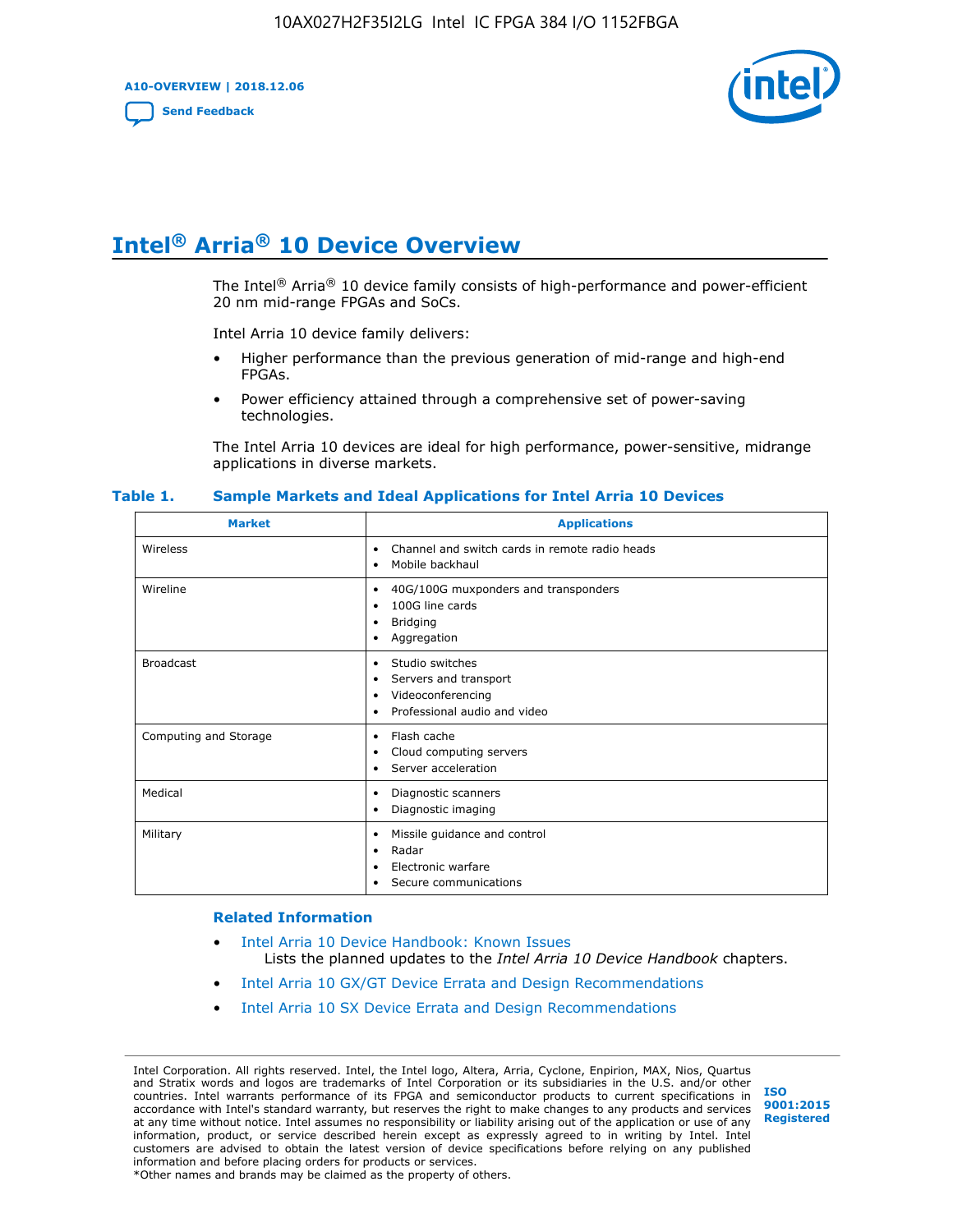

# **Key Advantages of Intel Arria 10 Devices**

# **Table 2. Key Advantages of the Intel Arria 10 Device Family**

| <b>Advantage</b>                                                                                          | <b>Supporting Feature</b>                                                                                                                                                                                                                                                                                                |
|-----------------------------------------------------------------------------------------------------------|--------------------------------------------------------------------------------------------------------------------------------------------------------------------------------------------------------------------------------------------------------------------------------------------------------------------------|
| Enhanced core architecture                                                                                | Built on TSMC's 20 nm process technology<br>٠<br>60% higher performance than the previous generation of mid-range FPGAs<br>٠<br>15% higher performance than the fastest previous-generation FPGA<br>٠                                                                                                                    |
| High-bandwidth integrated<br>transceivers                                                                 | Short-reach rates up to 25.8 Gigabits per second (Gbps)<br>٠<br>Backplane capability up to 12.5 Gbps<br>٠<br>Integrated 10GBASE-KR and 40GBASE-KR4 Forward Error Correction (FEC)<br>٠                                                                                                                                   |
| Improved logic integration and<br>hard IP blocks                                                          | 8-input adaptive logic module (ALM)<br>٠<br>Up to 65.6 megabits (Mb) of embedded memory<br>٠<br>Variable-precision digital signal processing (DSP) blocks<br>Fractional synthesis phase-locked loops (PLLs)<br>Hard PCI Express Gen3 IP blocks<br>Hard memory controllers and PHY up to 2,400 Megabits per second (Mbps) |
| Second generation hard<br>processor system (HPS) with<br>integrated ARM* Cortex*-A9*<br>MPCore* processor | Tight integration of a dual-core ARM Cortex-A9 MPCore processor, hard IP, and an<br>٠<br>FPGA in a single Intel Arria 10 system-on-a-chip (SoC)<br>Supports over 128 Gbps peak bandwidth with integrated data coherency between<br>$\bullet$<br>the processor and the FPGA fabric                                        |
| Advanced power savings                                                                                    | Comprehensive set of advanced power saving features<br>٠<br>Power-optimized MultiTrack routing and core architecture<br>٠<br>Up to 40% lower power compared to previous generation of mid-range FPGAs<br>Up to 60% lower power compared to previous generation of high-end FPGAs                                         |

# **Summary of Intel Arria 10 Features**

## **Table 3. Summary of Features for Intel Arria 10 Devices**

| <b>Feature</b>                  | <b>Description</b>                                                                                                                                                                                                                                                                                                                                                                                       |
|---------------------------------|----------------------------------------------------------------------------------------------------------------------------------------------------------------------------------------------------------------------------------------------------------------------------------------------------------------------------------------------------------------------------------------------------------|
| Technology                      | TSMC's 20-nm SoC process technology<br>٠<br>Allows operation at a lower $V_{\text{CC}}$ level of 0.82 V instead of the 0.9 V standard $V_{\text{CC}}$ core voltage                                                                                                                                                                                                                                       |
| Packaging                       | 1.0 mm ball-pitch Fineline BGA packaging<br>0.8 mm ball-pitch Ultra Fineline BGA packaging<br>Multiple devices with identical package footprints for seamless migration between different<br><b>FPGA</b> densities<br>Devices with compatible package footprints allow migration to next generation high-end<br>Stratix $\mathcal{R}$ 10 devices<br>RoHS, leaded $(1)$ , and lead-free (Pb-free) options |
| High-performance<br>FPGA fabric | Enhanced 8-input ALM with four registers<br>٠<br>Improved multi-track routing architecture to reduce congestion and improve compilation time<br>Hierarchical core clocking architecture<br>Fine-grained partial reconfiguration                                                                                                                                                                          |
| Internal memory<br>blocks       | M20K-20-Kb memory blocks with hard error correction code (ECC)<br>Memory logic array block (MLAB)-640-bit memory                                                                                                                                                                                                                                                                                         |
|                                 | continued                                                                                                                                                                                                                                                                                                                                                                                                |



<sup>(1)</sup> Contact Intel for availability.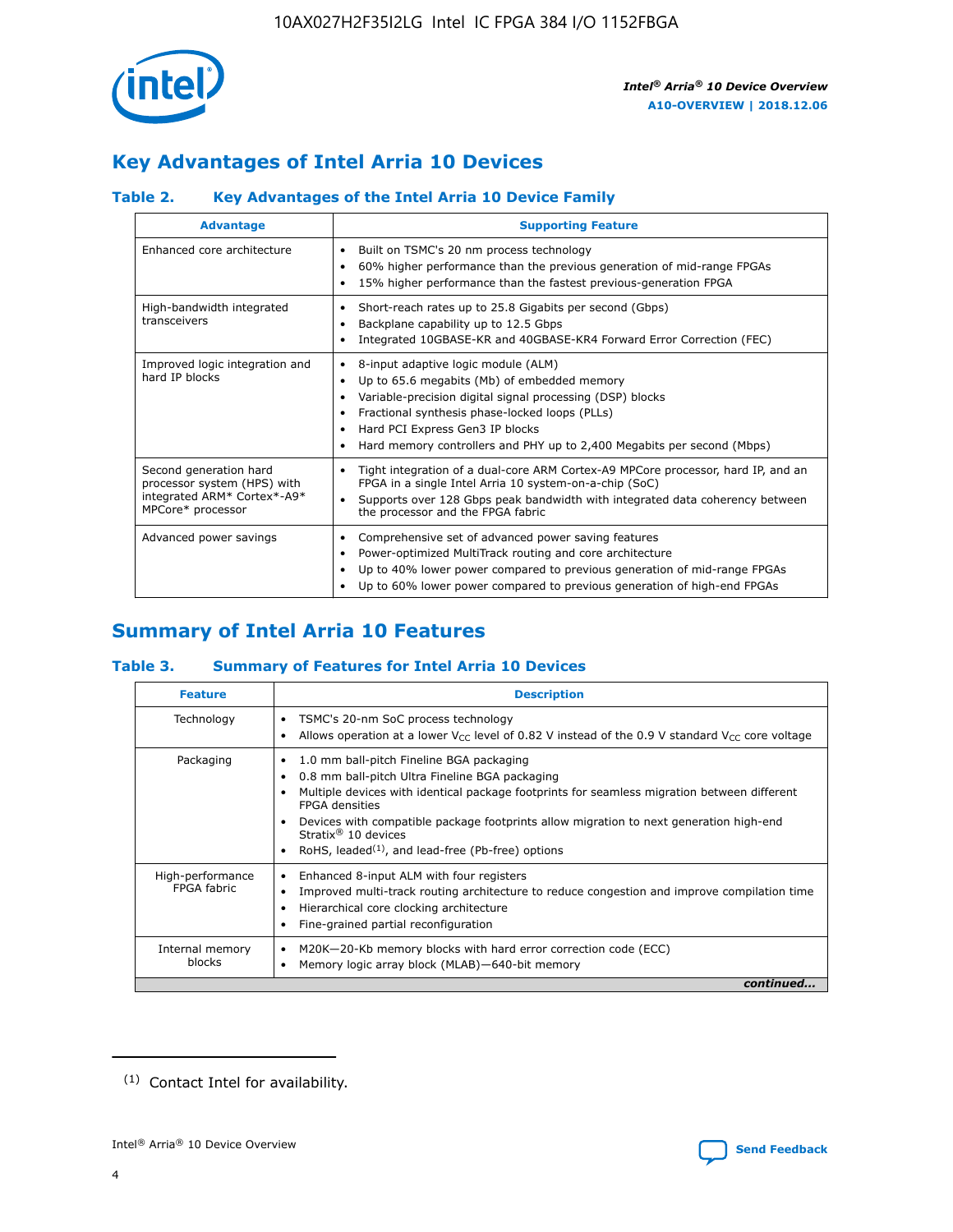$\mathsf{r}$ 



| <b>Feature</b>                         | <b>Description</b>                                                                                |                                                                                                                                                                                                                                                                                                                                                                                                                                                                                                                                                                                                                                                                                                                                                                                                                                        |  |  |  |  |  |
|----------------------------------------|---------------------------------------------------------------------------------------------------|----------------------------------------------------------------------------------------------------------------------------------------------------------------------------------------------------------------------------------------------------------------------------------------------------------------------------------------------------------------------------------------------------------------------------------------------------------------------------------------------------------------------------------------------------------------------------------------------------------------------------------------------------------------------------------------------------------------------------------------------------------------------------------------------------------------------------------------|--|--|--|--|--|
| Embedded Hard IP<br>blocks             | Variable-precision DSP                                                                            | Native support for signal processing precision levels from $18 \times 19$ to<br>54 x 54<br>Native support for 27 x 27 multiplier mode<br>64-bit accumulator and cascade for systolic finite impulse responses<br>(FIRs)<br>Internal coefficient memory banks<br>$\bullet$<br>Preadder/subtractor for improved efficiency<br>Additional pipeline register to increase performance and reduce<br>power<br>Supports floating point arithmetic:<br>- Perform multiplication, addition, subtraction, multiply-add,<br>multiply-subtract, and complex multiplication.<br>- Supports multiplication with accumulation capability, cascade<br>summation, and cascade subtraction capability.<br>- Dynamic accumulator reset control.<br>- Support direct vector dot and complex multiplication chaining<br>multiply floating point DSP blocks. |  |  |  |  |  |
|                                        | Memory controller                                                                                 | DDR4, DDR3, and DDR3L                                                                                                                                                                                                                                                                                                                                                                                                                                                                                                                                                                                                                                                                                                                                                                                                                  |  |  |  |  |  |
|                                        | PCI Express*                                                                                      | PCI Express (PCIe*) Gen3 (x1, x2, x4, or x8), Gen2 (x1, x2, x4, or x8)<br>and Gen1 (x1, x2, x4, or x8) hard IP with complete protocol stack,<br>endpoint, and root port                                                                                                                                                                                                                                                                                                                                                                                                                                                                                                                                                                                                                                                                |  |  |  |  |  |
|                                        | Transceiver I/O                                                                                   | 10GBASE-KR/40GBASE-KR4 Forward Error Correction (FEC)<br>PCS hard IPs that support:<br>- 10-Gbps Ethernet (10GbE)<br>- PCIe PIPE interface<br>- Interlaken<br>- Gbps Ethernet (GbE)<br>- Common Public Radio Interface (CPRI) with deterministic latency<br>support<br>- Gigabit-capable passive optical network (GPON) with fast lock-<br>time support<br>13.5G JESD204b<br>8B/10B, 64B/66B, 64B/67B encoders and decoders<br>Custom mode support for proprietary protocols                                                                                                                                                                                                                                                                                                                                                           |  |  |  |  |  |
| Core clock networks                    | $\bullet$<br>$\bullet$                                                                            | Up to 800 MHz fabric clocking, depending on the application:<br>- 667 MHz external memory interface clocking with 2,400 Mbps DDR4 interface<br>- 800 MHz LVDS interface clocking with 1,600 Mbps LVDS interface<br>Global, regional, and peripheral clock networks<br>Clock networks that are not used can be gated to reduce dynamic power                                                                                                                                                                                                                                                                                                                                                                                                                                                                                            |  |  |  |  |  |
| Phase-locked loops<br>(PLLs)           | High-resolution fractional synthesis PLLs:<br>Integer PLLs:<br>- Adjacent to general purpose I/Os | - Precision clock synthesis, clock delay compensation, and zero delay buffering (ZDB)<br>- Support integer mode and fractional mode<br>- Fractional mode support with third-order delta-sigma modulation<br>- Support external memory and LVDS interfaces                                                                                                                                                                                                                                                                                                                                                                                                                                                                                                                                                                              |  |  |  |  |  |
| FPGA General-purpose<br>$I/Os$ (GPIOs) | On-chip termination (OCT)                                                                         | 1.6 Gbps LVDS—every pair can be configured as receiver or transmitter<br>1.2 V to 3.0 V single-ended LVTTL/LVCMOS interfacing                                                                                                                                                                                                                                                                                                                                                                                                                                                                                                                                                                                                                                                                                                          |  |  |  |  |  |
| <b>External Memory</b><br>Interface    |                                                                                                   | Hard memory controller- DDR4, DDR3, and DDR3L support<br>$-$ DDR4-speeds up to 1,200 MHz/2,400 Mbps<br>$-$ DDR3-speeds up to 1,067 MHz/2,133 Mbps<br>Soft memory controller—provides support for RLDRAM $3^{(2)}$ , QDR IV $(2^2)$ , and QDR II+<br>continued                                                                                                                                                                                                                                                                                                                                                                                                                                                                                                                                                                          |  |  |  |  |  |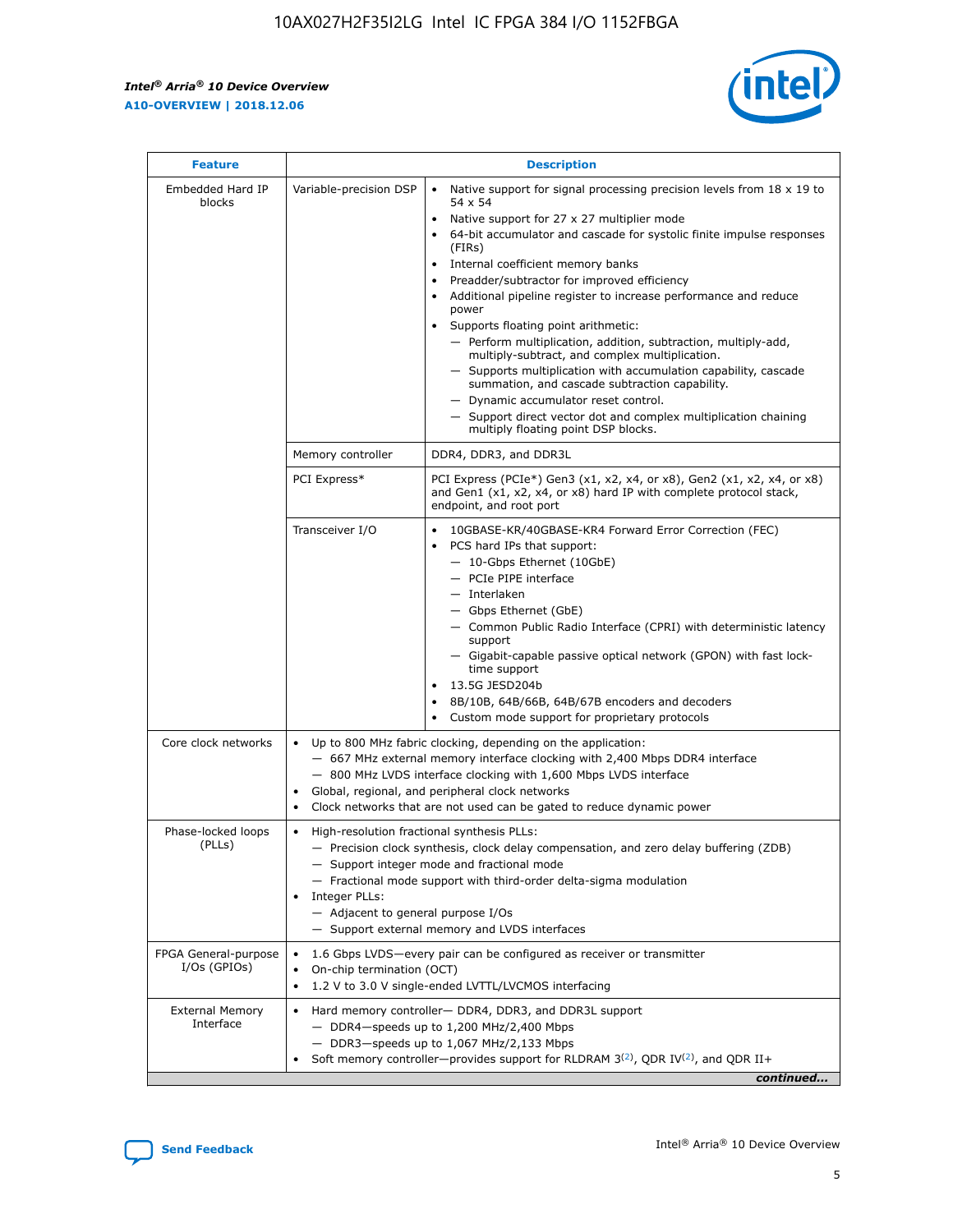

| <b>Feature</b>                                    | <b>Description</b>                                                                                                                                                                                                                                                                                                                                                                                                                                                                                                                                                                                                                                                        |
|---------------------------------------------------|---------------------------------------------------------------------------------------------------------------------------------------------------------------------------------------------------------------------------------------------------------------------------------------------------------------------------------------------------------------------------------------------------------------------------------------------------------------------------------------------------------------------------------------------------------------------------------------------------------------------------------------------------------------------------|
| Low-power serial<br>transceivers                  | • Continuous operating range:<br>- Intel Arria 10 GX-1 Gbps to 17.4 Gbps<br>$-$ Intel Arria 10 GT $-1$ Gbps to 25.8 Gbps<br>Backplane support:<br>$\bullet$<br>$-$ Intel Arria 10 GX-up to 12.5<br>$-$ Intel Arria 10 GT-up to 12.5<br>Extended range down to 125 Mbps with oversampling<br>ATX transmit PLLs with user-configurable fractional synthesis capability<br>Electronic Dispersion Compensation (EDC) support for XFP, SFP+, OSFP, and CFP optical<br>module<br>Adaptive linear and decision feedback equalization<br>$\bullet$<br>Transmitter pre-emphasis and de-emphasis<br>$\bullet$<br>Dynamic partial reconfiguration of individual transceiver channels |
| <b>HPS</b><br>(Intel Arria 10 SX<br>devices only) | Dual-core ARM Cortex-A9 MPCore processor-1.2 GHz CPU with<br>Processor and system<br>$\bullet$<br>1.5 GHz overdrive capability<br>256 KB on-chip RAM and 64 KB on-chip ROM<br>System peripherals-general-purpose timers, watchdog timers, direct<br>memory access (DMA) controller, FPGA configuration manager, and<br>clock and reset managers<br>• Security features—anti-tamper, secure boot, Advanced Encryption<br>Standard (AES) and authentication (SHA)<br>ARM CoreSight* JTAG debug access port, trace port, and on-chip<br>$\bullet$<br>trace storage                                                                                                           |
|                                                   | <b>External interfaces</b><br>Hard memory interface—Hard memory controller (2,400 Mbps DDR4,<br>and 2,133 Mbps DDR3), Quad serial peripheral interface (QSPI) flash<br>controller, NAND flash controller, direct memory access (DMA)<br>controller, Secure Digital/MultiMediaCard (SD/MMC) controller<br>Communication interface-10/100/1000 Ethernet media access<br>$\bullet$<br>control (MAC), USB On-The-GO (OTG) controllers, I <sup>2</sup> C controllers,<br>UART 16550, serial peripheral interface (SPI), and up to 62<br>HPS GPIO interfaces (48 direct-share I/Os)                                                                                             |
|                                                   | Interconnects to core<br>• High-performance ARM AMBA* AXI bus bridges that support<br>simultaneous read and write<br>HPS-FPGA bridges-include the FPGA-to-HPS, HPS-to-FPGA, and<br>$\bullet$<br>lightweight HPS-to-FPGA bridges that allow the FPGA fabric to issue<br>transactions to slaves in the HPS, and vice versa<br>Configuration bridge that allows HPS configuration manager to<br>configure the core logic via dedicated 32-bit configuration port<br>FPGA-to-HPS SDRAM controller bridge-provides configuration<br>interfaces for the multiport front end (MPFE) of the HPS SDRAM<br>controller                                                               |
| Configuration                                     | Tamper protection—comprehensive design protection to protect your valuable IP investments<br>Enhanced 256-bit advanced encryption standard (AES) design security with authentication<br>$\bullet$<br>Configuration via protocol (CvP) using PCIe Gen1, Gen2, or Gen3<br>continued                                                                                                                                                                                                                                                                                                                                                                                         |

<sup>(2)</sup> Intel Arria 10 devices support this external memory interface using hard PHY with soft memory controller.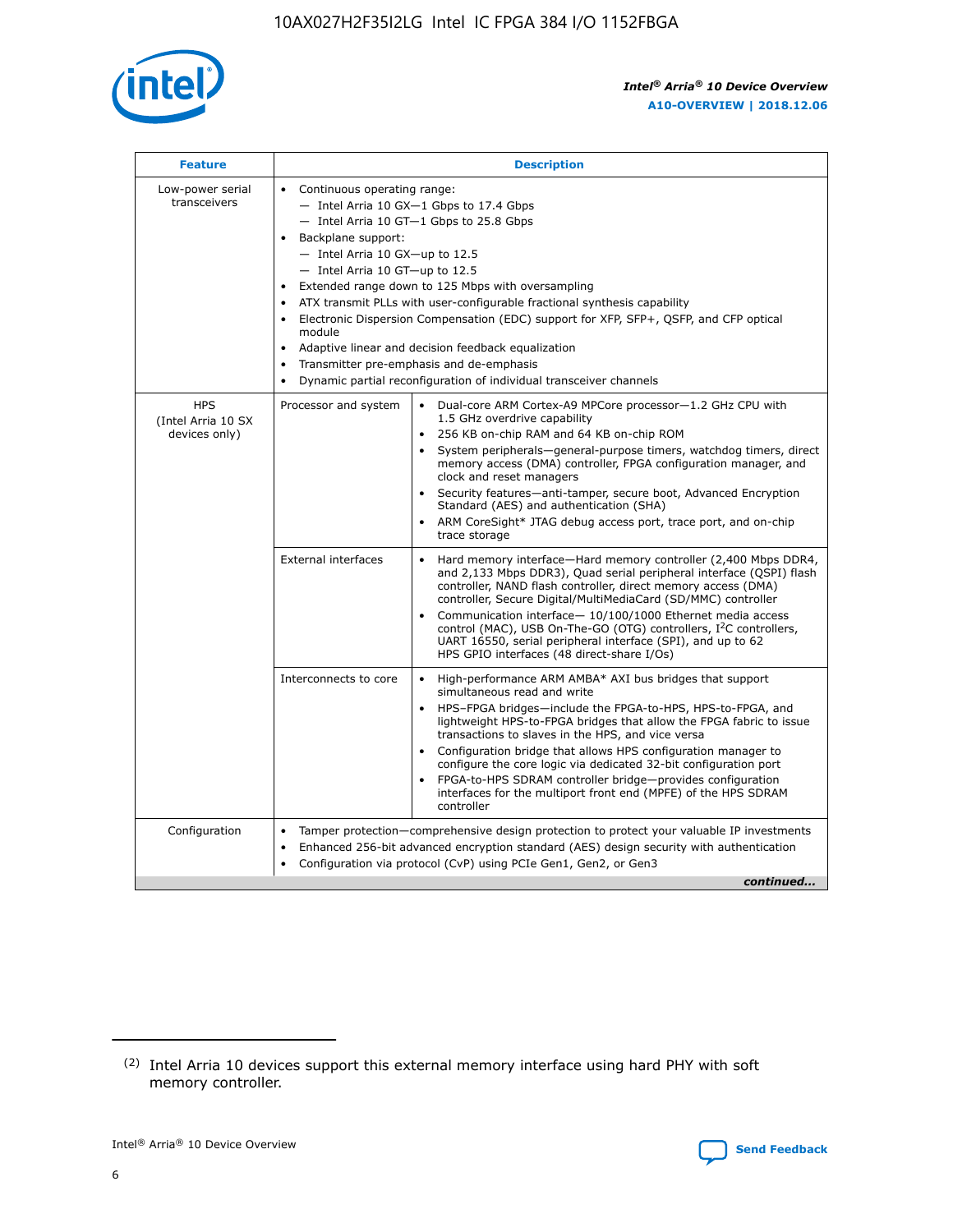

| <b>Feature</b>     | <b>Description</b>                                                                                                                                                                                               |
|--------------------|------------------------------------------------------------------------------------------------------------------------------------------------------------------------------------------------------------------|
|                    | Dynamic reconfiguration of the transceivers and PLLs<br>Fine-grained partial reconfiguration of the core fabric<br>Active Serial x4 Interface<br>$\bullet$                                                       |
| Power management   | SmartVID<br>Low static power device options<br>Programmable Power Technology<br>Intel Quartus <sup>®</sup> Prime integrated power analysis                                                                       |
| Software and tools | Intel Quartus Prime design suite<br>Transceiver toolkit<br>Platform Designer system integration tool<br>DSP Builder for Intel FPGAs<br>OpenCL <sup>™</sup> support<br>Intel SoC FPGA Embedded Design Suite (EDS) |

# **Related Information**

[Intel Arria 10 Transceiver PHY Overview](https://www.intel.com/content/www/us/en/programmable/documentation/nik1398707230472.html#nik1398706768037) Provides details on Intel Arria 10 transceivers.

# **Intel Arria 10 Device Variants and Packages**

#### **Table 4. Device Variants for the Intel Arria 10 Device Family**

| <b>Variant</b>    | <b>Description</b>                                                                                                                                                                                                     |
|-------------------|------------------------------------------------------------------------------------------------------------------------------------------------------------------------------------------------------------------------|
| Intel Arria 10 GX | FPGA featuring 17.4 Gbps transceivers for short reach applications with 12.5 backplane driving<br>capability.                                                                                                          |
| Intel Arria 10 GT | FPGA featuring:<br>17.4 Gbps transceivers for short reach applications with 12.5 backplane driving capability.<br>25.8 Gbps transceivers for supporting CAUI-4 and CEI-25G applications with CFP2 and CFP4<br>modules. |
| Intel Arria 10 SX | SoC integrating ARM-based HPS and FPGA featuring 17.4 Gbps transceivers for short reach<br>applications with 12.5 backplane driving capability.                                                                        |

# **Intel Arria 10 GX**

This section provides the available options, maximum resource counts, and package plan for the Intel Arria 10 GX devices.

The information in this section is correct at the time of publication. For the latest information and to get more details, refer to the Intel FPGA Product Selector.

#### **Related Information**

#### [Intel FPGA Product Selector](http://www.altera.com/products/selector/psg-selector.html) Provides the latest information on Intel products.

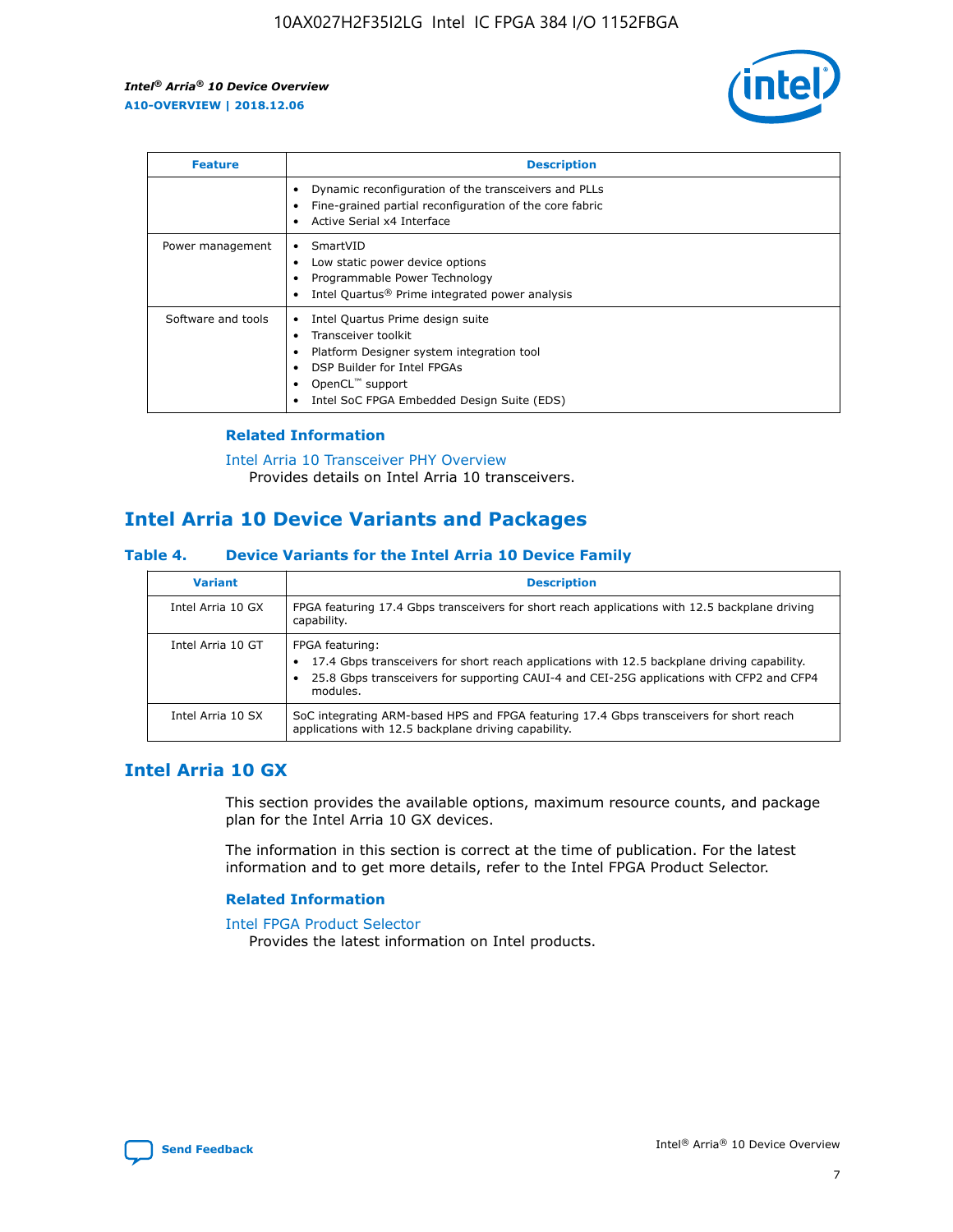

# **Available Options**





#### **Related Information**

[Transceiver Performance for Intel Arria 10 GX/SX Devices](https://www.intel.com/content/www/us/en/programmable/documentation/mcn1413182292568.html#mcn1413213965502) Provides more information about the transceiver speed grade.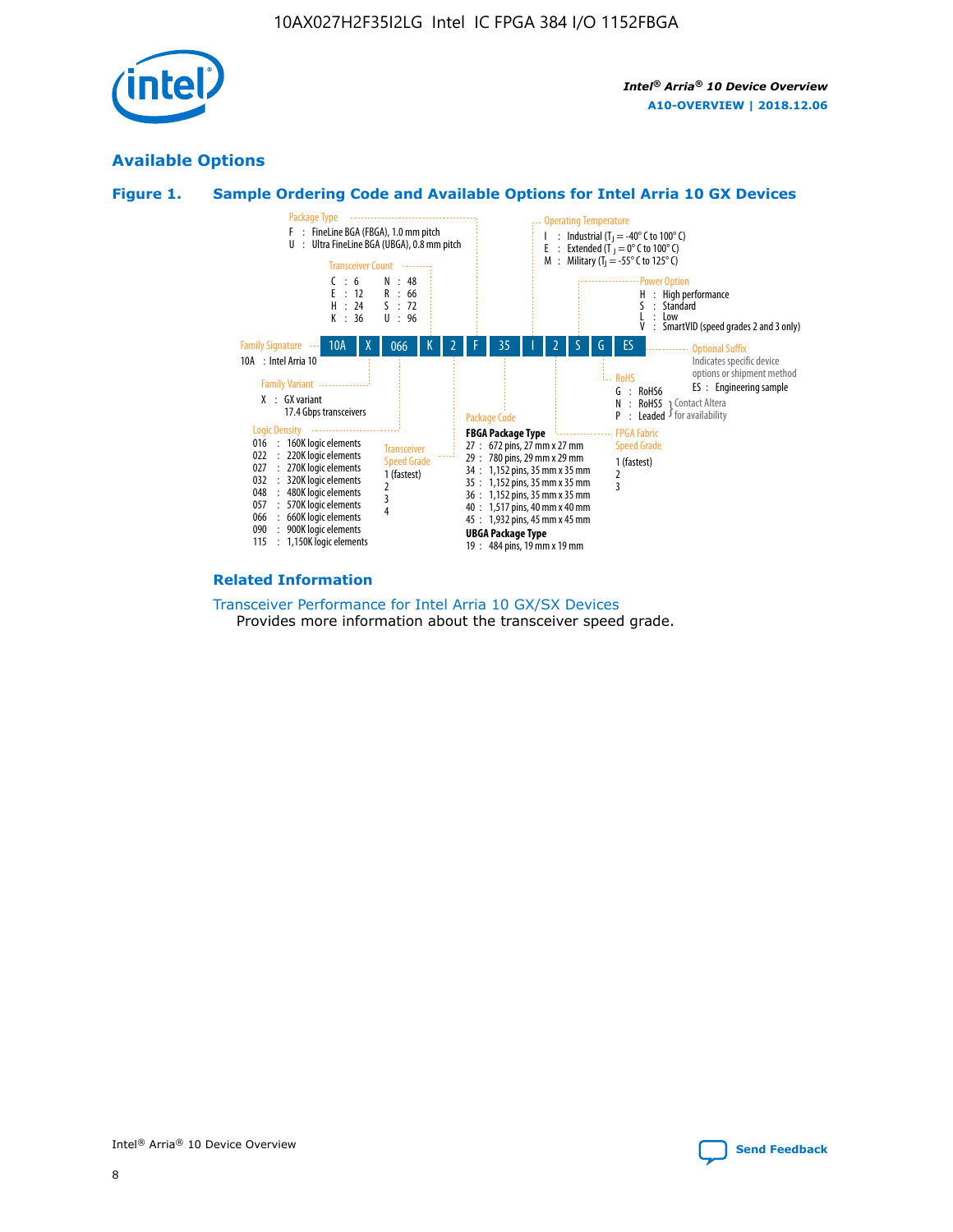

# **Maximum Resources**

#### **Table 5. Maximum Resource Counts for Intel Arria 10 GX Devices (GX 160, GX 220, GX 270, GX 320, and GX 480)**

| <b>Resource</b>         |                                                   | <b>Product Line</b> |                  |                    |                |                |  |  |
|-------------------------|---------------------------------------------------|---------------------|------------------|--------------------|----------------|----------------|--|--|
|                         |                                                   | <b>GX 160</b>       | <b>GX 220</b>    | <b>GX 270</b>      | <b>GX 320</b>  | <b>GX 480</b>  |  |  |
| Logic Elements (LE) (K) |                                                   | 160                 | 220              | 270                | 320            | 480            |  |  |
| <b>ALM</b>              |                                                   | 61,510              | 80,330           | 101,620            | 119,900        | 183,590        |  |  |
| Register                |                                                   | 246,040             | 321,320          | 406,480<br>479,600 |                | 734,360        |  |  |
| Memory (Kb)             | M <sub>20</sub> K                                 | 8,800               | 11,740<br>15,000 |                    | 17,820         | 28,620         |  |  |
| <b>MLAB</b>             |                                                   | 1,050               | 1,690            | 2,452              | 2,727          | 4,164          |  |  |
|                         | Variable-precision DSP Block<br>156<br>192<br>830 |                     |                  |                    | 985            | 1,368          |  |  |
| 18 x 19 Multiplier      |                                                   | 312                 | 384              | 1,970<br>1,660     |                | 2,736          |  |  |
| PLL                     | Fractional<br>Synthesis                           | 6                   | 6                | 8                  | 8              | 12             |  |  |
|                         | I/O                                               | 6                   | 6                | 8                  | 8              | 12             |  |  |
| 17.4 Gbps Transceiver   |                                                   | 12                  | 12               | 24                 | 24             | 36             |  |  |
| GPIO <sup>(3)</sup>     |                                                   | 288                 | 288              | 384<br>384         |                | 492            |  |  |
| LVDS Pair $(4)$         |                                                   | 120                 | 120              | 168                | 168            | 222            |  |  |
| PCIe Hard IP Block      |                                                   | 1                   | 1                | 2                  | $\overline{2}$ | $\overline{2}$ |  |  |
| Hard Memory Controller  |                                                   | 6                   | 6                | 8                  | 8              | 12             |  |  |

<sup>(4)</sup> Each LVDS I/O pair can be used as differential input or output.



<sup>(3)</sup> The number of GPIOs does not include transceiver I/Os. In the Intel Quartus Prime software, the number of user I/Os includes transceiver I/Os.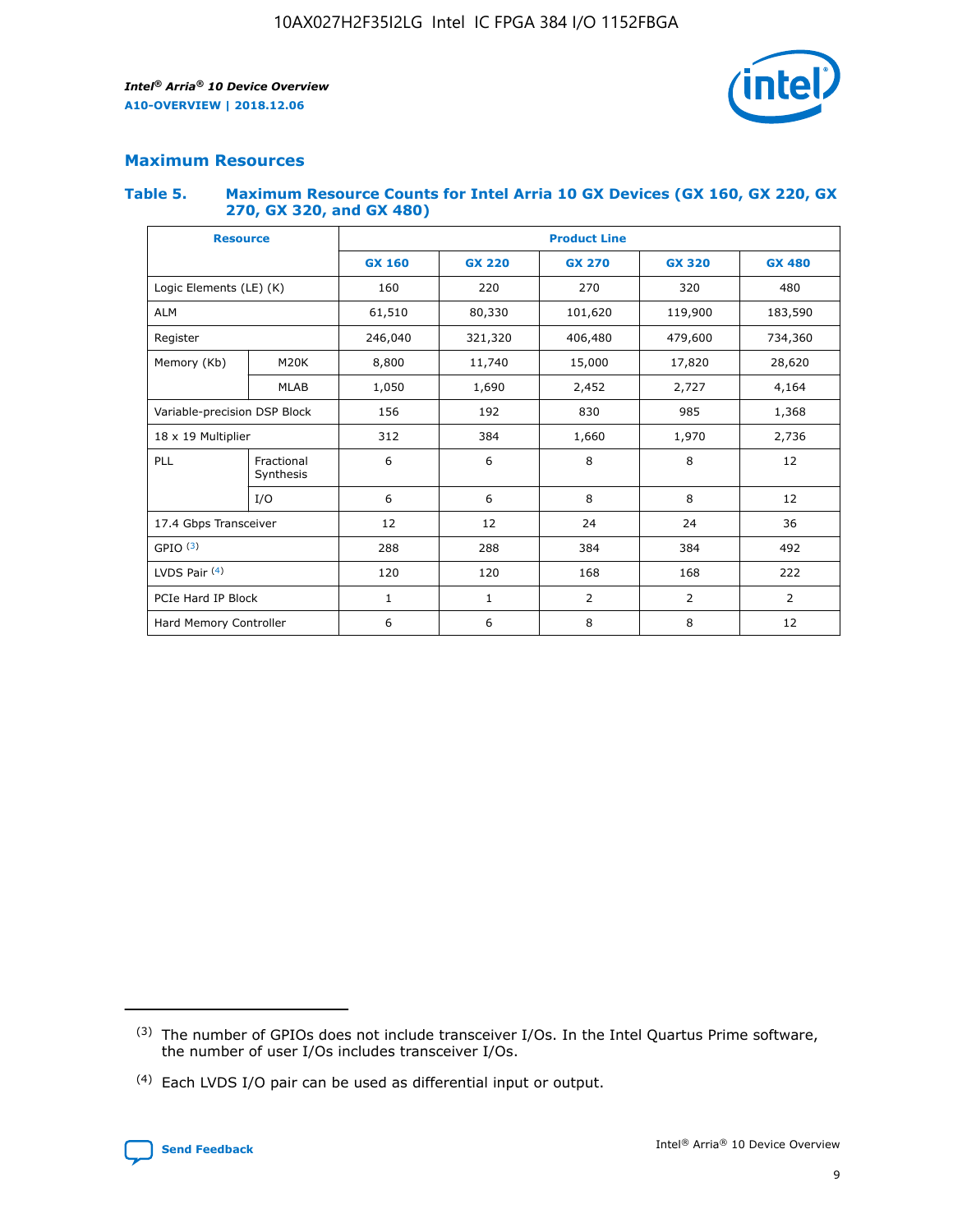

## **Table 6. Maximum Resource Counts for Intel Arria 10 GX Devices (GX 570, GX 660, GX 900, and GX 1150)**

|                              | <b>Resource</b>         | <b>Product Line</b> |                |                |                |  |  |  |
|------------------------------|-------------------------|---------------------|----------------|----------------|----------------|--|--|--|
|                              |                         | <b>GX 570</b>       | <b>GX 660</b>  | <b>GX 900</b>  | <b>GX 1150</b> |  |  |  |
| Logic Elements (LE) (K)      |                         | 570                 | 660            | 900            | 1,150          |  |  |  |
| <b>ALM</b>                   |                         | 217,080             | 251,680        | 339,620        | 427,200        |  |  |  |
| Register                     |                         | 868,320             | 1,006,720      | 1,358,480      | 1,708,800      |  |  |  |
| Memory (Kb)                  | <b>M20K</b>             | 36,000              | 42,620         | 48,460         | 54,260         |  |  |  |
|                              | <b>MLAB</b>             | 5,096               | 5,788          | 9,386          | 12,984         |  |  |  |
| Variable-precision DSP Block |                         | 1,523               | 1,687          | 1,518          | 1,518          |  |  |  |
|                              | 18 x 19 Multiplier      |                     | 3,374          | 3,036          | 3,036          |  |  |  |
| PLL                          | Fractional<br>Synthesis | 16                  | 16             | 32             | 32             |  |  |  |
|                              | I/O                     | 16                  | 16             | 16             | 16             |  |  |  |
| 17.4 Gbps Transceiver        |                         | 48                  | 48             | 96             | 96             |  |  |  |
| GPIO <sup>(3)</sup>          |                         | 696                 | 696            | 768            | 768            |  |  |  |
| LVDS Pair $(4)$              |                         | 324                 | 324            | 384            | 384            |  |  |  |
| PCIe Hard IP Block           |                         | 2                   | $\overline{2}$ | $\overline{4}$ | $\overline{4}$ |  |  |  |
| Hard Memory Controller       |                         | 16                  | 16             | 16             | 16             |  |  |  |

# **Package Plan**

# **Table 7. Package Plan for Intel Arria 10 GX Devices (U19, F27, and F29)**

Refer to I/O and High Speed I/O in Intel Arria 10 Devices chapter for the number of 3 V I/O, LVDS I/O, and LVDS channels in each device package.

| <b>Product Line</b> | <b>U19</b><br>$(19 \text{ mm} \times 19 \text{ mm})$<br>484-pin UBGA) |          |             |         | <b>F27</b><br>(27 mm × 27 mm,<br>672-pin FBGA) |             | <b>F29</b><br>(29 mm × 29 mm,<br>780-pin FBGA) |          |             |  |
|---------------------|-----------------------------------------------------------------------|----------|-------------|---------|------------------------------------------------|-------------|------------------------------------------------|----------|-------------|--|
|                     | 3 V I/O                                                               | LVDS I/O | <b>XCVR</b> | 3 V I/O | LVDS I/O                                       | <b>XCVR</b> | 3 V I/O                                        | LVDS I/O | <b>XCVR</b> |  |
| GX 160              | 48                                                                    | 192      | 6           | 48      | 192                                            | 12          | 48                                             | 240      | 12          |  |
| GX 220              | 48                                                                    | 192      | 6           | 48      | 192                                            | 12          | 48                                             | 240      | 12          |  |
| GX 270              |                                                                       |          |             | 48      | 192                                            | 12          | 48                                             | 312      | 12          |  |
| GX 320              |                                                                       |          |             | 48      | 192                                            | 12          | 48                                             | 312      | 12          |  |
| GX 480              |                                                                       |          |             |         |                                                |             | 48                                             | 312      | 12          |  |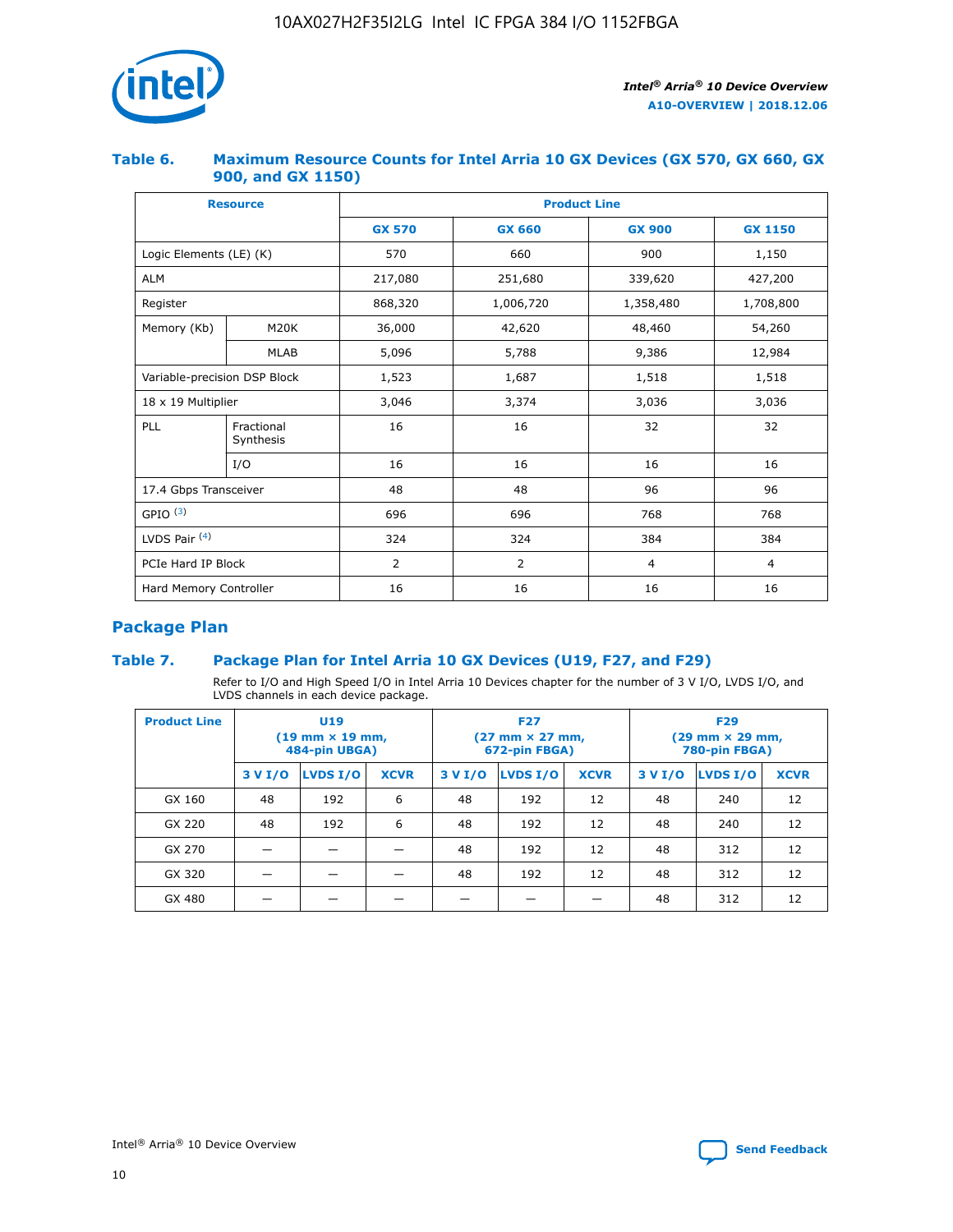

#### **Table 8. Package Plan for Intel Arria 10 GX Devices (F34, F35, NF40, and KF40)**

Refer to I/O and High Speed I/O in Intel Arria 10 Devices chapter for the number of 3 V I/O, LVDS I/O, and LVDS channels in each device package.

| <b>Product Line</b> |           | <b>F34</b><br>$(35 \text{ mm} \times 35 \text{ mm})$<br>1152-pin FBGA) |             | <b>F35</b><br>$(35$ mm $\times$ 35 mm,<br><b>1152-pin FBGA)</b> |                    | <b>KF40</b><br>$(40 \text{ mm} \times 40 \text{ mm})$<br>1517-pin FBGA) |           |                    | <b>NF40</b><br>$(40 \text{ mm} \times 40 \text{ mm})$<br><b>1517-pin FBGA)</b> |            |                    |             |
|---------------------|-----------|------------------------------------------------------------------------|-------------|-----------------------------------------------------------------|--------------------|-------------------------------------------------------------------------|-----------|--------------------|--------------------------------------------------------------------------------|------------|--------------------|-------------|
|                     | 3V<br>I/O | <b>LVDS</b><br>I/O                                                     | <b>XCVR</b> | 3V<br>I/O                                                       | <b>LVDS</b><br>I/O | <b>XCVR</b>                                                             | 3V<br>I/O | <b>LVDS</b><br>I/O | <b>XCVR</b>                                                                    | 3 V<br>I/O | <b>LVDS</b><br>I/O | <b>XCVR</b> |
| GX 270              | 48        | 336                                                                    | 24          | 48                                                              | 336                | 24                                                                      |           |                    |                                                                                |            |                    |             |
| GX 320              | 48        | 336                                                                    | 24          | 48                                                              | 336                | 24                                                                      |           |                    |                                                                                |            |                    |             |
| GX 480              | 48        | 444                                                                    | 24          | 48                                                              | 348                | 36                                                                      |           |                    |                                                                                |            |                    |             |
| GX 570              | 48        | 444                                                                    | 24          | 48                                                              | 348                | 36                                                                      | 96        | 600                | 36                                                                             | 48         | 540                | 48          |
| GX 660              | 48        | 444                                                                    | 24          | 48                                                              | 348                | 36                                                                      | 96        | 600                | 36                                                                             | 48         | 540                | 48          |
| GX 900              |           | 504                                                                    | 24          |                                                                 |                    |                                                                         |           |                    |                                                                                |            | 600                | 48          |
| GX 1150             |           | 504                                                                    | 24          |                                                                 |                    |                                                                         |           |                    |                                                                                |            | 600                | 48          |

#### **Table 9. Package Plan for Intel Arria 10 GX Devices (RF40, NF45, SF45, and UF45)**

Refer to I/O and High Speed I/O in Intel Arria 10 Devices chapter for the number of 3 V I/O, LVDS I/O, and LVDS channels in each device package.

| <b>Product Line</b> | <b>RF40</b><br>$(40$ mm $\times$ 40 mm,<br>1517-pin FBGA) |                    | <b>NF45</b><br>$(45 \text{ mm} \times 45 \text{ mm})$<br><b>1932-pin FBGA)</b> |            |                    | <b>SF45</b><br>$(45 \text{ mm} \times 45 \text{ mm})$<br><b>1932-pin FBGA)</b> |            |                    | <b>UF45</b><br>$(45 \text{ mm} \times 45 \text{ mm})$<br><b>1932-pin FBGA)</b> |           |                    |             |
|---------------------|-----------------------------------------------------------|--------------------|--------------------------------------------------------------------------------|------------|--------------------|--------------------------------------------------------------------------------|------------|--------------------|--------------------------------------------------------------------------------|-----------|--------------------|-------------|
|                     | 3V<br>I/O                                                 | <b>LVDS</b><br>I/O | <b>XCVR</b>                                                                    | 3 V<br>I/O | <b>LVDS</b><br>I/O | <b>XCVR</b>                                                                    | 3 V<br>I/O | <b>LVDS</b><br>I/O | <b>XCVR</b>                                                                    | 3V<br>I/O | <b>LVDS</b><br>I/O | <b>XCVR</b> |
| GX 900              |                                                           | 342                | 66                                                                             | _          | 768                | 48                                                                             |            | 624                | 72                                                                             |           | 480                | 96          |
| GX 1150             |                                                           | 342                | 66                                                                             | _          | 768                | 48                                                                             |            | 624                | 72                                                                             |           | 480                | 96          |

#### **Related Information**

[I/O and High-Speed Differential I/O Interfaces in Intel Arria 10 Devices chapter, Intel](https://www.intel.com/content/www/us/en/programmable/documentation/sam1403482614086.html#sam1403482030321) [Arria 10 Device Handbook](https://www.intel.com/content/www/us/en/programmable/documentation/sam1403482614086.html#sam1403482030321)

Provides the number of 3 V and LVDS I/Os, and LVDS channels for each Intel Arria 10 device package.

# **Intel Arria 10 GT**

This section provides the available options, maximum resource counts, and package plan for the Intel Arria 10 GT devices.

The information in this section is correct at the time of publication. For the latest information and to get more details, refer to the Intel FPGA Product Selector.

#### **Related Information**

#### [Intel FPGA Product Selector](http://www.altera.com/products/selector/psg-selector.html)

Provides the latest information on Intel products.

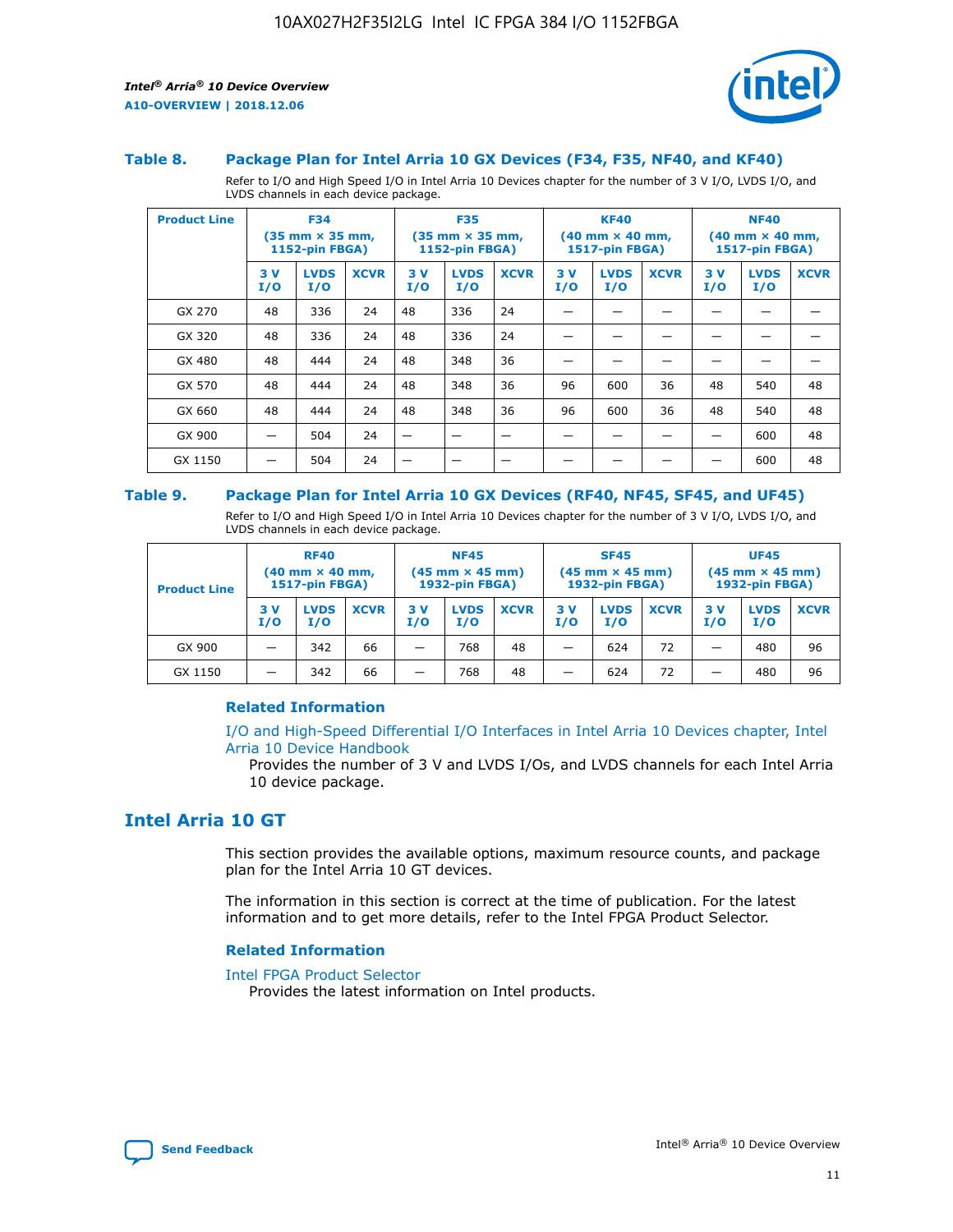

# **Available Options**

# **Figure 2. Sample Ordering Code and Available Options for Intel Arria 10 GT Devices**

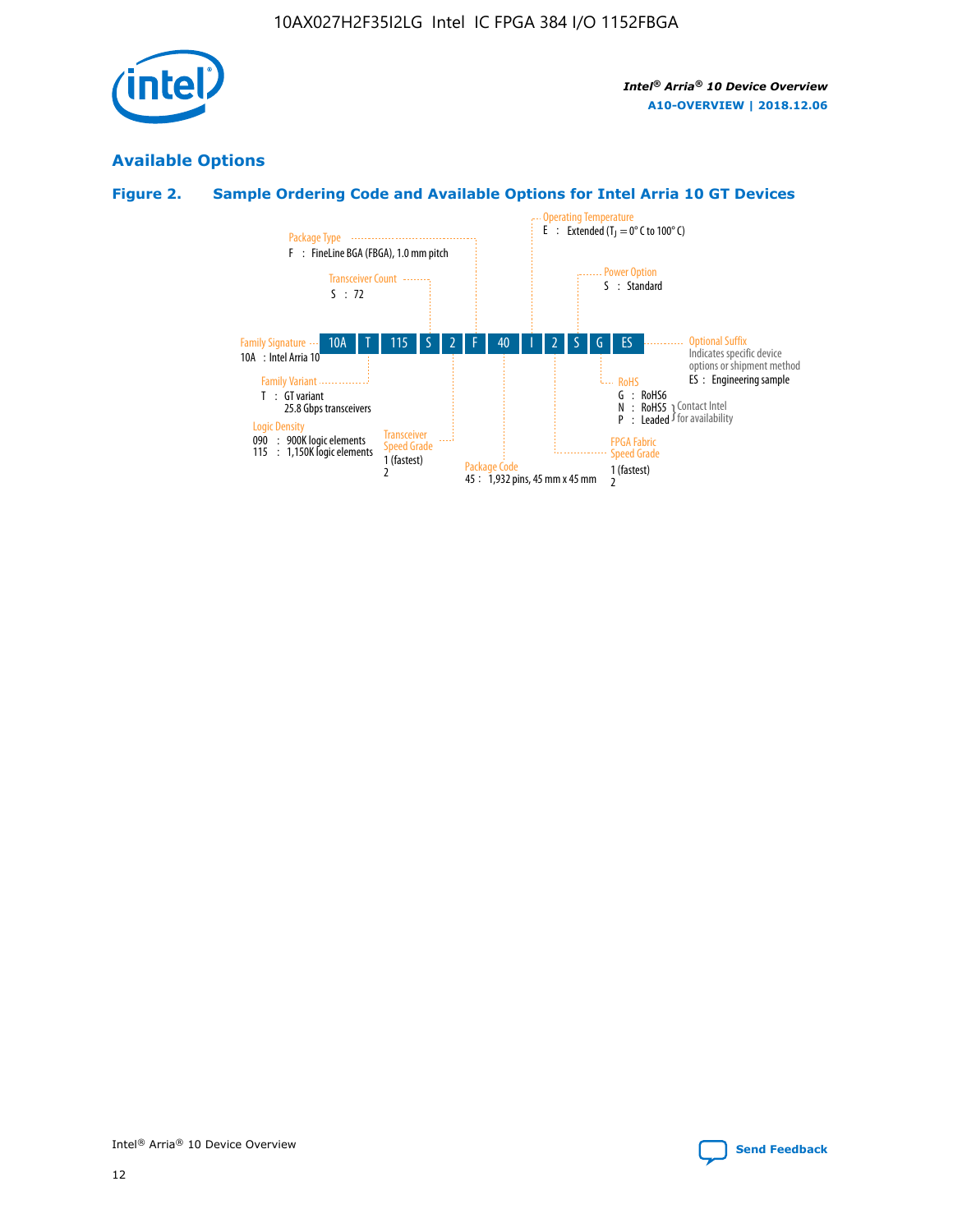

# **Maximum Resources**

#### **Table 10. Maximum Resource Counts for Intel Arria 10 GT Devices**

| <b>Resource</b>              |                      | <b>Product Line</b> |                |  |
|------------------------------|----------------------|---------------------|----------------|--|
|                              |                      | <b>GT 900</b>       | GT 1150        |  |
| Logic Elements (LE) (K)      |                      | 900                 | 1,150          |  |
| <b>ALM</b>                   |                      | 339,620             | 427,200        |  |
| Register                     |                      | 1,358,480           | 1,708,800      |  |
| Memory (Kb)                  | M <sub>20</sub> K    | 48,460              | 54,260         |  |
|                              | <b>MLAB</b>          | 9,386               | 12,984         |  |
| Variable-precision DSP Block |                      | 1,518               | 1,518          |  |
| 18 x 19 Multiplier           |                      | 3,036               | 3,036          |  |
| PLL                          | Fractional Synthesis | 32                  | 32             |  |
|                              | I/O                  | 16                  | 16             |  |
| Transceiver                  | 17.4 Gbps            | 72(5)               | 72(5)          |  |
|                              | 25.8 Gbps            | 6                   | 6              |  |
| GPIO <sup>(6)</sup>          |                      | 624                 | 624            |  |
| LVDS Pair $(7)$              |                      | 312                 | 312            |  |
| PCIe Hard IP Block           |                      | $\overline{4}$      | $\overline{4}$ |  |
| Hard Memory Controller       |                      | 16                  | 16             |  |

#### **Related Information**

#### [Intel Arria 10 GT Channel Usage](https://www.intel.com/content/www/us/en/programmable/documentation/nik1398707230472.html#nik1398707008178)

Configuring GT/GX channels in Intel Arria 10 GT devices.

# **Package Plan**

#### **Table 11. Package Plan for Intel Arria 10 GT Devices**

Refer to I/O and High Speed I/O in Intel Arria 10 Devices chapter for the number of 3 V I/O, LVDS I/O, and LVDS channels in each device package.

| <b>Product Line</b> | <b>SF45</b><br>(45 mm × 45 mm, 1932-pin FBGA) |                 |             |  |  |  |
|---------------------|-----------------------------------------------|-----------------|-------------|--|--|--|
|                     | 3 V I/O                                       | <b>LVDS I/O</b> | <b>XCVR</b> |  |  |  |
| GT 900              |                                               | 624             | 72          |  |  |  |
| GT 1150             |                                               | 624             | 72          |  |  |  |

<sup>(7)</sup> Each LVDS I/O pair can be used as differential input or output.



 $(5)$  If all 6 GT channels are in use, 12 of the GX channels are not usable.

<sup>(6)</sup> The number of GPIOs does not include transceiver I/Os. In the Intel Quartus Prime software, the number of user I/Os includes transceiver I/Os.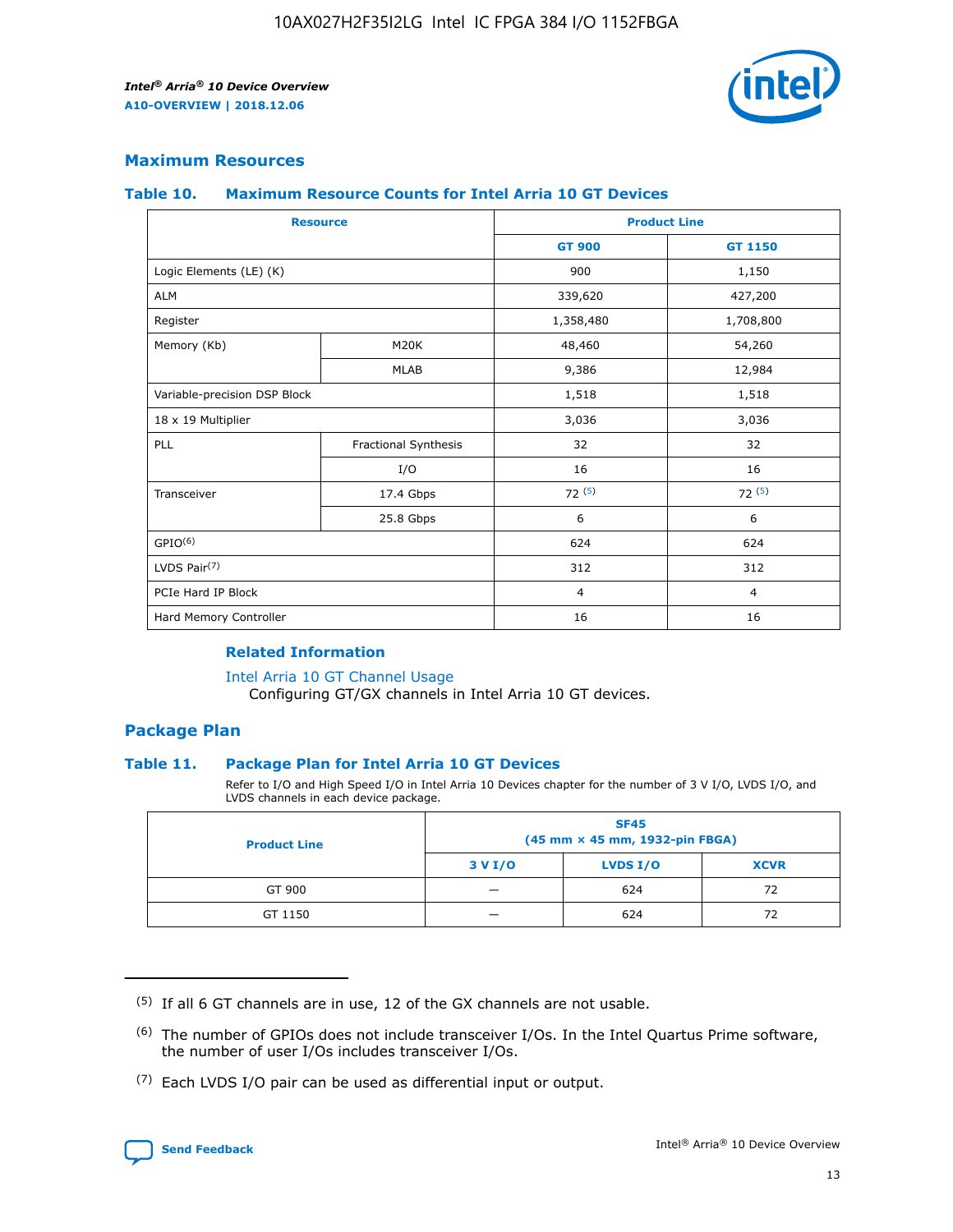

#### **Related Information**

[I/O and High-Speed Differential I/O Interfaces in Intel Arria 10 Devices chapter, Intel](https://www.intel.com/content/www/us/en/programmable/documentation/sam1403482614086.html#sam1403482030321) [Arria 10 Device Handbook](https://www.intel.com/content/www/us/en/programmable/documentation/sam1403482614086.html#sam1403482030321)

Provides the number of 3 V and LVDS I/Os, and LVDS channels for each Intel Arria 10 device package.

# **Intel Arria 10 SX**

This section provides the available options, maximum resource counts, and package plan for the Intel Arria 10 SX devices.

The information in this section is correct at the time of publication. For the latest information and to get more details, refer to the Intel FPGA Product Selector.

#### **Related Information**

[Intel FPGA Product Selector](http://www.altera.com/products/selector/psg-selector.html) Provides the latest information on Intel products.

#### **Available Options**

#### **Figure 3. Sample Ordering Code and Available Options for Intel Arria 10 SX Devices**



#### **Related Information**

[Transceiver Performance for Intel Arria 10 GX/SX Devices](https://www.intel.com/content/www/us/en/programmable/documentation/mcn1413182292568.html#mcn1413213965502) Provides more information about the transceiver speed grade.

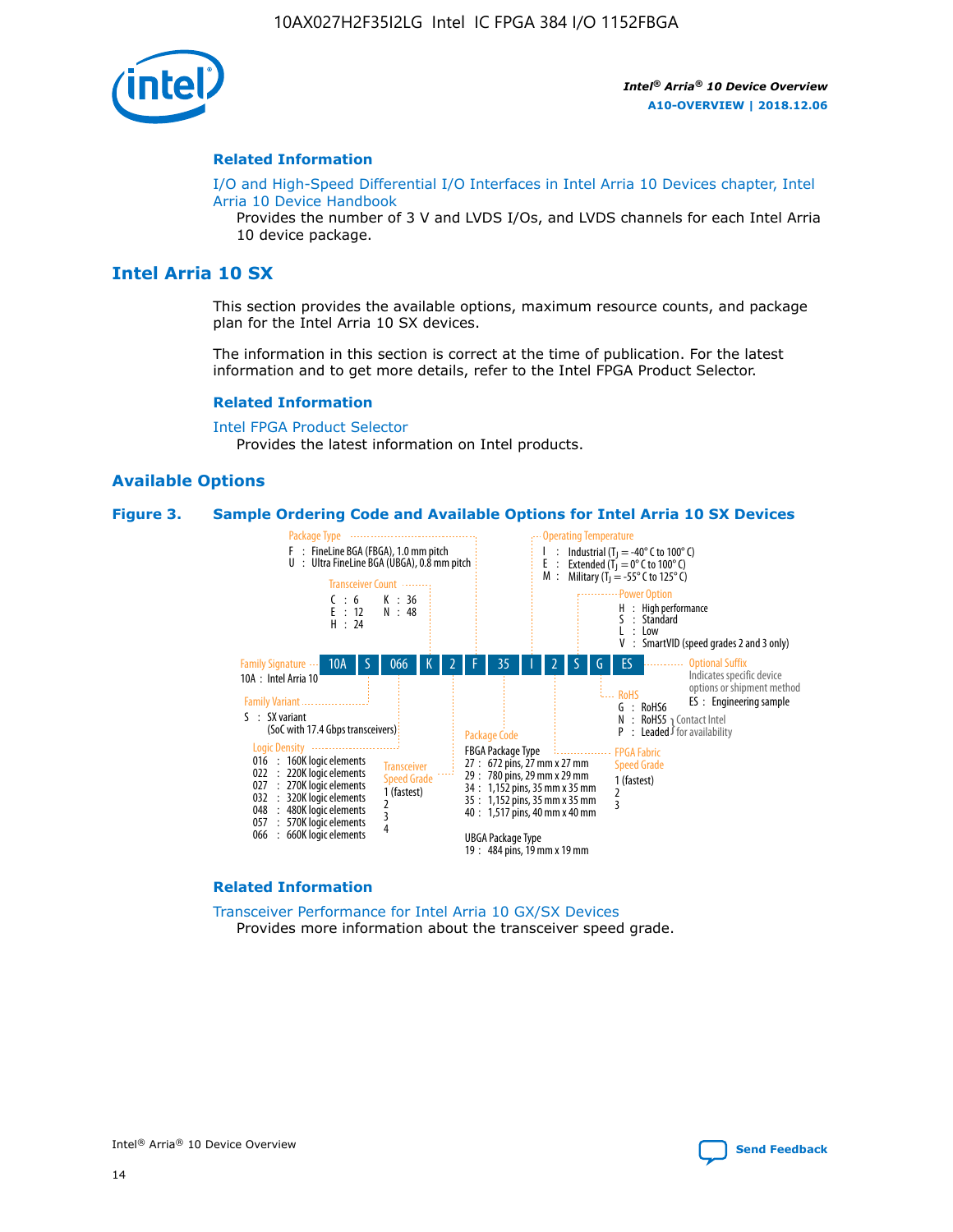

# **Maximum Resources**

#### **Table 12. Maximum Resource Counts for Intel Arria 10 SX Devices**

|                                   | <b>Resource</b>         | <b>Product Line</b> |               |                |                |               |                |                |  |  |  |
|-----------------------------------|-------------------------|---------------------|---------------|----------------|----------------|---------------|----------------|----------------|--|--|--|
|                                   |                         | <b>SX 160</b>       | <b>SX 220</b> | <b>SX 270</b>  | <b>SX 320</b>  | <b>SX 480</b> | <b>SX 570</b>  | <b>SX 660</b>  |  |  |  |
| Logic Elements (LE) (K)           |                         | 160                 | 220           | 270            | 320            | 480           | 570            | 660            |  |  |  |
| <b>ALM</b>                        |                         | 61,510              | 80,330        | 101,620        | 119,900        | 183,590       | 217,080        | 251,680        |  |  |  |
| Register                          |                         | 246,040             | 321,320       | 406,480        | 479,600        | 734,360       | 868,320        | 1,006,720      |  |  |  |
| Memory (Kb)                       | <b>M20K</b>             | 8,800               | 11,740        | 15,000         | 17,820         | 28,620        | 36,000         | 42,620         |  |  |  |
|                                   | MLAB                    | 1,050               | 1,690         | 2,452          | 2,727          | 4,164         | 5,096          | 5,788          |  |  |  |
| Variable-precision DSP Block      |                         | 156                 | 192           | 830            | 985            | 1,368         | 1,523          | 1,687          |  |  |  |
| 18 x 19 Multiplier                |                         | 312                 | 384           | 1,660          | 1,970          | 2,736         | 3,046          | 3,374          |  |  |  |
| <b>PLL</b>                        | Fractional<br>Synthesis | 6                   | 6             | 8              | 8              | 12            | 16             | 16             |  |  |  |
|                                   | I/O                     | 6                   | 6             | 8              | 8              | 12            | 16             | 16             |  |  |  |
| 17.4 Gbps Transceiver             |                         | 12                  | 12            | 24             | 24             | 36            | 48             | 48             |  |  |  |
| GPIO <sup>(8)</sup>               |                         | 288                 | 288           | 384            | 384            | 492           | 696            | 696            |  |  |  |
| LVDS Pair $(9)$                   |                         | 120                 | 120           | 168            | 168            | 174           | 324            | 324            |  |  |  |
| PCIe Hard IP Block                |                         | $\mathbf{1}$        | 1             | $\overline{2}$ | $\overline{2}$ | 2             | $\overline{2}$ | $\overline{2}$ |  |  |  |
| Hard Memory Controller            |                         | 6                   | 6             | 8              | 8              | 12            | 16             | 16             |  |  |  |
| ARM Cortex-A9 MPCore<br>Processor |                         | Yes                 | Yes           | Yes            | Yes            | Yes           | Yes            | Yes            |  |  |  |

# **Package Plan**

#### **Table 13. Package Plan for Intel Arria 10 SX Devices (U19, F27, F29, and F34)**

Refer to I/O and High Speed I/O in Intel Arria 10 Devices chapter for the number of 3 V I/O, LVDS I/O, and LVDS channels in each device package.

| <b>Product Line</b> | U19<br>$(19 \text{ mm} \times 19 \text{ mm})$<br>484-pin UBGA) |                    |             | <b>F27</b><br>$(27 \text{ mm} \times 27 \text{ mm})$<br>672-pin FBGA) |                    | <b>F29</b><br>$(29 \text{ mm} \times 29 \text{ mm})$<br>780-pin FBGA) |           |                    | <b>F34</b><br>$(35 \text{ mm} \times 35 \text{ mm})$<br><b>1152-pin FBGA)</b> |           |                    |             |
|---------------------|----------------------------------------------------------------|--------------------|-------------|-----------------------------------------------------------------------|--------------------|-----------------------------------------------------------------------|-----------|--------------------|-------------------------------------------------------------------------------|-----------|--------------------|-------------|
|                     | 3V<br>I/O                                                      | <b>LVDS</b><br>I/O | <b>XCVR</b> | 3V<br>I/O                                                             | <b>LVDS</b><br>I/O | <b>XCVR</b>                                                           | 3V<br>I/O | <b>LVDS</b><br>I/O | <b>XCVR</b>                                                                   | 3V<br>I/O | <b>LVDS</b><br>I/O | <b>XCVR</b> |
| SX 160              | 48                                                             | 144                | 6           | 48                                                                    | 192                | 12                                                                    | 48        | 240                | 12                                                                            |           |                    |             |
| SX 220              | 48                                                             | 144                | 6           | 48                                                                    | 192                | 12                                                                    | 48        | 240                | 12                                                                            |           |                    |             |
| SX 270              |                                                                |                    |             | 48                                                                    | 192                | 12                                                                    | 48        | 312                | 12                                                                            | 48        | 336                | 24          |
| SX 320              |                                                                |                    |             | 48                                                                    | 192                | 12                                                                    | 48        | 312                | 12                                                                            | 48        | 336                | 24          |
|                     | continued                                                      |                    |             |                                                                       |                    |                                                                       |           |                    |                                                                               |           |                    |             |

 $(8)$  The number of GPIOs does not include transceiver I/Os. In the Intel Quartus Prime software, the number of user I/Os includes transceiver I/Os.

 $(9)$  Each LVDS I/O pair can be used as differential input or output.

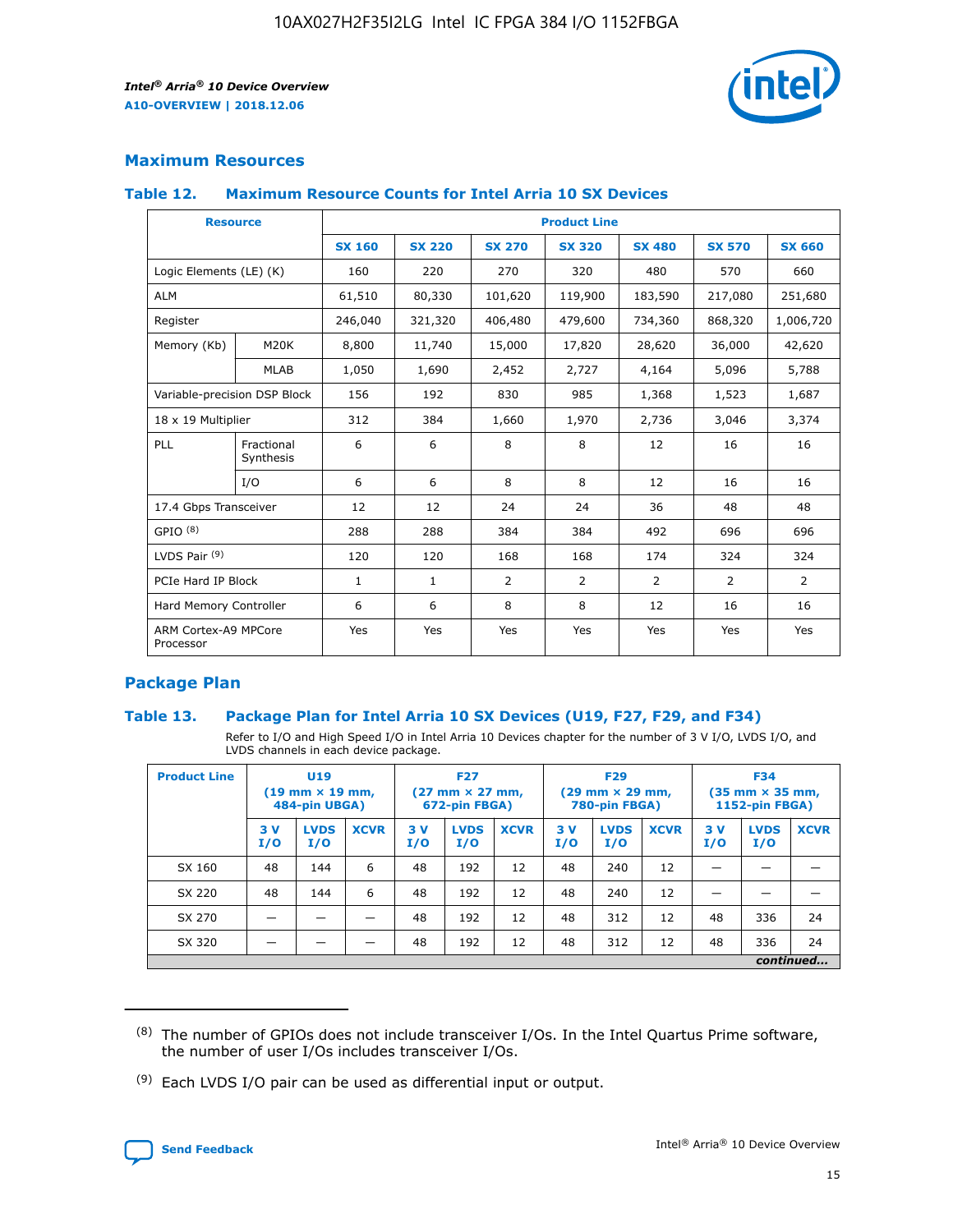

| <b>Product Line</b> | U <sub>19</sub><br>$(19 \text{ mm} \times 19 \text{ mm})$<br>484-pin UBGA) |                    | <b>F27</b><br>$(27 \text{ mm} \times 27 \text{ mm})$<br>672-pin FBGA) |           | <b>F29</b><br>$(29 \text{ mm} \times 29 \text{ mm})$<br>780-pin FBGA) |             |           | <b>F34</b><br>$(35$ mm $\times$ 35 mm,<br><b>1152-pin FBGA)</b> |             |           |                    |             |
|---------------------|----------------------------------------------------------------------------|--------------------|-----------------------------------------------------------------------|-----------|-----------------------------------------------------------------------|-------------|-----------|-----------------------------------------------------------------|-------------|-----------|--------------------|-------------|
|                     | 3V<br>I/O                                                                  | <b>LVDS</b><br>I/O | <b>XCVR</b>                                                           | 3V<br>I/O | <b>LVDS</b><br>I/O                                                    | <b>XCVR</b> | 3V<br>I/O | <b>LVDS</b><br>I/O                                              | <b>XCVR</b> | 3V<br>I/O | <b>LVDS</b><br>I/O | <b>XCVR</b> |
| SX 480              |                                                                            |                    |                                                                       |           |                                                                       |             | 48        | 312                                                             | 12          | 48        | 444                | 24          |
| SX 570              |                                                                            |                    |                                                                       |           |                                                                       |             |           |                                                                 |             | 48        | 444                | 24          |
| SX 660              |                                                                            |                    |                                                                       |           |                                                                       |             |           |                                                                 |             | 48        | 444                | 24          |

## **Table 14. Package Plan for Intel Arria 10 SX Devices (F35, KF40, and NF40)**

Refer to I/O and High Speed I/O in Intel Arria 10 Devices chapter for the number of 3 V I/O, LVDS I/O, and LVDS channels in each device package.

| <b>Product Line</b> | <b>F35</b><br>(35 mm × 35 mm,<br><b>1152-pin FBGA)</b> |          |             |                                           | <b>KF40</b><br>(40 mm × 40 mm,<br>1517-pin FBGA) |    | <b>NF40</b><br>$(40 \text{ mm} \times 40 \text{ mm})$<br>1517-pin FBGA) |          |             |  |
|---------------------|--------------------------------------------------------|----------|-------------|-------------------------------------------|--------------------------------------------------|----|-------------------------------------------------------------------------|----------|-------------|--|
|                     | 3 V I/O                                                | LVDS I/O | <b>XCVR</b> | <b>LVDS I/O</b><br>3 V I/O<br><b>XCVR</b> |                                                  |    | 3 V I/O                                                                 | LVDS I/O | <b>XCVR</b> |  |
| SX 270              | 48                                                     | 336      | 24          |                                           |                                                  |    |                                                                         |          |             |  |
| SX 320              | 48                                                     | 336      | 24          |                                           |                                                  |    |                                                                         |          |             |  |
| SX 480              | 48                                                     | 348      | 36          |                                           |                                                  |    |                                                                         |          |             |  |
| SX 570              | 48                                                     | 348      | 36          | 96                                        | 600                                              | 36 | 48                                                                      | 540      | 48          |  |
| SX 660              | 48                                                     | 348      | 36          | 96                                        | 600                                              | 36 | 48                                                                      | 540      | 48          |  |

# **Related Information**

[I/O and High-Speed Differential I/O Interfaces in Intel Arria 10 Devices chapter, Intel](https://www.intel.com/content/www/us/en/programmable/documentation/sam1403482614086.html#sam1403482030321) [Arria 10 Device Handbook](https://www.intel.com/content/www/us/en/programmable/documentation/sam1403482614086.html#sam1403482030321)

Provides the number of 3 V and LVDS I/Os, and LVDS channels for each Intel Arria 10 device package.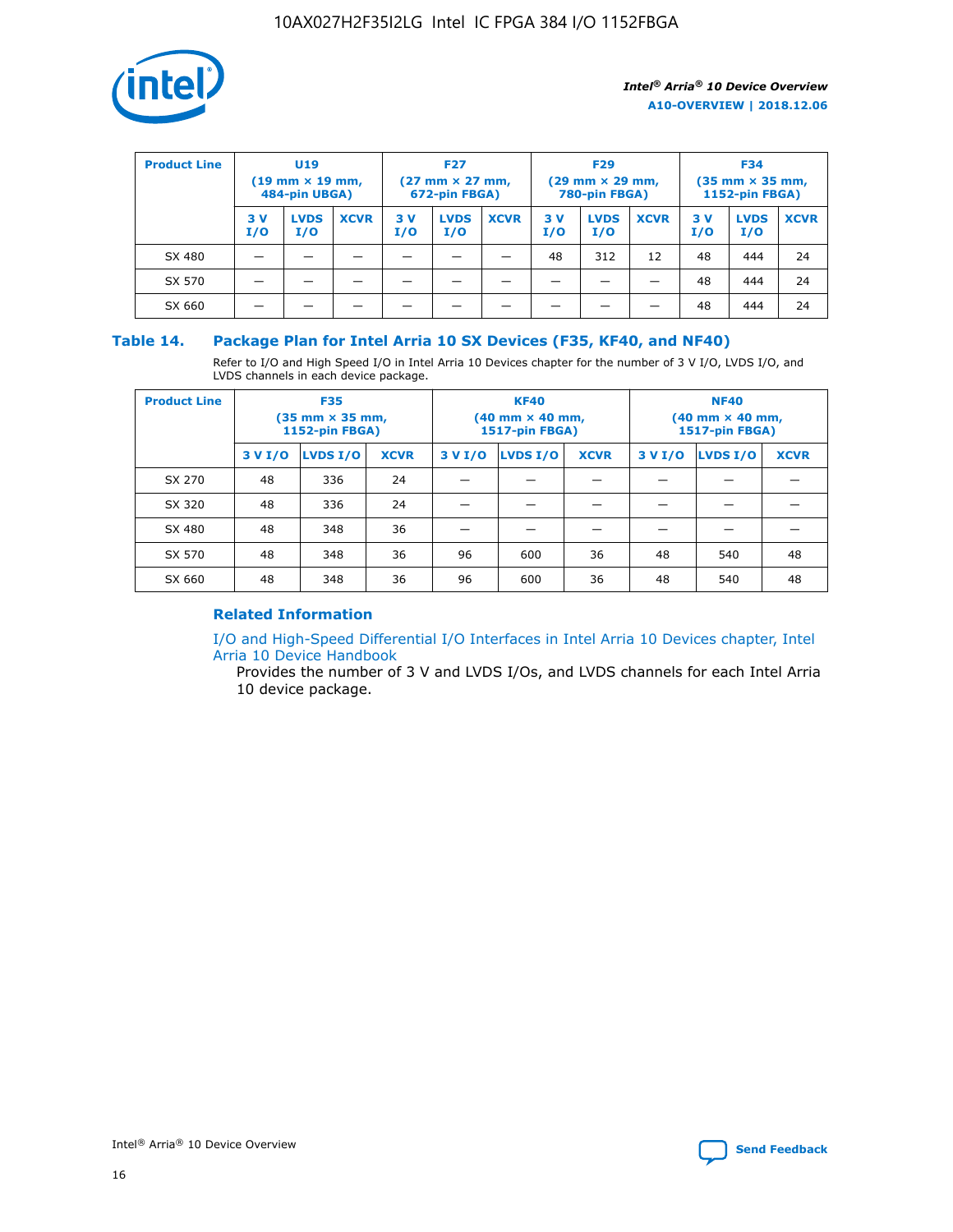

# **I/O Vertical Migration for Intel Arria 10 Devices**

#### **Figure 4. Migration Capability Across Intel Arria 10 Product Lines**

- The arrows indicate the migration paths. The devices included in each vertical migration path are shaded. Devices with fewer resources in the same path have lighter shades.
- To achieve the full I/O migration across product lines in the same migration path, restrict I/Os and transceivers usage to match the product line with the lowest I/O and transceiver counts.
- An LVDS I/O bank in the source device may be mapped to a 3 V I/O bank in the target device. To use memory interface clock frequency higher than 533 MHz, assign external memory interface pins only to banks that are LVDS I/O in both devices.
- There may be nominal 0.15 mm package height difference between some product lines in the same package type.
	- **Variant Product Line Package U19 F27 F29 F34 F35 KF40 NF40 RF40 NF45 SF45 UF45** Intel® Arria® 10 GX GX 160 GX 220 GX 270 GX 320 GX 480 GX 570 GX 660 GX 900 GX 1150 Intel Arria 10 GT GT 900 GT 1150 Intel Arria 10 SX SX 160 SX 220 SX 270 SX 320 SX 480 SX 570 SX 660
- Some migration paths are not shown in the Intel Quartus Prime software **Pin Migration View**.

*Note:* To verify the pin migration compatibility, use the **Pin Migration View** window in the Intel Quartus Prime software Pin Planner.

# **Adaptive Logic Module**

Intel Arria 10 devices use a 20 nm ALM as the basic building block of the logic fabric.

The ALM architecture is the same as the previous generation FPGAs, allowing for efficient implementation of logic functions and easy conversion of IP between the device generations.

The ALM, as shown in following figure, uses an 8-input fracturable look-up table (LUT) with four dedicated registers to help improve timing closure in register-rich designs and achieve an even higher design packing capability than the traditional two-register per LUT architecture.

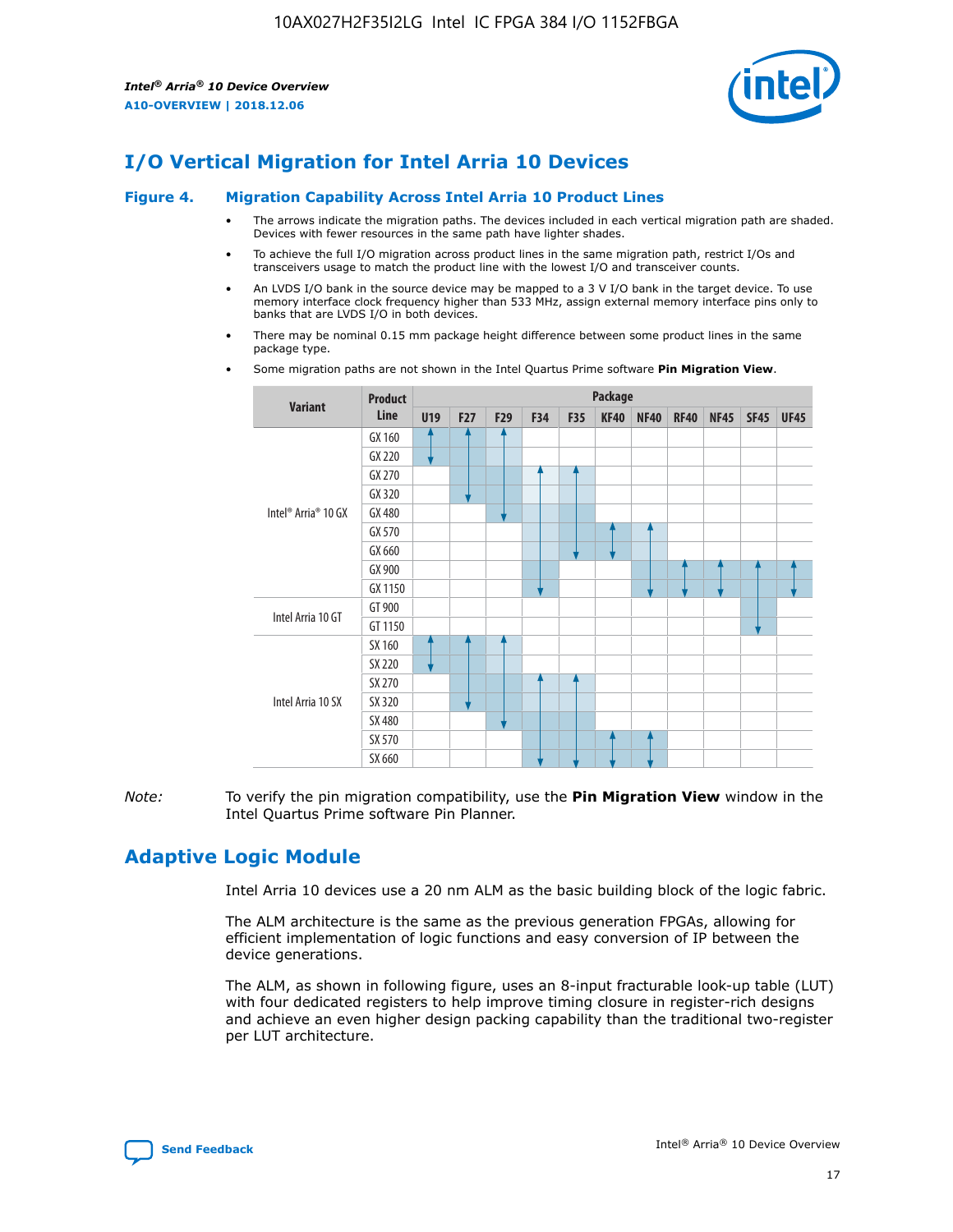

**Figure 5. ALM for Intel Arria 10 Devices**



The Intel Quartus Prime software optimizes your design according to the ALM logic structure and automatically maps legacy designs into the Intel Arria 10 ALM architecture.

# **Variable-Precision DSP Block**

The Intel Arria 10 variable precision DSP blocks support fixed-point arithmetic and floating-point arithmetic.

Features for fixed-point arithmetic:

- High-performance, power-optimized, and fully registered multiplication operations
- 18-bit and 27-bit word lengths
- Two 18 x 19 multipliers or one 27 x 27 multiplier per DSP block
- Built-in addition, subtraction, and 64-bit double accumulation register to combine multiplication results
- Cascading 19-bit or 27-bit when pre-adder is disabled and cascading 18-bit when pre-adder is used to form the tap-delay line for filtering applications
- Cascading 64-bit output bus to propagate output results from one block to the next block without external logic support
- Hard pre-adder supported in 19-bit and 27-bit modes for symmetric filters
- Internal coefficient register bank in both 18-bit and 27-bit modes for filter implementation
- 18-bit and 27-bit systolic finite impulse response (FIR) filters with distributed output adder
- Biased rounding support

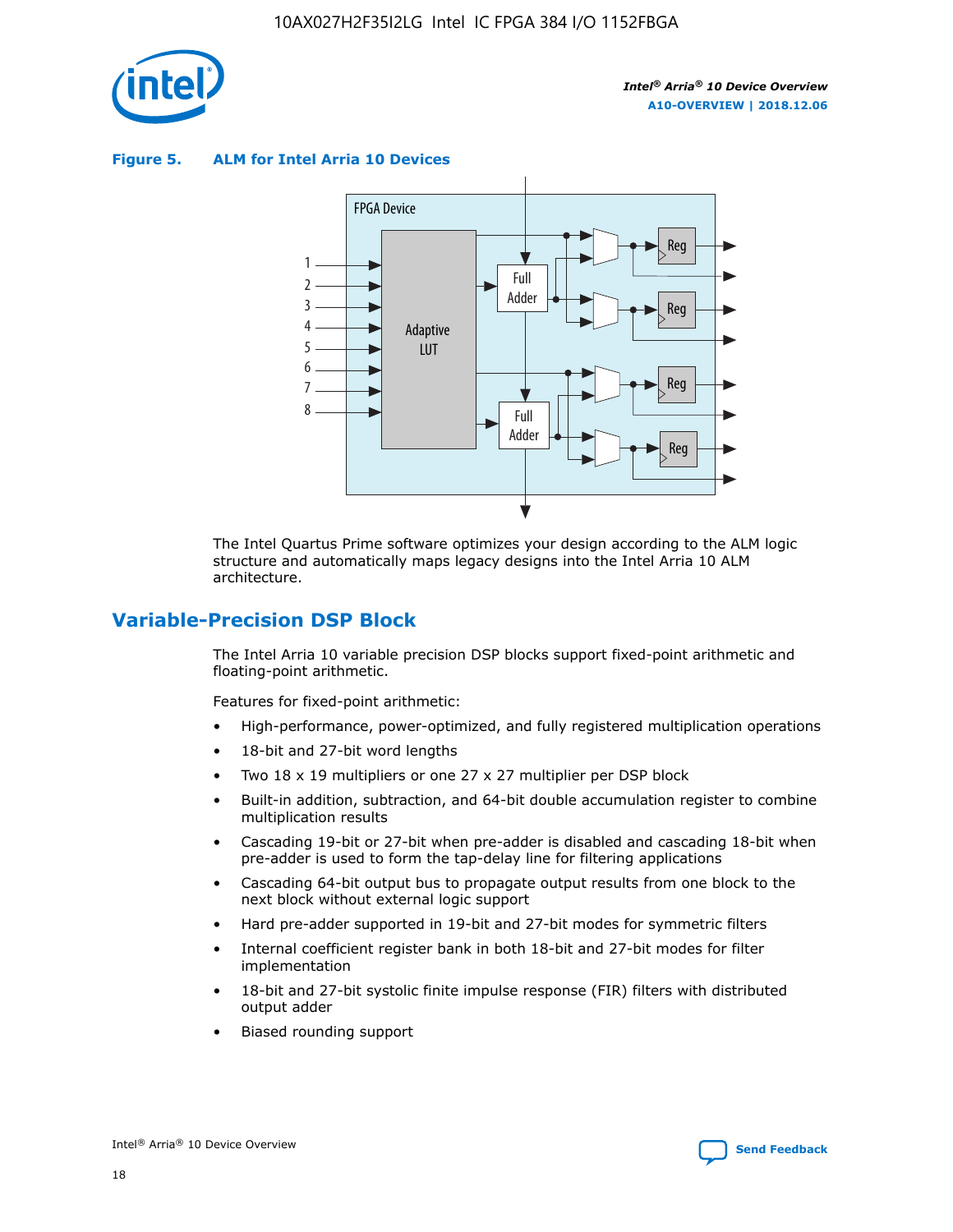

Features for floating-point arithmetic:

- A completely hardened architecture that supports multiplication, addition, subtraction, multiply-add, and multiply-subtract
- Multiplication with accumulation capability and a dynamic accumulator reset control
- Multiplication with cascade summation capability
- Multiplication with cascade subtraction capability
- Complex multiplication
- Direct vector dot product
- Systolic FIR filter

#### **Table 15. Variable-Precision DSP Block Configurations for Intel Arria 10 Devices**

| <b>Usage Example</b>                                       | <b>Multiplier Size (Bit)</b>    | <b>DSP Block Resources</b> |
|------------------------------------------------------------|---------------------------------|----------------------------|
| Medium precision fixed point                               | Two 18 x 19                     |                            |
| High precision fixed or Single precision<br>floating point | One 27 x 27                     |                            |
| Fixed point FFTs                                           | One 19 x 36 with external adder |                            |
| Very high precision fixed point                            | One 36 x 36 with external adder |                            |
| Double precision floating point                            | One 54 x 54 with external adder | 4                          |

#### **Table 16. Resources for Fixed-Point Arithmetic in Intel Arria 10 Devices**

The table lists the variable-precision DSP resources by bit precision for each Intel Arria 10 device.

| <b>Variant</b>  | <b>Product Line</b> | Variable-<br>precision<br><b>DSP Block</b> | <b>Independent Input and Output</b><br><b>Multiplications Operator</b> |                                     | 18 x 19<br><b>Multiplier</b><br><b>Adder Sum</b> | $18 \times 18$<br><b>Multiplier</b><br><b>Adder</b> |
|-----------------|---------------------|--------------------------------------------|------------------------------------------------------------------------|-------------------------------------|--------------------------------------------------|-----------------------------------------------------|
|                 |                     |                                            | 18 x 19<br><b>Multiplier</b>                                           | $27 \times 27$<br><b>Multiplier</b> | <b>Mode</b>                                      | <b>Summed with</b><br>36 bit Input                  |
| AIntel Arria 10 | GX 160              | 156                                        | 312                                                                    | 156                                 | 156                                              | 156                                                 |
| GX              | GX 220              | 192                                        | 384                                                                    | 192                                 | 192                                              | 192                                                 |
|                 | GX 270              | 830                                        | 1,660                                                                  | 830                                 | 830                                              | 830                                                 |
|                 | GX 320              | 984                                        | 1,968                                                                  | 984                                 | 984                                              | 984                                                 |
|                 | GX 480              | 1,368                                      | 2,736                                                                  | 1,368                               | 1,368                                            | 1,368                                               |
|                 | GX 570              | 1,523                                      | 3,046                                                                  | 1,523                               | 1,523                                            | 1,523                                               |
|                 | GX 660              | 1,687                                      | 3,374                                                                  | 1,687                               | 1,687                                            | 1,687                                               |
|                 | GX 900              | 1,518                                      | 3,036                                                                  | 1,518                               | 1,518                                            | 1,518                                               |
|                 | GX 1150             | 1,518                                      | 3,036                                                                  | 1,518                               | 1,518                                            | 1,518                                               |
| Intel Arria 10  | GT 900              | 1,518                                      | 3,036                                                                  | 1,518                               | 1,518                                            | 1,518                                               |
| GT              | GT 1150             | 1,518                                      | 3,036                                                                  | 1,518                               | 1,518                                            | 1,518                                               |
| Intel Arria 10  | SX 160              | 156                                        | 312                                                                    | 156                                 | 156                                              | 156                                                 |
| <b>SX</b>       | SX 220<br>192       |                                            | 384                                                                    | 192                                 | 192                                              | 192                                                 |
|                 | SX 270              | 830                                        | 1,660                                                                  | 830                                 | 830                                              | 830                                                 |
|                 |                     |                                            |                                                                        |                                     |                                                  | continued                                           |

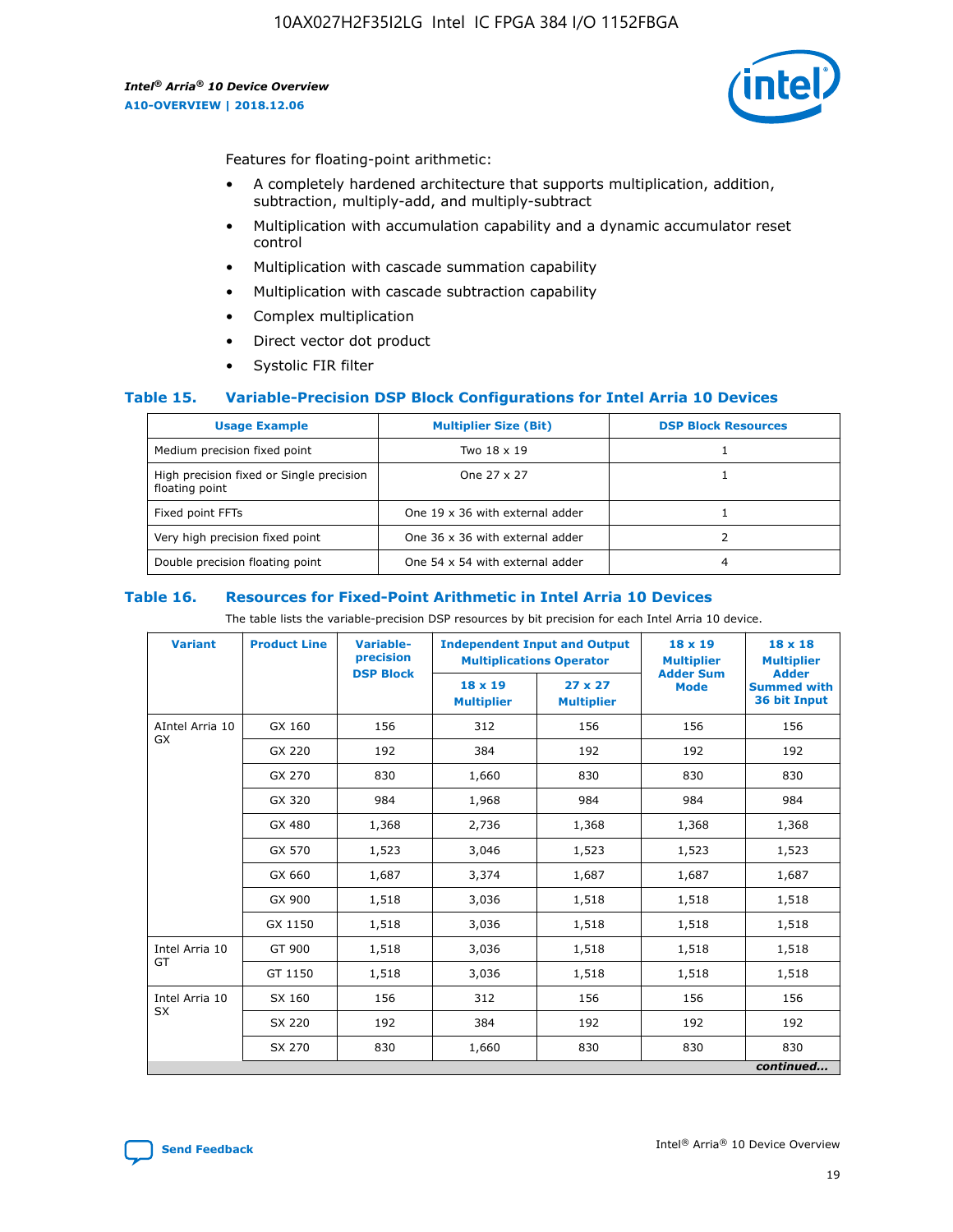

| <b>Variant</b> | <b>Product Line</b> | <b>Variable-</b><br>precision |                                     | <b>Independent Input and Output</b><br><b>Multiplications Operator</b> | $18 \times 19$<br><b>Multiplier</b> | $18 \times 18$<br><b>Multiplier</b><br><b>Adder</b> |  |
|----------------|---------------------|-------------------------------|-------------------------------------|------------------------------------------------------------------------|-------------------------------------|-----------------------------------------------------|--|
|                |                     | <b>DSP Block</b>              | $18 \times 19$<br><b>Multiplier</b> | $27 \times 27$<br><b>Multiplier</b>                                    | <b>Adder Sum</b><br><b>Mode</b>     | <b>Summed with</b><br>36 bit Input                  |  |
|                | SX 320              | 984                           | 1,968                               | 984                                                                    | 984                                 | 984                                                 |  |
|                | SX 480              | 1,368                         | 2,736                               | 1,368                                                                  | 1,368                               | 1,368                                               |  |
|                | SX 570              | 1,523                         | 3,046                               | 1,523                                                                  | 1,523                               | 1,523                                               |  |
|                | SX 660              | 1,687                         | 3,374                               | 1,687                                                                  | 1,687                               | 1,687                                               |  |

# **Table 17. Resources for Floating-Point Arithmetic in Intel Arria 10 Devices**

The table lists the variable-precision DSP resources by bit precision for each Intel Arria 10 device.

| <b>Variant</b> | <b>Product Line</b> | <b>Variable-</b><br>precision<br><b>DSP Block</b> | <b>Single</b><br><b>Precision</b><br><b>Floating-Point</b><br><b>Multiplication</b><br><b>Mode</b> | <b>Single-Precision</b><br><b>Floating-Point</b><br><b>Adder Mode</b> | Single-<br><b>Precision</b><br><b>Floating-Point</b><br><b>Multiply</b><br><b>Accumulate</b><br><b>Mode</b> | <b>Peak</b><br><b>Giga Floating-</b><br><b>Point</b><br><b>Operations</b><br>per Second<br>(GFLOPs) |
|----------------|---------------------|---------------------------------------------------|----------------------------------------------------------------------------------------------------|-----------------------------------------------------------------------|-------------------------------------------------------------------------------------------------------------|-----------------------------------------------------------------------------------------------------|
| Intel Arria 10 | GX 160              | 156                                               | 156                                                                                                | 156                                                                   | 156                                                                                                         | 140                                                                                                 |
| GX             | GX 220              | 192                                               | 192                                                                                                | 192                                                                   | 192                                                                                                         | 173                                                                                                 |
|                | GX 270              | 830                                               | 830                                                                                                | 830                                                                   | 830                                                                                                         | 747                                                                                                 |
|                | GX 320              | 984                                               | 984                                                                                                | 984                                                                   | 984                                                                                                         | 886                                                                                                 |
|                | GX 480              | 1,369                                             | 1,368                                                                                              | 1,368                                                                 | 1,368                                                                                                       | 1,231                                                                                               |
|                | GX 570              | 1,523                                             | 1,523                                                                                              | 1,523                                                                 | 1,523                                                                                                       | 1,371                                                                                               |
|                | GX 660              | 1,687                                             | 1,687                                                                                              | 1,687                                                                 | 1,687                                                                                                       | 1,518                                                                                               |
|                | GX 900              | 1,518                                             | 1,518                                                                                              | 1,518                                                                 | 1,518                                                                                                       | 1,366                                                                                               |
|                | GX 1150             | 1,518                                             | 1,518                                                                                              | 1,518                                                                 | 1,518                                                                                                       | 1,366                                                                                               |
| Intel Arria 10 | GT 900              | 1,518                                             | 1,518                                                                                              | 1,518                                                                 | 1,518                                                                                                       | 1,366                                                                                               |
| GT             | GT 1150             | 1,518                                             | 1,518                                                                                              | 1,518                                                                 | 1,518                                                                                                       | 1,366                                                                                               |
| Intel Arria 10 | SX 160              | 156                                               | 156                                                                                                | 156                                                                   | 156                                                                                                         | 140                                                                                                 |
| <b>SX</b>      | SX 220              | 192                                               | 192                                                                                                | 192                                                                   | 192                                                                                                         | 173                                                                                                 |
|                | SX 270              | 830                                               | 830                                                                                                | 830                                                                   | 830                                                                                                         | 747                                                                                                 |
|                | SX 320              | 984                                               | 984                                                                                                | 984                                                                   | 984                                                                                                         | 886                                                                                                 |
|                | SX 480              | 1,369                                             | 1,368                                                                                              | 1,368                                                                 | 1,368                                                                                                       | 1,231                                                                                               |
|                | SX 570              | 1,523                                             | 1,523                                                                                              | 1,523                                                                 | 1,523                                                                                                       | 1,371                                                                                               |
|                | SX 660              | 1,687                                             | 1,687                                                                                              | 1,687                                                                 | 1,687                                                                                                       | 1,518                                                                                               |

# **Embedded Memory Blocks**

The embedded memory blocks in the devices are flexible and designed to provide an optimal amount of small- and large-sized memory arrays to fit your design requirements.

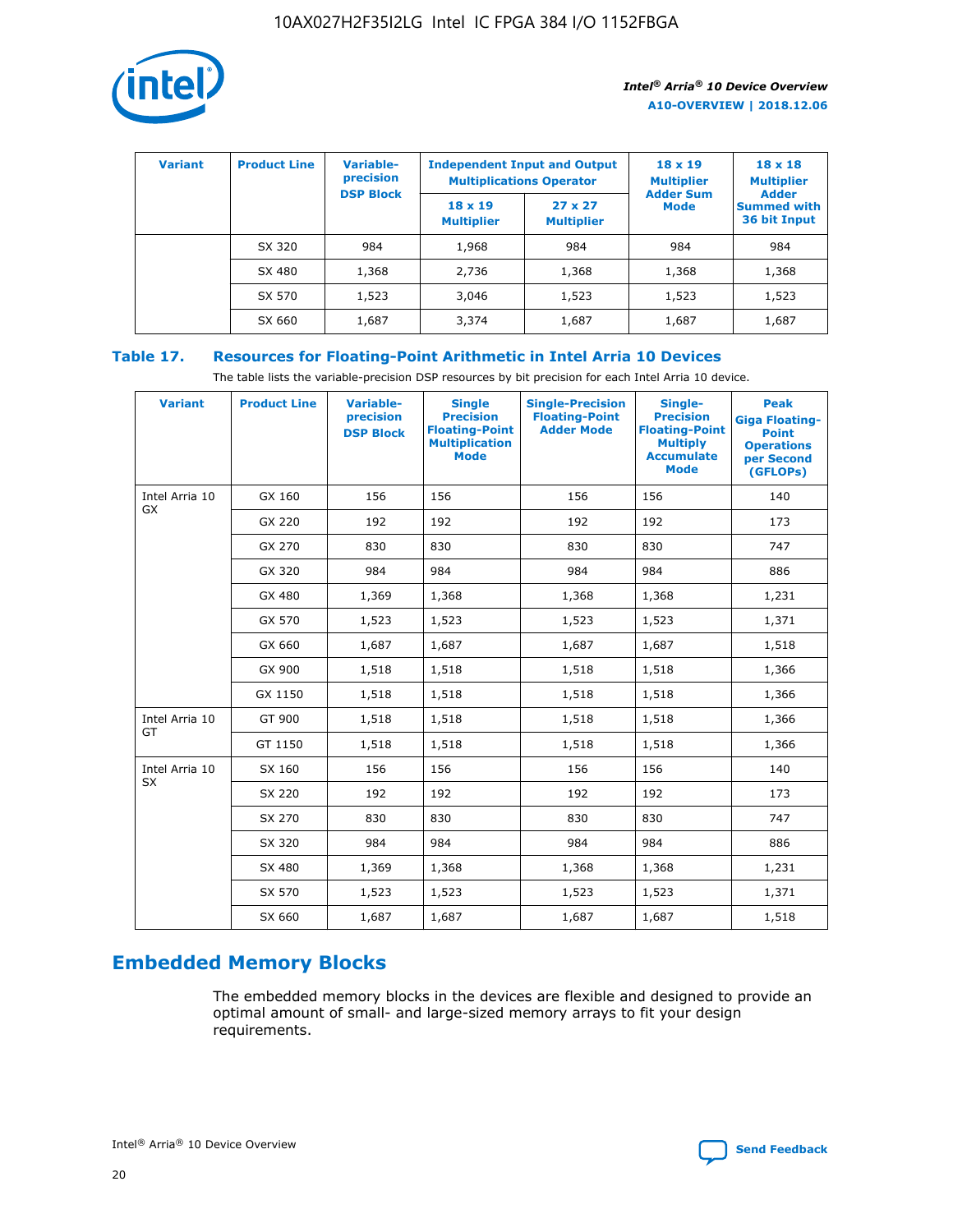

# **Types of Embedded Memory**

The Intel Arria 10 devices contain two types of memory blocks:

- 20 Kb M20K blocks—blocks of dedicated memory resources. The M20K blocks are ideal for larger memory arrays while still providing a large number of independent ports.
- 640 bit memory logic array blocks (MLABs)—enhanced memory blocks that are configured from dual-purpose logic array blocks (LABs). The MLABs are ideal for wide and shallow memory arrays. The MLABs are optimized for implementation of shift registers for digital signal processing (DSP) applications, wide and shallow FIFO buffers, and filter delay lines. Each MLAB is made up of ten adaptive logic modules (ALMs). In the Intel Arria 10 devices, you can configure these ALMs as ten 32 x 2 blocks, giving you one 32 x 20 simple dual-port SRAM block per MLAB.

# **Embedded Memory Capacity in Intel Arria 10 Devices**

|                   | <b>Product</b> | <b>M20K</b>  |                     | <b>MLAB</b>  |                     | <b>Total RAM Bit</b> |
|-------------------|----------------|--------------|---------------------|--------------|---------------------|----------------------|
| <b>Variant</b>    | <b>Line</b>    | <b>Block</b> | <b>RAM Bit (Kb)</b> | <b>Block</b> | <b>RAM Bit (Kb)</b> | (Kb)                 |
| Intel Arria 10 GX | GX 160         | 440          | 8,800               | 1,680        | 1,050               | 9,850                |
|                   | GX 220         | 587          | 11,740              | 2,703        | 1,690               | 13,430               |
|                   | GX 270         | 750          | 15,000              | 3,922        | 2,452               | 17,452               |
|                   | GX 320         | 891          | 17,820              | 4,363        | 2,727               | 20,547               |
|                   | GX 480         | 1,431        | 28,620              | 6,662        | 4,164               | 32,784               |
|                   | GX 570         | 1,800        | 36,000              | 8,153        | 5,096               | 41,096               |
|                   | GX 660         | 2,131        | 42,620              | 9,260        | 5,788               | 48,408               |
|                   | GX 900         | 2,423        | 48,460              | 15,017       | 9,386               | 57,846               |
|                   | GX 1150        | 2,713        | 54,260              | 20,774       | 12,984              | 67,244               |
| Intel Arria 10 GT | GT 900         | 2,423        | 48,460              | 15,017       | 9,386               | 57,846               |
|                   | GT 1150        | 2,713        | 54,260              | 20,774       | 12,984              | 67,244               |
| Intel Arria 10 SX | SX 160         | 440          | 8,800               | 1,680        | 1,050               | 9,850                |
|                   | SX 220         | 587          | 11,740              | 2,703        | 1,690               | 13,430               |
|                   | SX 270         | 750          | 15,000              | 3,922        | 2,452               | 17,452               |
|                   | SX 320         | 891          | 17,820              | 4,363        | 2,727               | 20,547               |
|                   | SX 480         | 1,431        | 28,620              | 6,662        | 4,164               | 32,784               |
|                   | SX 570         | 1,800        | 36,000              | 8,153        | 5,096               | 41,096               |
|                   | SX 660         | 2,131        | 42,620              | 9,260        | 5,788               | 48,408               |

#### **Table 18. Embedded Memory Capacity and Distribution in Intel Arria 10 Devices**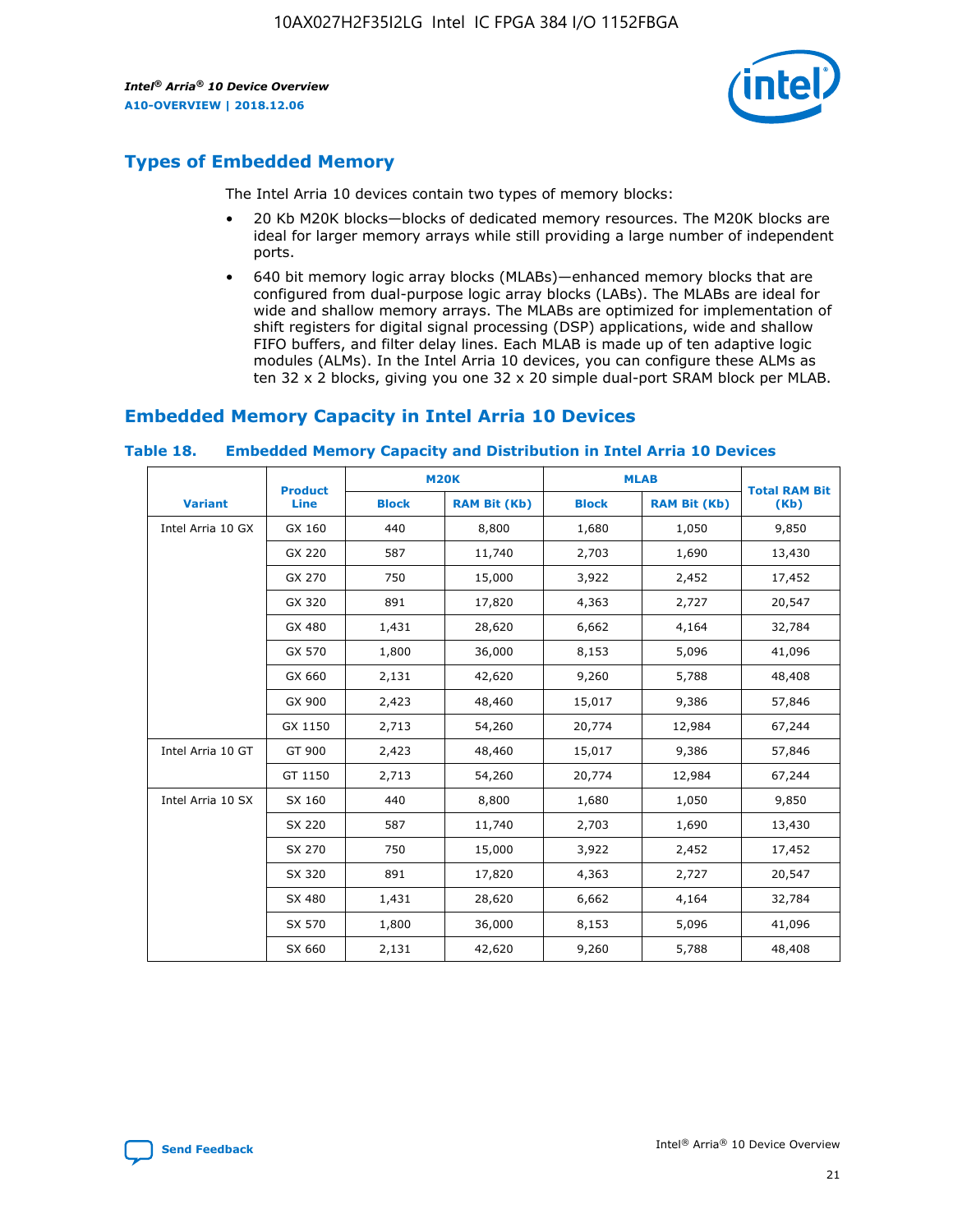

# **Embedded Memory Configurations for Single-port Mode**

#### **Table 19. Single-port Embedded Memory Configurations for Intel Arria 10 Devices**

This table lists the maximum configurations supported for single-port RAM and ROM modes.

| <b>Memory Block</b> | Depth (bits) | <b>Programmable Width</b> |
|---------------------|--------------|---------------------------|
| MLAB                | 32           | x16, x18, or x20          |
|                     | 64(10)       | x8, x9, x10               |
| M20K                | 512          | x40, x32                  |
|                     | 1K           | x20, x16                  |
|                     | 2K           | x10, x8                   |
|                     | 4K           | x5, x4                    |
|                     | 8K           | x2                        |
|                     | 16K          | x1                        |

# **Clock Networks and PLL Clock Sources**

The clock network architecture is based on Intel's global, regional, and peripheral clock structure. This clock structure is supported by dedicated clock input pins, fractional clock synthesis PLLs, and integer I/O PLLs.

# **Clock Networks**

The Intel Arria 10 core clock networks are capable of up to 800 MHz fabric operation across the full industrial temperature range. For the external memory interface, the clock network supports the hard memory controller with speeds up to 2,400 Mbps in a quarter-rate transfer.

To reduce power consumption, the Intel Quartus Prime software identifies all unused sections of the clock network and powers them down.

# **Fractional Synthesis and I/O PLLs**

Intel Arria 10 devices contain up to 32 fractional synthesis PLLs and up to 16 I/O PLLs that are available for both specific and general purpose uses in the core:

- Fractional synthesis PLLs—located in the column adjacent to the transceiver blocks
- I/O PLLs—located in each bank of the 48 I/Os

# **Fractional Synthesis PLLs**

You can use the fractional synthesis PLLs to:

- Reduce the number of oscillators that are required on your board
- Reduce the number of clock pins that are used in the device by synthesizing multiple clock frequencies from a single reference clock source

<sup>(10)</sup> Supported through software emulation and consumes additional MLAB blocks.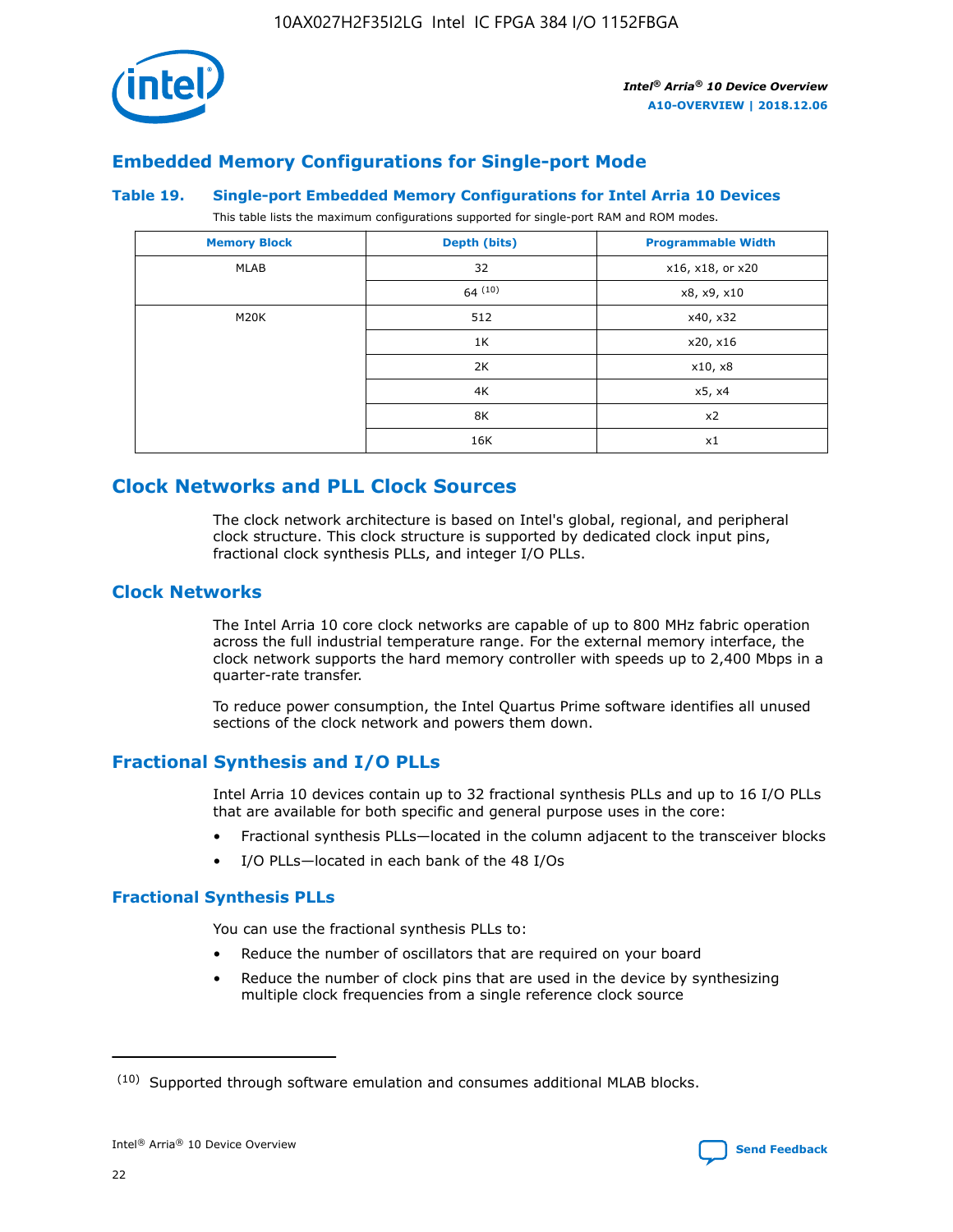

The fractional synthesis PLLs support the following features:

- Reference clock frequency synthesis for transceiver CMU and Advanced Transmit (ATX) PLLs
- Clock network delay compensation
- Zero-delay buffering
- Direct transmit clocking for transceivers
- Independently configurable into two modes:
	- Conventional integer mode equivalent to the general purpose PLL
	- Enhanced fractional mode with third order delta-sigma modulation
- PLL cascading

## **I/O PLLs**

The integer mode I/O PLLs are located in each bank of 48 I/Os. You can use the I/O PLLs to simplify the design of external memory and high-speed LVDS interfaces.

In each I/O bank, the I/O PLLs are adjacent to the hard memory controllers and LVDS SERDES. Because these PLLs are tightly coupled with the I/Os that need to use them, it makes it easier to close timing.

You can use the I/O PLLs for general purpose applications in the core such as clock network delay compensation and zero-delay buffering.

Intel Arria 10 devices support PLL-to-PLL cascading.

# **FPGA General Purpose I/O**

Intel Arria 10 devices offer highly configurable GPIOs. Each I/O bank contains 48 general purpose I/Os and a high-efficiency hard memory controller.

The following list describes the features of the GPIOs:

- Consist of 3 V I/Os for high-voltage application and LVDS I/Os for differential signaling
	- Up to two 3 V I/O banks, available in some devices, that support up to 3 V I/O standards
	- LVDS I/O banks that support up to 1.8 V I/O standards
- Support a wide range of single-ended and differential I/O interfaces
- LVDS speeds up to 1.6 Gbps
- Each LVDS pair of pins has differential input and output buffers, allowing you to configure the LVDS direction for each pair.
- Programmable bus hold and weak pull-up
- Programmable differential output voltage  $(V_{OD})$  and programmable pre-emphasis

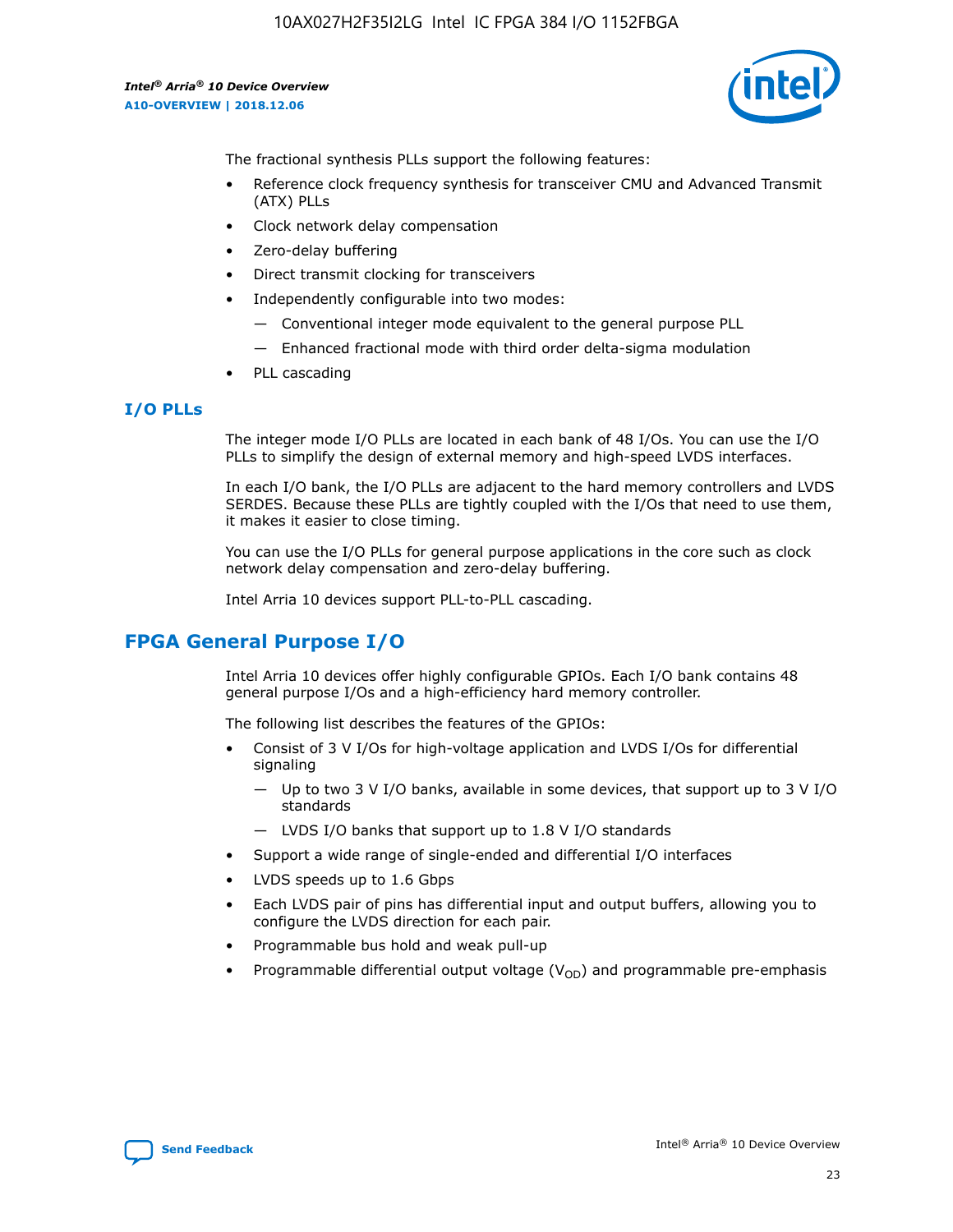

- Series (R<sub>S</sub>) and parallel (R<sub>T</sub>) on-chip termination (OCT) for all I/O banks with OCT calibration to limit the termination impedance variation
- On-chip dynamic termination that has the ability to swap between series and parallel termination, depending on whether there is read or write on a common bus for signal integrity
- Easy timing closure support using the hard read FIFO in the input register path, and delay-locked loop (DLL) delay chain with fine and coarse architecture

# **External Memory Interface**

Intel Arria 10 devices offer massive external memory bandwidth, with up to seven 32 bit DDR4 memory interfaces running at up to 2,400 Mbps. This bandwidth provides additional ease of design, lower power, and resource efficiencies of hardened highperformance memory controllers.

The memory interface within Intel Arria 10 FPGAs and SoCs delivers the highest performance and ease of use. You can configure up to a maximum width of 144 bits when using the hard or soft memory controllers. If required, you can bypass the hard memory controller and use a soft controller implemented in the user logic.

Each I/O contains a hardened DDR read/write path (PHY) capable of performing key memory interface functionality such as read/write leveling, FIFO buffering to lower latency and improve margin, timing calibration, and on-chip termination.

The timing calibration is aided by the inclusion of hard microcontrollers based on Intel's Nios® II technology, specifically tailored to control the calibration of multiple memory interfaces. This calibration allows the Intel Arria 10 device to compensate for any changes in process, voltage, or temperature either within the Intel Arria 10 device itself, or within the external memory device. The advanced calibration algorithms ensure maximum bandwidth and robust timing margin across all operating conditions.

In addition to parallel memory interfaces, Intel Arria 10 devices support serial memory technologies such as the Hybrid Memory Cube (HMC). The HMC is supported by the Intel Arria 10 high-speed serial transceivers which connect up to four HMC links, with each link running at data rates up to 15 Gbps.

#### **Related Information**

#### [External Memory Interface Spec Estimator](http://www.altera.com/technology/memory/estimator/mem-emif-index.html)

Provides a parametric tool that allows you to find and compare the performance of the supported external memory interfaces in IntelFPGAs.

# **Memory Standards Supported by Intel Arria 10 Devices**

The I/Os are designed to provide high performance support for existing and emerging external memory standards.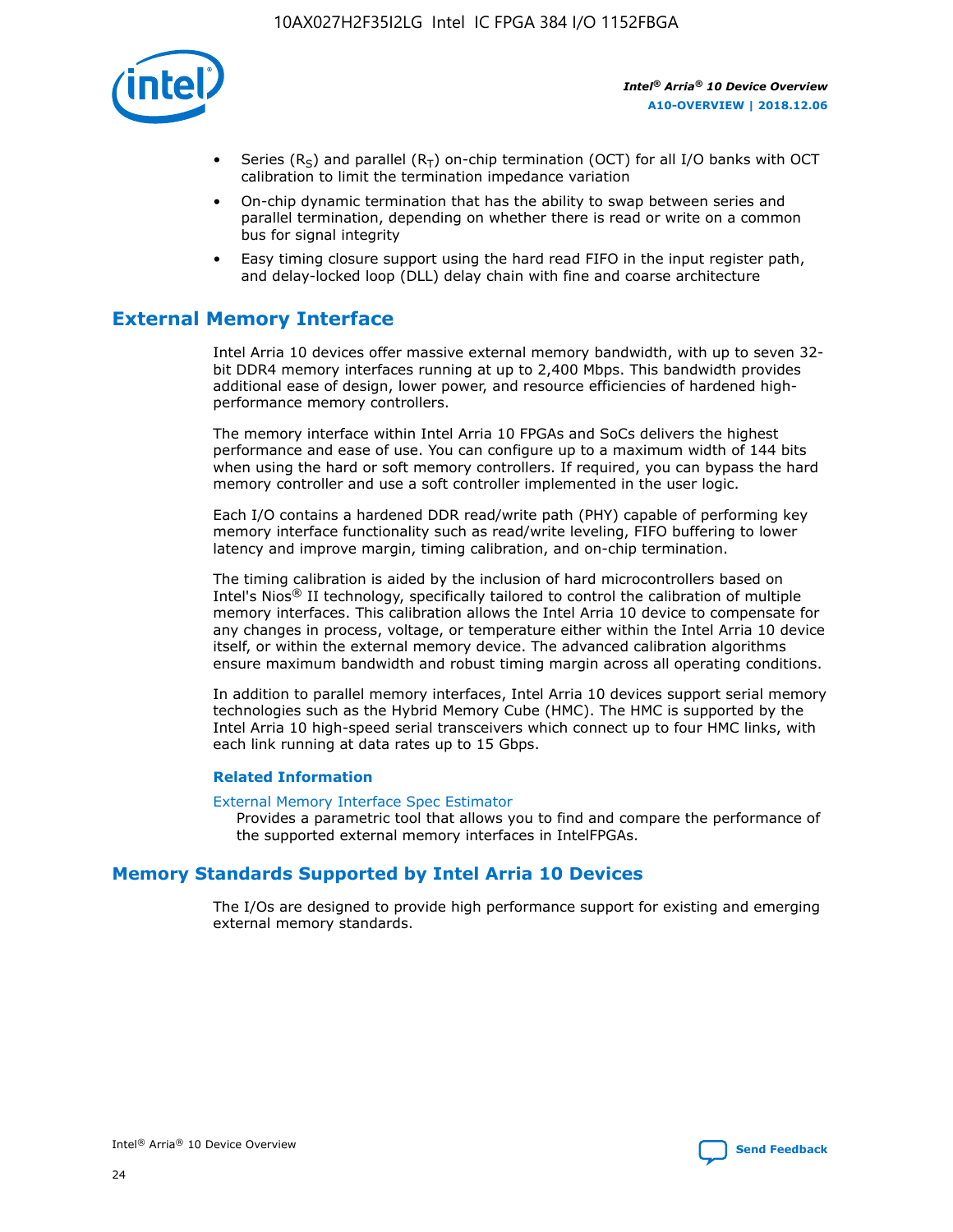

#### **Table 20. Memory Standards Supported by the Hard Memory Controller**

This table lists the overall capability of the hard memory controller. For specific details, refer to the External Memory Interface Spec Estimator and Intel Arria 10 Device Datasheet.

| <b>Memory Standard</b> | <b>Rate Support</b> | <b>Ping Pong PHY Support</b> | <b>Maximum Frequency</b><br>(MHz) |
|------------------------|---------------------|------------------------------|-----------------------------------|
| <b>DDR4 SDRAM</b>      | Quarter rate        | Yes                          | 1,067                             |
|                        |                     |                              | 1,200                             |
| <b>DDR3 SDRAM</b>      | Half rate           | Yes                          | 533                               |
|                        |                     |                              | 667                               |
|                        | Quarter rate        | Yes                          | 1,067                             |
|                        |                     |                              | 1,067                             |
| <b>DDR3L SDRAM</b>     | Half rate           | Yes                          | 533                               |
|                        |                     |                              | 667                               |
|                        | Quarter rate        | Yes                          | 933                               |
|                        |                     |                              | 933                               |
| LPDDR3 SDRAM           | Half rate           |                              | 533                               |
|                        | Quarter rate        |                              | 800                               |

#### **Table 21. Memory Standards Supported by the Soft Memory Controller**

| <b>Memory Standard</b>      | <b>Rate Support</b> | <b>Maximum Frequency</b><br>(MHz) |
|-----------------------------|---------------------|-----------------------------------|
| <b>RLDRAM 3 (11)</b>        | Quarter rate        | 1,200                             |
| ODR IV SRAM <sup>(11)</sup> | Quarter rate        | 1,067                             |
| <b>ODR II SRAM</b>          | Full rate           | 333                               |
|                             | Half rate           | 633                               |
| <b>ODR II+ SRAM</b>         | Full rate           | 333                               |
|                             | Half rate           | 633                               |
| <b>ODR II+ Xtreme SRAM</b>  | Full rate           | 333                               |
|                             | Half rate           | 633                               |

#### **Table 22. Memory Standards Supported by the HPS Hard Memory Controller**

The hard processor system (HPS) is available in Intel Arria 10 SoC devices only.

| <b>Memory Standard</b> | <b>Rate Support</b> | <b>Maximum Frequency</b><br>(MHz) |
|------------------------|---------------------|-----------------------------------|
| <b>DDR4 SDRAM</b>      | Half rate           | 1,200                             |
| <b>DDR3 SDRAM</b>      | Half rate           | 1,067                             |
| <b>DDR3L SDRAM</b>     | Half rate           | 933                               |

<sup>(11)</sup> Intel Arria 10 devices support this external memory interface using hard PHY with soft memory controller.

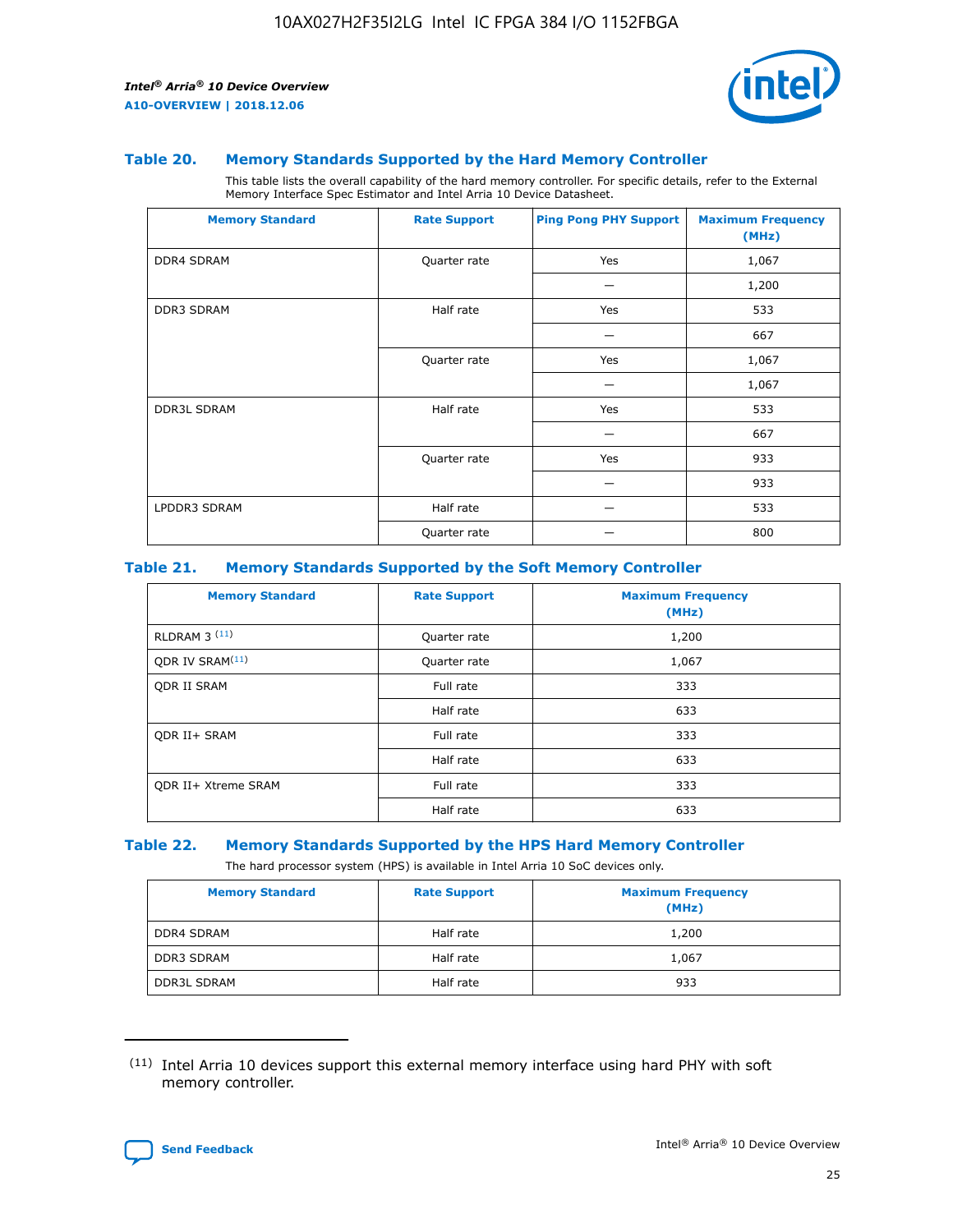

#### **Related Information**

#### [Intel Arria 10 Device Datasheet](https://www.intel.com/content/www/us/en/programmable/documentation/mcn1413182292568.html#mcn1413182153340)

Lists the memory interface performance according to memory interface standards, rank or chip select configurations, and Intel Arria 10 device speed grades.

# **PCIe Gen1, Gen2, and Gen3 Hard IP**

Intel Arria 10 devices contain PCIe hard IP that is designed for performance and ease-of-use:

- Includes all layers of the PCIe stack—transaction, data link and physical layers.
- Supports PCIe Gen3, Gen2, and Gen1 Endpoint and Root Port in x1, x2, x4, or x8 lane configuration.
- Operates independently from the core logic—optional configuration via protocol (CvP) allows the PCIe link to power up and complete link training in less than 100 ms while the Intel Arria 10 device completes loading the programming file for the rest of the FPGA.
- Provides added functionality that makes it easier to support emerging features such as Single Root I/O Virtualization (SR-IOV) and optional protocol extensions.
- Provides improved end-to-end datapath protection using ECC.
- Supports FPGA configuration via protocol (CvP) using PCIe at Gen3, Gen2, or Gen1 speed.

#### **Related Information**

PCS Features on page 30

# **Enhanced PCS Hard IP for Interlaken and 10 Gbps Ethernet**

# **Interlaken Support**

The Intel Arria 10 enhanced PCS hard IP provides integrated Interlaken PCS supporting rates up to 25.8 Gbps per lane.

The Interlaken PCS is based on the proven functionality of the PCS developed for Intel's previous generation FPGAs, which demonstrated interoperability with Interlaken ASSP vendors and third-party IP suppliers. The Interlaken PCS is present in every transceiver channel in Intel Arria 10 devices.

#### **Related Information**

PCS Features on page 30

# **10 Gbps Ethernet Support**

The Intel Arria 10 enhanced PCS hard IP supports 10GBASE-R PCS compliant with IEEE 802.3 10 Gbps Ethernet (10GbE). The integrated hard IP support for 10GbE and the 10 Gbps transceivers save external PHY cost, board space, and system power.

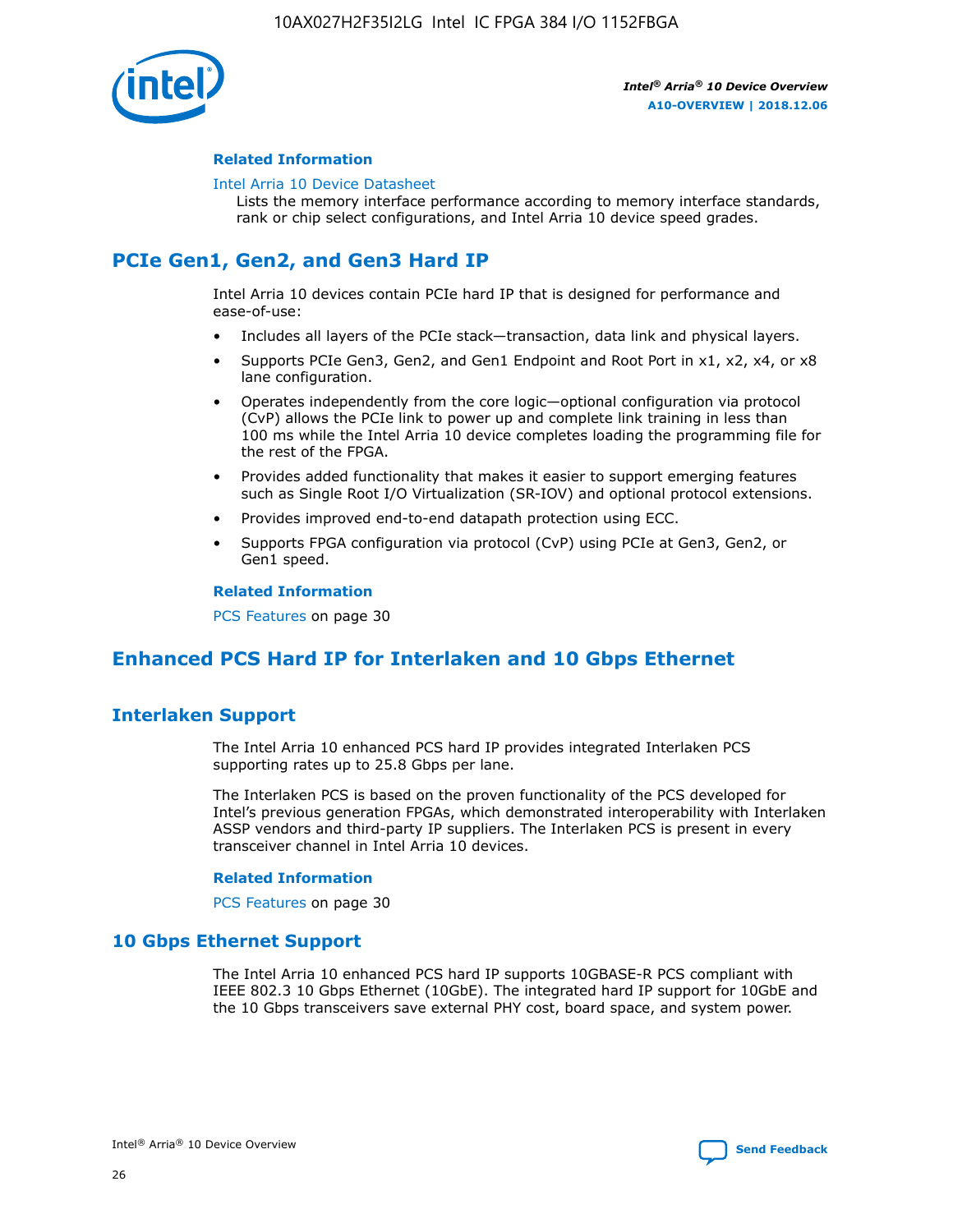

The scalable hard IP supports multiple independent 10GbE ports while using a single PLL for all the 10GBASE-R PCS instantiations, which saves on core logic resources and clock networks:

- Simplifies multiport 10GbE systems compared to XAUI interfaces that require an external XAUI-to-10G PHY.
- Incorporates Electronic Dispersion Compensation (EDC), which enables direct connection to standard 10 Gbps XFP and SFP+ pluggable optical modules.
- Supports backplane Ethernet applications and includes a hard 10GBASE-KR Forward Error Correction (FEC) circuit that you can use for 10 Gbps and 40 Gbps applications.

The 10 Gbps Ethernet PCS hard IP and 10GBASE-KR FEC are present in every transceiver channel.

#### **Related Information**

PCS Features on page 30

# **Low Power Serial Transceivers**

Intel Arria 10 FPGAs and SoCs include lowest power transceivers that deliver high bandwidth, throughput and low latency.

Intel Arria 10 devices deliver the industry's lowest power consumption per transceiver channel:

- 12.5 Gbps transceivers at as low as 242 mW
- 10 Gbps transceivers at as low as 168 mW
- 6 Gbps transceivers at as low as 117 mW

Intel Arria 10 transceivers support various data rates according to application:

- Chip-to-chip and chip-to-module applications—from 1 Gbps up to 25.8 Gbps
- Long reach and backplane applications—from 1 Gbps up to 12.5 with advanced adaptive equalization
- Critical power sensitive applications—from 1 Gbps up to 11.3 Gbps using lower power modes

The combination of 20 nm process technology and architectural advances provide the following benefits:

- Significant reduction in die area and power consumption
- Increase of up to two times in transceiver I/O density compared to previous generation devices while maintaining optimal signal integrity
- Up to 72 total transceiver channels—you can configure up to 6 of these channels to run as fast as 25.8 Gbps
- All channels feature continuous data rate support up to the maximum rated speed

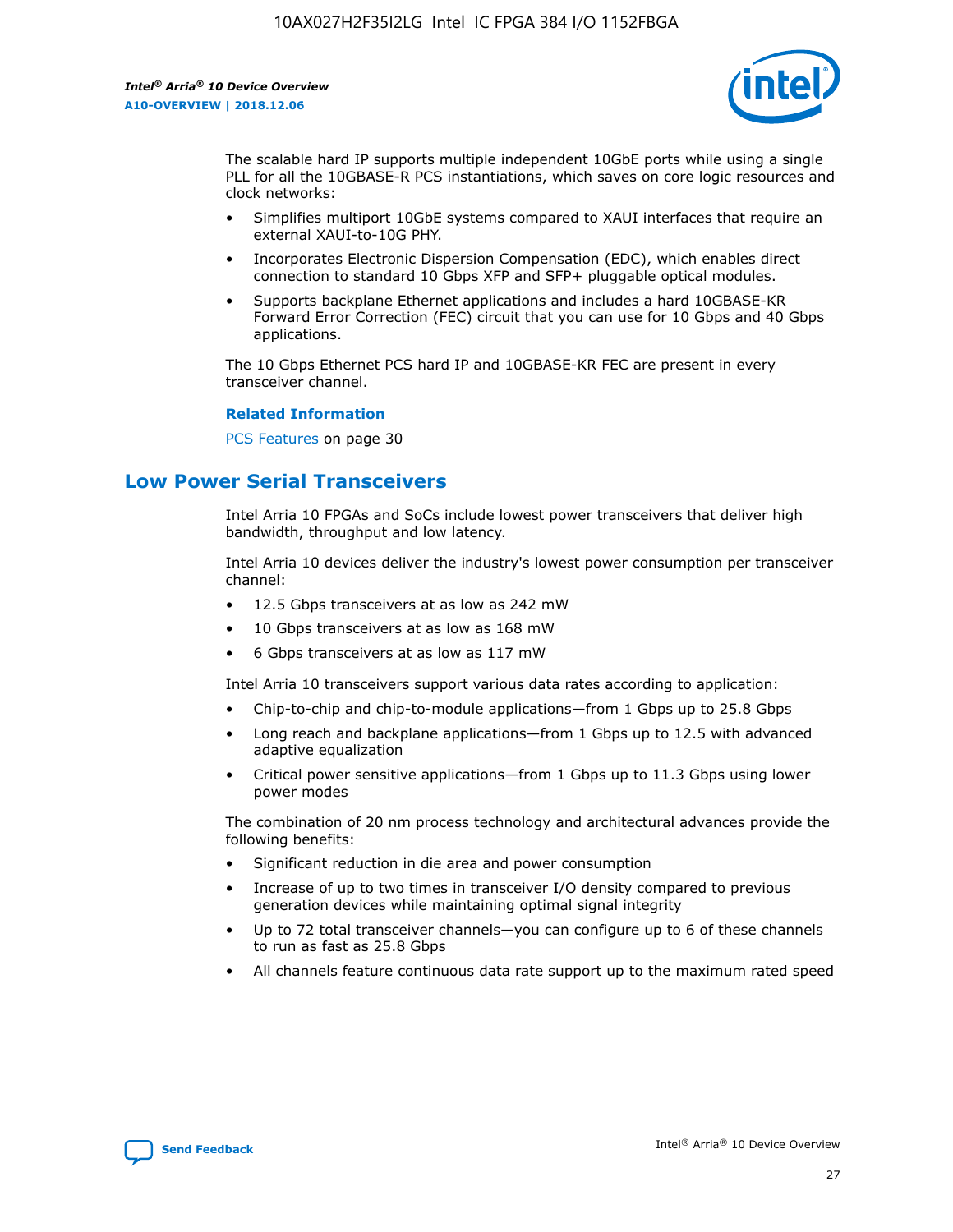

#### Transceiver PMA TX/RX PCS ATX PLL Transceiver PMA TX/RX PCS fPLL Network Flexible Clock Distribution Network PCS Transceiver PMA TX/RX FPGA **Clock Distribution** Fabric PCS Transceiver PMA TX/RX ATX Flexible PLL PCS Transceiver PMA TX/RX ▲ fPLL Transceiver PMA TX/RX PCS 4

# **Figure 6. Intel Arria 10 Transceiver Block Architecture**

# **Transceiver Channels**

All transceiver channels feature a dedicated Physical Medium Attachment (PMA) and a hardened Physical Coding Sublayer (PCS).

- The PMA provides primary interfacing capabilities to physical channels.
- The PCS typically handles encoding/decoding, word alignment, and other preprocessing functions before transferring data to the FPGA core fabric.

A transceiver channel consists of a PMA and a PCS block. Most transceiver banks have 6 channels. There are some transceiver banks that contain only 3 channels.

A wide variety of bonded and non-bonded data rate configurations is possible using a highly configurable clock distribution network. Up to 80 independent transceiver data rates can be configured.

The following figures are graphical representations of top views of the silicon die, which correspond to reverse views for flip chip packages. Different Intel Arria 10 devices may have different floorplans than the ones shown in the figures.

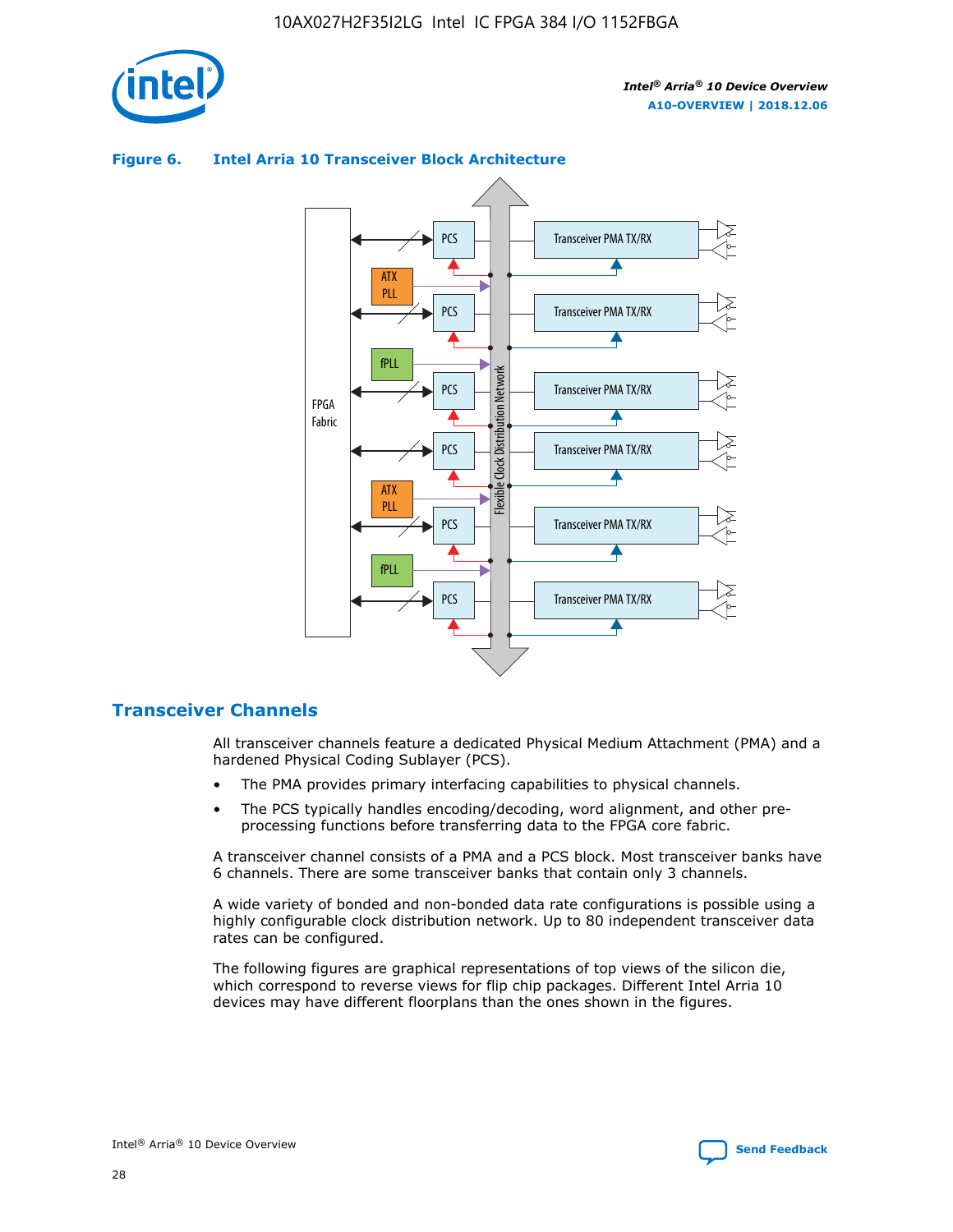

## **Figure 7. Device Chip Overview for Intel Arria 10 GX and GT Devices**



# **PMA Features**

Intel Arria 10 transceivers provide exceptional signal integrity at data rates up to 25.8 Gbps. Clocking options include ultra-low jitter ATX PLLs (LC tank based), clock multiplier unit (CMU) PLLs, and fractional PLLs.



Hard PCS Hard PCS Hard PCS Hard PCS Hard PCS

ATX (LC) Transmi PLL fPLL ATX (LC) **Transmit** PLL

Transceiver PMA Transceiver PMA Transceiver PMA

Transceiver PMA Transceiver PMA

Unused transceiver chann can be used as additional transceiver transmit PLLs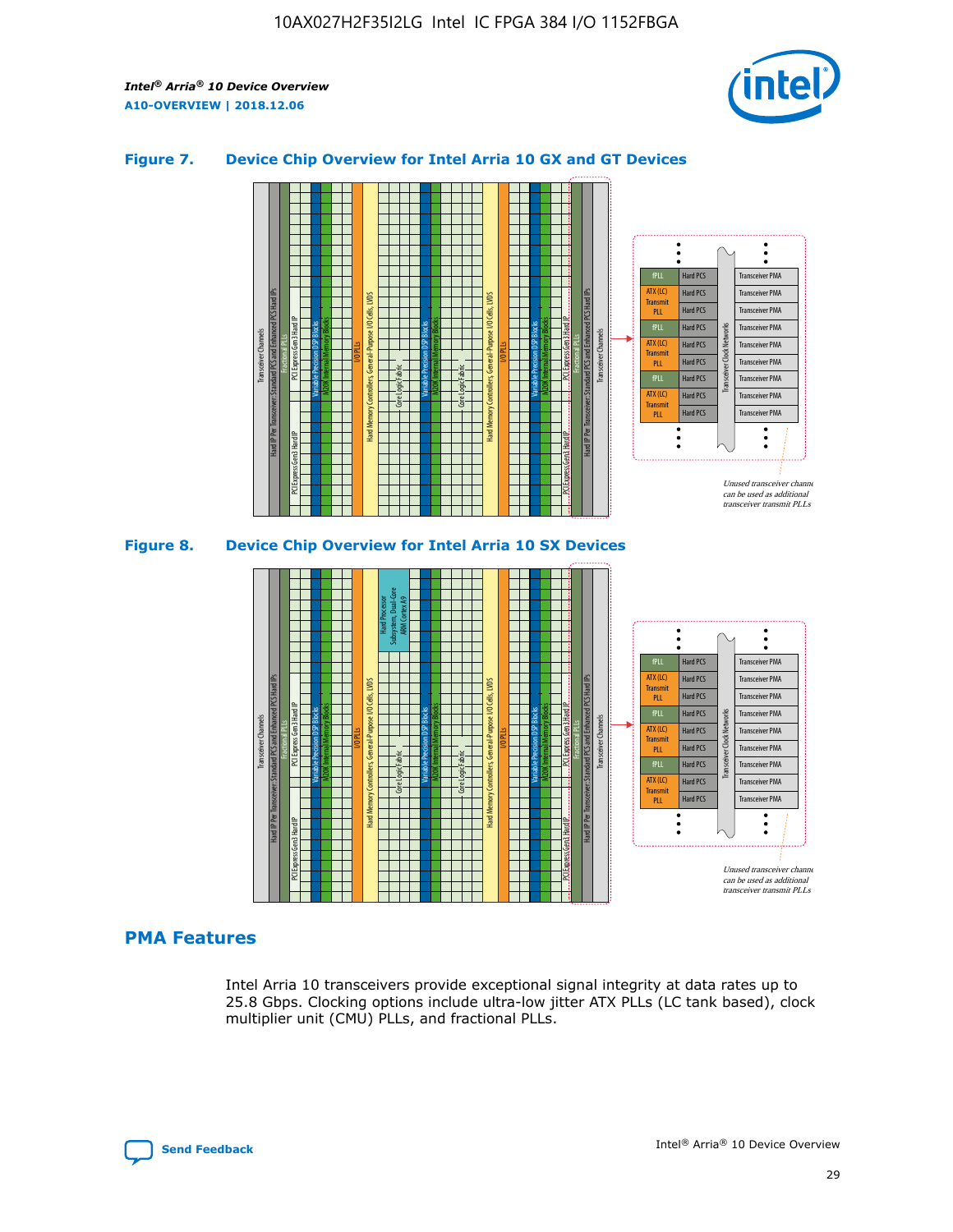

Each transceiver channel contains a channel PLL that can be used as the CMU PLL or clock data recovery (CDR) PLL. In CDR mode, the channel PLL recovers the receiver clock and data in the transceiver channel. Up to 80 independent data rates can be configured on a single Intel Arria 10 device.

## **Table 23. PMA Features of the Transceivers in Intel Arria 10 Devices**

| <b>Feature</b>                                             | <b>Capability</b>                                                                                                                                                                                                             |
|------------------------------------------------------------|-------------------------------------------------------------------------------------------------------------------------------------------------------------------------------------------------------------------------------|
| Chip-to-Chip Data Rates                                    | 1 Gbps to 17.4 Gbps (Intel Arria 10 GX devices)<br>1 Gbps to 25.8 Gbps (Intel Arria 10 GT devices)                                                                                                                            |
| <b>Backplane Support</b>                                   | Drive backplanes at data rates up to 12.5 Gbps                                                                                                                                                                                |
| <b>Optical Module Support</b>                              | SFP+/SFP, XFP, CXP, QSFP/QSFP28, CFP/CFP2/CFP4                                                                                                                                                                                |
| Cable Driving Support                                      | SFP+ Direct Attach, PCI Express over cable, eSATA                                                                                                                                                                             |
| Transmit Pre-Emphasis                                      | 4-tap transmit pre-emphasis and de-emphasis to compensate for system channel loss                                                                                                                                             |
| Continuous Time Linear<br>Equalizer (CTLE)                 | Dual mode, high-gain, and high-data rate, linear receive equalization to compensate for<br>system channel loss                                                                                                                |
| Decision Feedback Equalizer<br>(DFE)                       | 7-fixed and 4-floating tap DFE to equalize backplane channel loss in the presence of<br>crosstalk and noisy environments                                                                                                      |
| Variable Gain Amplifier                                    | Optimizes the signal amplitude prior to the CDR sampling and operates in fixed and<br>adaptive modes                                                                                                                          |
| Altera Digital Adaptive<br>Parametric Tuning (ADAPT)       | Fully digital adaptation engine to automatically adjust all link equalization parameters-<br>including CTLE, DFE, and variable gain amplifier blocks—that provide optimal link margin<br>without intervention from user logic |
| Precision Signal Integrity<br>Calibration Engine (PreSICE) | Hardened calibration controller to quickly calibrate all transceiver control parameters on<br>power-up, which provides the optimal signal integrity and jitter performance                                                    |
| Advanced Transmit (ATX)<br><b>PLL</b>                      | Low jitter ATX (LC tank based) PLLs with continuous tuning range to cover a wide range of<br>standard and proprietary protocols                                                                                               |
| <b>Fractional PLLs</b>                                     | On-chip fractional frequency synthesizers to replace on-board crystal oscillators and reduce<br>system cost                                                                                                                   |
| Digitally Assisted Analog<br><b>CDR</b>                    | Superior jitter tolerance with fast lock time                                                                                                                                                                                 |
| Dynamic Partial<br>Reconfiguration                         | Allows independent control of the Avalon memory-mapped interface of each transceiver<br>channel for the highest transceiver flexibility                                                                                       |
| Multiple PCS-PMA and PCS-<br>PLD interface widths          | 8-, 10-, 16-, 20-, 32-, 40-, or 64-bit interface widths for flexibility of deserialization width,<br>encoding, and reduced latency                                                                                            |

# **PCS Features**

This table summarizes the Intel Arria 10 transceiver PCS features. You can use the transceiver PCS to support a wide range of protocols ranging from 1 Gbps to 25.8 Gbps.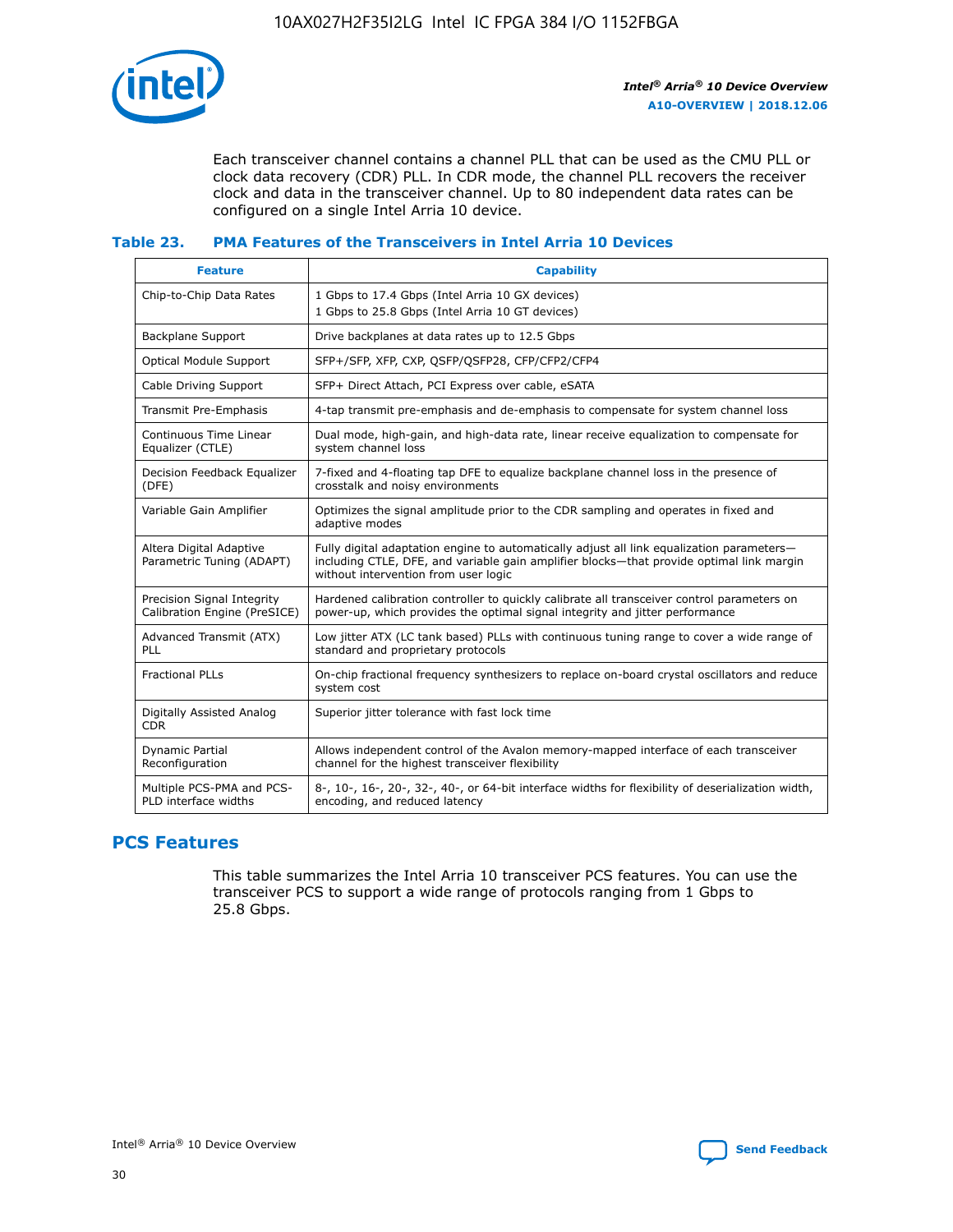

| <b>PCS</b>    | <b>Description</b>                                                                                                                                                                                                                                                                                                                                                                                             |
|---------------|----------------------------------------------------------------------------------------------------------------------------------------------------------------------------------------------------------------------------------------------------------------------------------------------------------------------------------------------------------------------------------------------------------------|
| Standard PCS  | Operates at a data rate up to 12 Gbps<br>Supports protocols such as PCI-Express, CPRI 4.2+, GigE, IEEE 1588 in Hard PCS<br>Implements other protocols using Basic/Custom (Standard PCS) transceiver<br>configuration rules.                                                                                                                                                                                    |
| Enhanced PCS  | Performs functions common to most serial data industry standards, such as word<br>alignment, encoding/decoding, and framing, before data is sent or received off-chip<br>through the PMA<br>• Handles data transfer to and from the FPGA fabric<br>Handles data transfer internally to and from the PMA<br>Provides frequency compensation<br>Performs channel bonding for multi-channel low skew applications |
| PCIe Gen3 PCS | Supports the seamless switching of Data and Clock between the Gen1, Gen2, and Gen3<br>data rates<br>Provides support for PIPE 3.0 features<br>Supports the PIPE interface with the Hard IP enabled, as well as with the Hard IP<br>bypassed                                                                                                                                                                    |

#### **Related Information**

- PCIe Gen1, Gen2, and Gen3 Hard IP on page 26
- Interlaken Support on page 26
- 10 Gbps Ethernet Support on page 26

# **PCS Protocol Support**

This table lists some of the protocols supported by the Intel Arria 10 transceiver PCS. For more information about the blocks in the transmitter and receiver data paths, refer to the related information.

| <b>Protocol</b>                                 | <b>Data Rate</b><br>(Gbps) | <b>Transceiver IP</b>       | <b>PCS Support</b>                      |
|-------------------------------------------------|----------------------------|-----------------------------|-----------------------------------------|
| PCIe Gen3 x1, x2, x4, x8                        | 8.0                        | Native PHY (PIPE)           | Standard PCS and PCIe<br>Gen3 PCS       |
| PCIe Gen2 x1, x2, x4, x8                        | 5.0                        | Native PHY (PIPE)           | <b>Standard PCS</b>                     |
| PCIe Gen1 x1, x2, x4, x8                        | 2.5                        | Native PHY (PIPE)           | Standard PCS                            |
| 1000BASE-X Gigabit Ethernet                     | 1.25                       | Native PHY                  | <b>Standard PCS</b>                     |
| 1000BASE-X Gigabit Ethernet with<br>IEEE 1588v2 | 1.25                       | Native PHY                  | Standard PCS                            |
| 10GBASE-R                                       | 10.3125                    | Native PHY                  | <b>Enhanced PCS</b>                     |
| 10GBASE-R with IEEE 1588v2                      | 10.3125                    | Native PHY                  | <b>Enhanced PCS</b>                     |
| 10GBASE-R with KR FEC                           | 10.3125                    | Native PHY                  | <b>Enhanced PCS</b>                     |
| 10GBASE-KR and 1000BASE-X                       | 10.3125                    | 1G/10GbE and 10GBASE-KR PHY | Standard PCS and<br><b>Enhanced PCS</b> |
| Interlaken (CEI-6G/11G)                         | 3.125 to 17.4              | Native PHY                  | <b>Enhanced PCS</b>                     |
| SFI-S/SFI-5.2                                   | 11.2                       | Native PHY                  | <b>Enhanced PCS</b>                     |
| $10G$ SDI                                       | 10.692                     | Native PHY                  | <b>Enhanced PCS</b>                     |
|                                                 |                            |                             | continued                               |

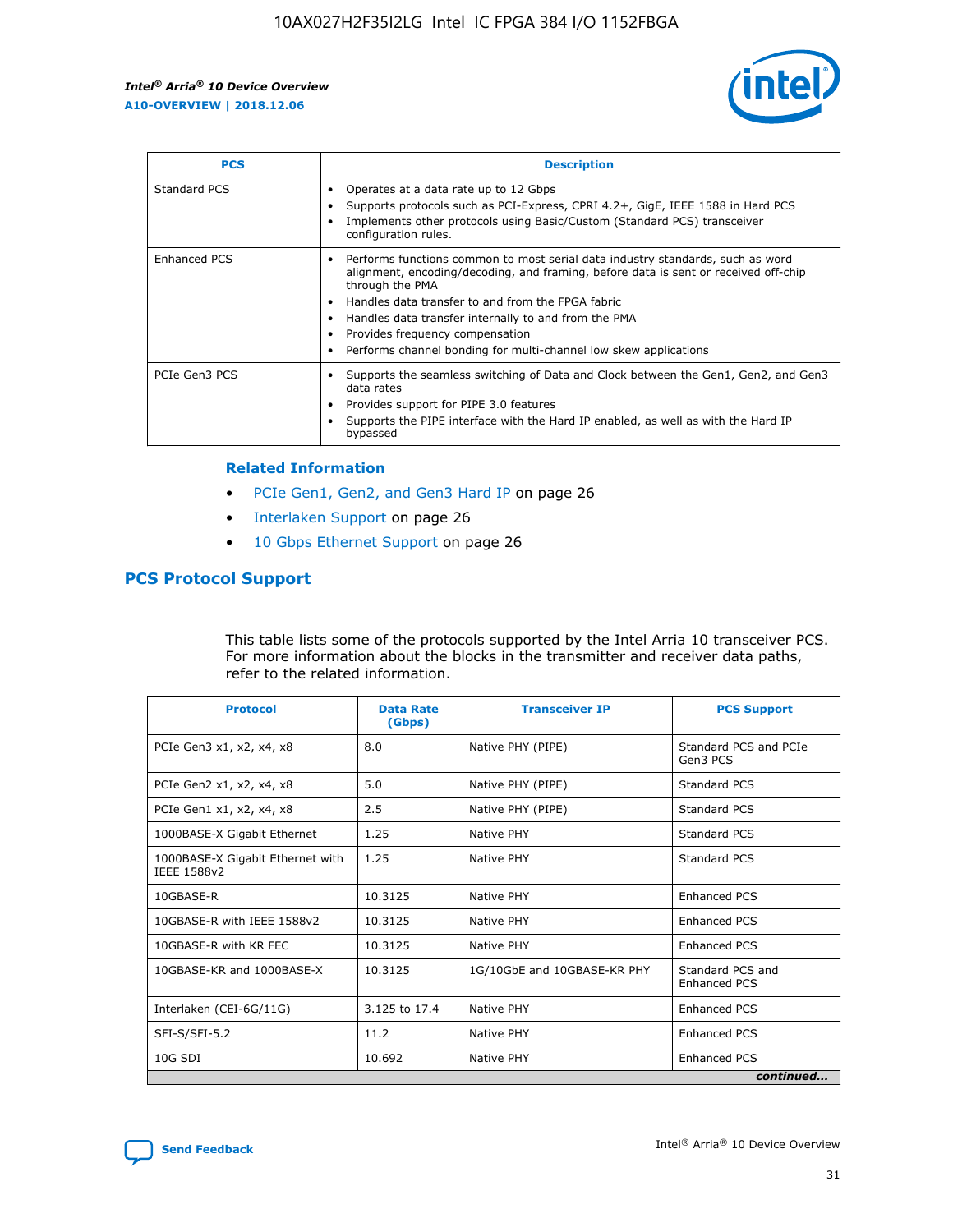

| <b>Protocol</b>      | <b>Data Rate</b><br>(Gbps) | <b>Transceiver IP</b> | <b>PCS Support</b> |
|----------------------|----------------------------|-----------------------|--------------------|
| CPRI 6.0 (64B/66B)   | 0.6144 to<br>10.1376       | Native PHY            | Enhanced PCS       |
| CPRI 4.2 (8B/10B)    | 0.6144 to<br>9.8304        | Native PHY            | Standard PCS       |
| OBSAI RP3 v4.2       | 0.6144 to 6.144            | Native PHY            | Standard PCS       |
| SD-SDI/HD-SDI/3G-SDI | $0.143(12)$ to<br>2.97     | Native PHY            | Standard PCS       |

# **Related Information**

#### [Intel Arria 10 Transceiver PHY User Guide](https://www.intel.com/content/www/us/en/programmable/documentation/nik1398707230472.html#nik1398707091164)

Provides more information about the supported transceiver protocols and PHY IP, the PMA architecture, and the standard, enhanced, and PCIe Gen3 PCS architecture.

# **SoC with Hard Processor System**

Each SoC device combines an FPGA fabric and a hard processor system (HPS) in a single device. This combination delivers the flexibility of programmable logic with the power and cost savings of hard IP in these ways:

- Reduces board space, system power, and bill of materials cost by eliminating a discrete embedded processor
- Allows you to differentiate the end product in both hardware and software, and to support virtually any interface standard
- Extends the product life and revenue through in-field hardware and software updates

 $(12)$  The 0.143 Gbps data rate is supported using oversampling of user logic that you must implement in the FPGA fabric.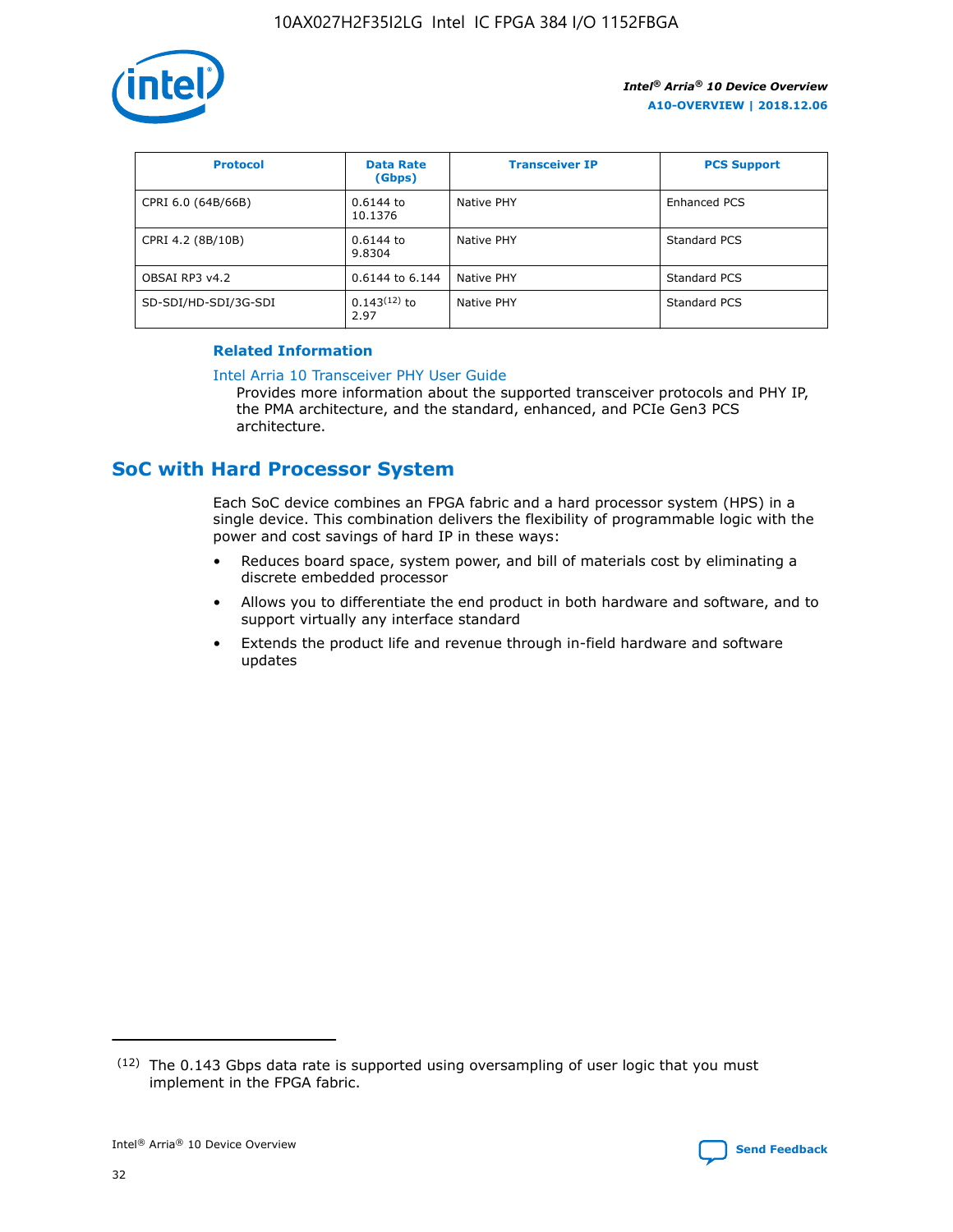

#### **Figure 9. HPS Block Diagram**

This figure shows a block diagram of the HPS with the dual ARM Cortex-A9 MPCore processor.



# **Key Advantages of 20-nm HPS**

The 20-nm HPS strikes a balance between enabling maximum software compatibility with 28-nm SoCs while still improving upon the 28-nm HPS architecture. These improvements address the requirements of the next generation target markets such as wireless and wireline communications, compute and storage equipment, broadcast and military in terms of performance, memory bandwidth, connectivity via backplane and security.

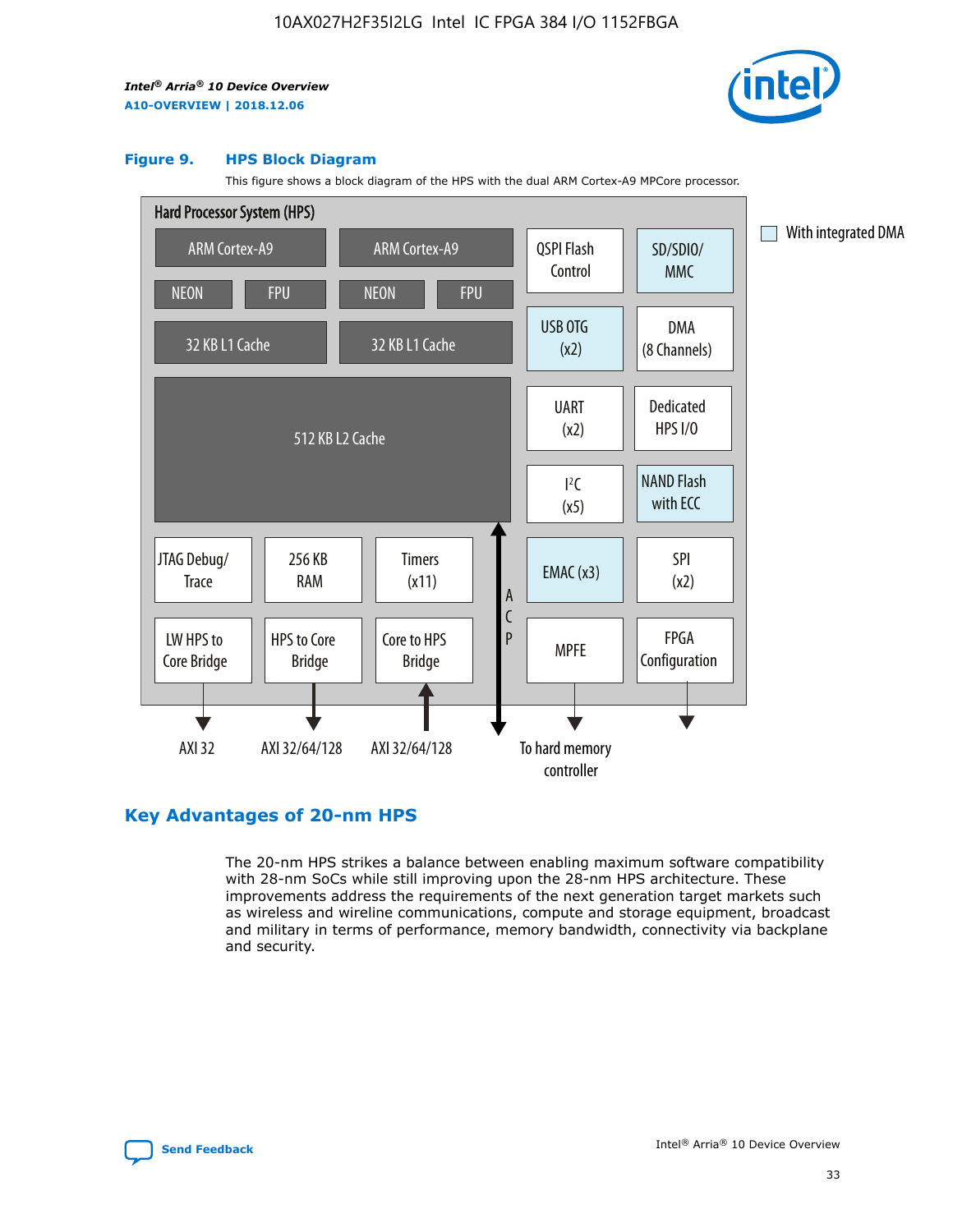

## **Table 24. Improvements in 20 nm HPS**

This table lists the key improvements of the 20 nm HPS compared to the 28 nm HPS.

| Advantages/<br><b>Improvements</b>                          | <b>Description</b>                                                                                                                                                                                                                                                                                                                                                                                                                                                                                                                                                                                                                                                                                                                                                                                                                                                                                                                                |
|-------------------------------------------------------------|---------------------------------------------------------------------------------------------------------------------------------------------------------------------------------------------------------------------------------------------------------------------------------------------------------------------------------------------------------------------------------------------------------------------------------------------------------------------------------------------------------------------------------------------------------------------------------------------------------------------------------------------------------------------------------------------------------------------------------------------------------------------------------------------------------------------------------------------------------------------------------------------------------------------------------------------------|
| Increased performance and<br>overdrive capability           | While the nominal processor frequency is 1.2 GHz, the 20 nm HPS offers an "overdrive"<br>feature which enables a higher processor operating frequency. This requires a higher supply<br>voltage value that is unique to the HPS and may require a separate regulator.                                                                                                                                                                                                                                                                                                                                                                                                                                                                                                                                                                                                                                                                             |
| Increased processor memory<br>bandwidth and DDR4<br>support | Up to 64-bit DDR4 memory at 2,400 Mbps support is available for the processor. The hard<br>memory controller for the HPS comprises a multi-port front end that manages connections<br>to a single port memory controller. The multi-port front end allows logic core and the HPS<br>to share ports and thereby the available bandwidth of the memory controller.                                                                                                                                                                                                                                                                                                                                                                                                                                                                                                                                                                                  |
| Flexible I/O sharing                                        | An advanced I/O pin muxing scheme allows improved sharing of I/O between the HPS and<br>the core logic. The following types of I/O are available for SoC:<br>$\bullet$<br>17 dedicated I/Os-physically located inside the HPS block and are not accessible to<br>logic within the core. The 17 dedicated I/Os are used for HPS clock, resets, and<br>interfacing with boot devices, QSPI, and SD/MMC.<br>48 direct shared I/O-located closest to the HPS block and are ideal for high speed HPS<br>$\bullet$<br>peripherals such as EMAC, USB, and others. There is one bank of 48 I/Os that supports<br>direct sharing where the 48 I/Os can be shared 12 I/Os at a time.<br>Standard (shared) I/O-all standard I/Os can be shared by the HPS peripherals and any<br>logic within the core. For designs where more than 48 I/Os are required to fully use all<br>the peripherals in the HPS, these I/Os can be connected through the core logic. |
| <b>EMAC</b> core                                            | Three EMAC cores are available in the HPS. The EMAC cores enable an application to<br>support two redundant Ethernet connections; for example, backplane, or two EMAC cores<br>for managing IEEE 1588 time stamp information while allowing a third EMAC core for debug<br>and configuration. All three EMACs can potentially share the same time stamps, simplifying<br>the 1588 time stamping implementation. A new serial time stamp interface allows core<br>logic to access and read the time stamp values. The integrated EMAC controllers can be<br>connected to external Ethernet PHY through the provided MDIO or I <sup>2</sup> C interface.                                                                                                                                                                                                                                                                                            |
| On-chip memory                                              | The on-chip memory is updated to 256 KB support and can support larger data sets and<br>real time algorithms.                                                                                                                                                                                                                                                                                                                                                                                                                                                                                                                                                                                                                                                                                                                                                                                                                                     |
| <b>ECC</b> enhancements                                     | Improvements in L2 Cache ECC management allow identification of errors down to the<br>address level. ECC enhancements also enable improved error injection and status reporting<br>via the introduction of new memory mapped access to syndrome and data signals.                                                                                                                                                                                                                                                                                                                                                                                                                                                                                                                                                                                                                                                                                 |
| HPS to FPGA Interconnect<br>Backbone                        | Although the HPS and the Logic Core can operate independently, they are tightly coupled<br>via a high-bandwidth system interconnect built from high-performance ARM AMBA AXI bus<br>bridges. IP bus masters in the FPGA fabric have access to HPS bus slaves via the FPGA-to-<br>HPS interconnect. Similarly, HPS bus masters have access to bus slaves in the core fabric<br>via the HPS-to-FPGA bridge. Both bridges are AMBA AXI-3 compliant and support<br>simultaneous read and write transactions. Up to three masters within the core fabric can<br>share the HPS SDRAM controller with the processor. Additionally, the processor can be used<br>to configure the core fabric under program control via a dedicated 32-bit configuration port.                                                                                                                                                                                            |
| FPGA configuration and HPS<br>booting                       | The FPGA fabric and HPS in the SoCs are powered independently. You can reduce the clock<br>frequencies or gate the clocks to reduce dynamic power.<br>You can configure the FPGA fabric and boot the HPS independently, in any order, providing<br>you with more design flexibility.                                                                                                                                                                                                                                                                                                                                                                                                                                                                                                                                                                                                                                                              |
| Security                                                    | New security features have been introduced for anti-tamper management, secure boot,<br>encryption (AES), and authentication (SHA).                                                                                                                                                                                                                                                                                                                                                                                                                                                                                                                                                                                                                                                                                                                                                                                                                |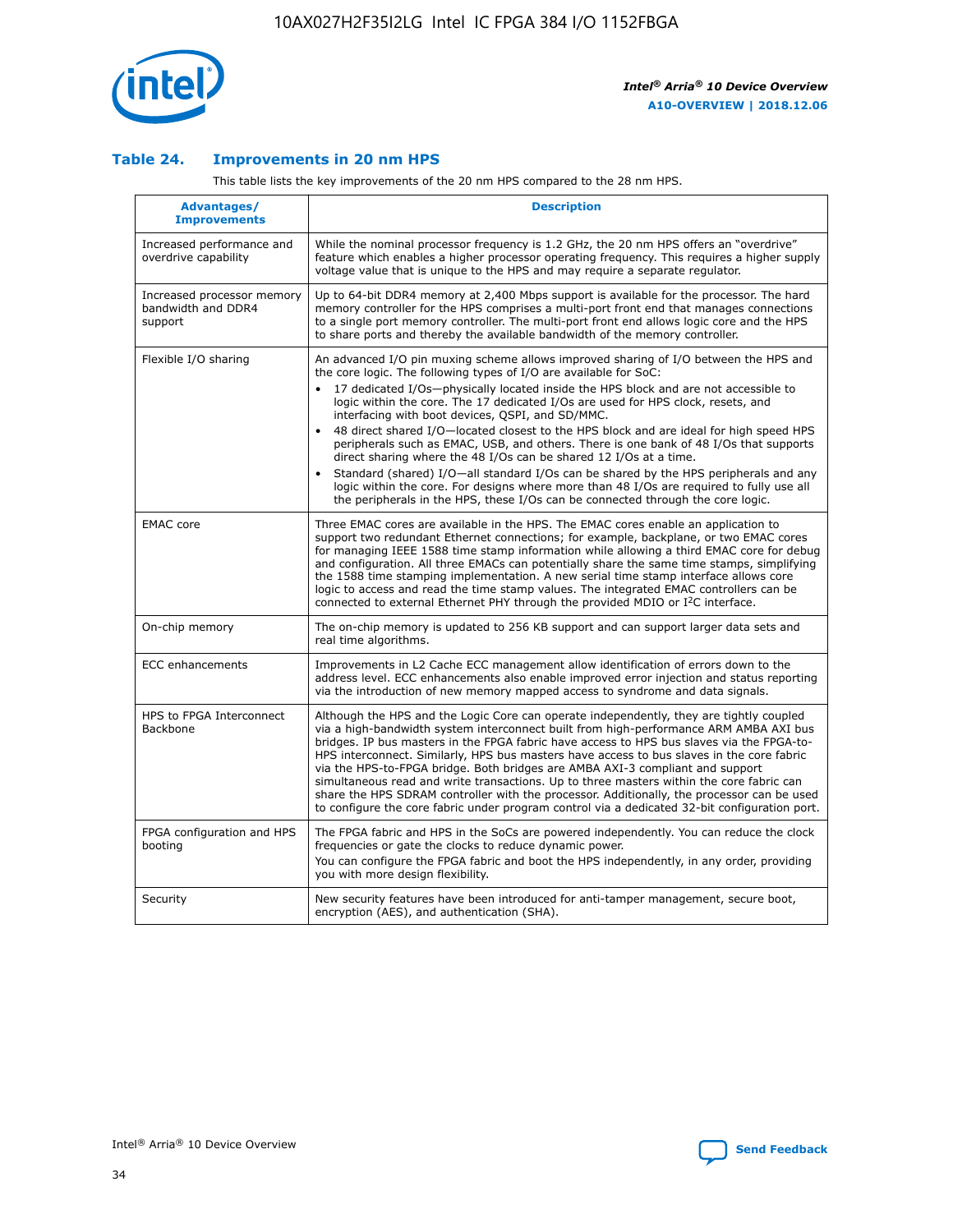

# **Features of the HPS**

The HPS has the following features:

- 1.2-GHz, dual-core ARM Cortex-A9 MPCore processor with up to 1.5-GHz via overdrive
	- ARMv7-A architecture that runs 32-bit ARM instructions, 16-bit and 32-bit Thumb instructions, and 8-bit Java byte codes in Jazelle style
	- Superscalar, variable length, out-of-order pipeline with dynamic branch prediction
	- Instruction Efficiency 2.5 MIPS/MHz, which provides total performance of 7500 MIPS at 1.5 GHz
- Each processor core includes:
	- 32 KB of L1 instruction cache, 32 KB of L1 data cache
	- Single- and double-precision floating-point unit and NEON media engine
	- CoreSight debug and trace technology
	- Snoop Control Unit (SCU) and Acceleration Coherency Port (ACP)
- 512 KB of shared L2 cache
- 256 KB of scratch RAM
- Hard memory controller with support for DDR3, DDR4 and optional error correction code (ECC) support
- Multiport Front End (MPFE) Scheduler interface to the hard memory controller
- 8-channel direct memory access (DMA) controller
- QSPI flash controller with SIO, DIO, QIO SPI Flash support
- NAND flash controller (ONFI 1.0 or later) with DMA and ECC support, updated to support 8 and 16-bit Flash devices and new command DMA to offload CPU for fast power down recovery
- Updated SD/SDIO/MMC controller to eMMC 4.5 with DMA with CE-ATA digital command support
- 3 10/100/1000 Ethernet media access control (MAC) with DMA
- 2 USB On-the-Go (OTG) controllers with DMA
- $\bullet$  5 I<sup>2</sup>C controllers (3 can be used by EMAC for MIO to external PHY)
- 2 UART 16550 Compatible controllers
- 4 serial peripheral interfaces (SPI) (2 Master, 2 Slaves)
- 62 programmable general-purpose I/Os, which includes 48 direct share I/Os that allows the HPS peripherals to connect directly to the FPGA I/Os
- 7 general-purpose timers
- 4 watchdog timers
- Anti-tamper, Secure Boot, Encryption (AES) and Authentication (SHA)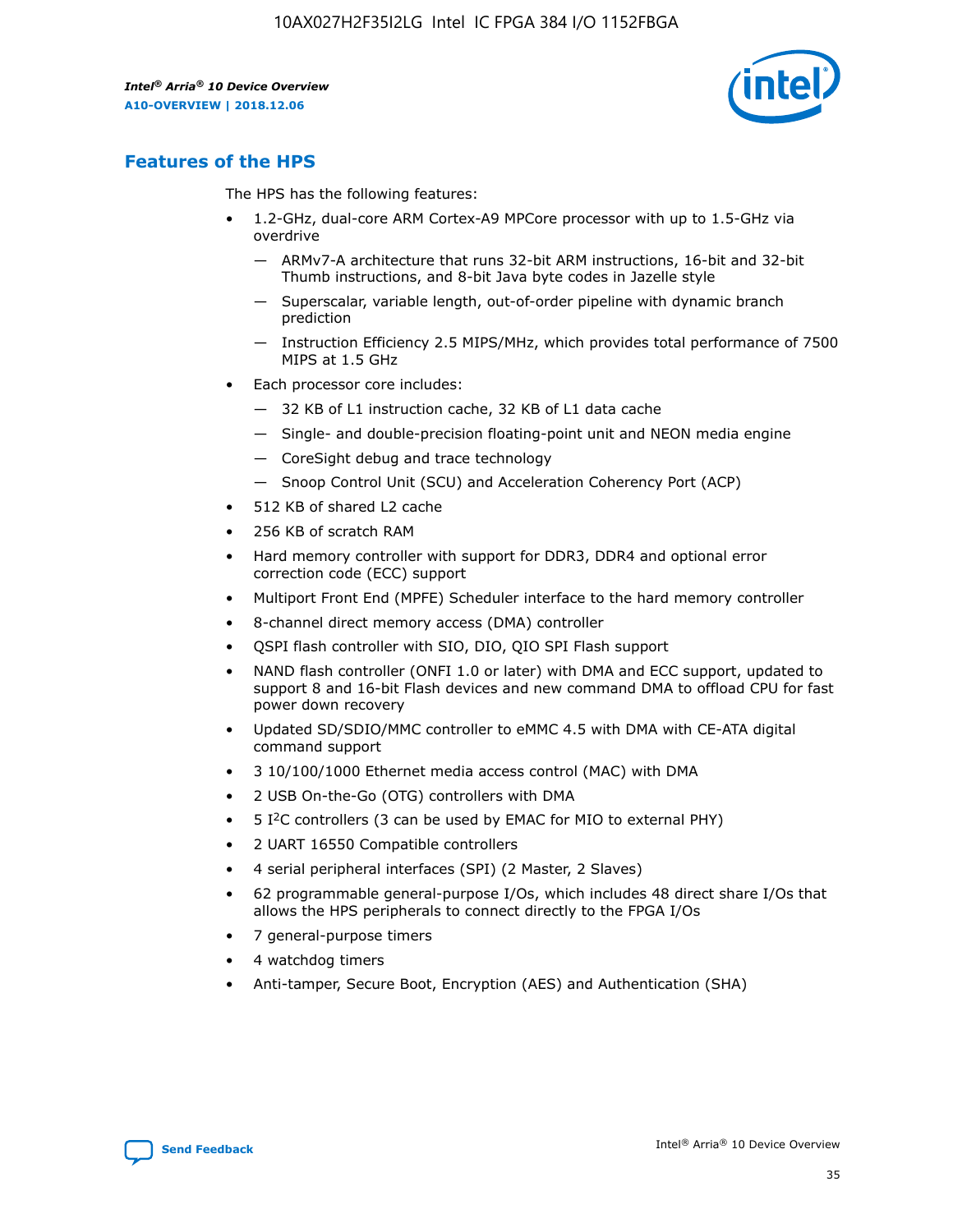

# **System Peripherals and Debug Access Port**

Each Ethernet MAC, USB OTG, NAND flash controller, and SD/MMC controller module has an integrated DMA controller. For modules without an integrated DMA controller, an additional DMA controller module provides up to eight channels of high-bandwidth data transfers. Peripherals that communicate off-chip are multiplexed with other peripherals at the HPS pin level. This allows you to choose which peripherals interface with other devices on your PCB.

The debug access port provides interfaces to industry standard JTAG debug probes and supports ARM CoreSight debug and core traces to facilitate software development.

## **HPS–FPGA AXI Bridges**

The HPS–FPGA bridges, which support the Advanced Microcontroller Bus Architecture (AMBA) Advanced eXtensible Interface (AXI™) specifications, consist of the following bridges:

- FPGA-to-HPS AMBA AXI bridge—a high-performance bus supporting 32, 64, and 128 bit data widths that allows the FPGA fabric to issue transactions to slaves in the HPS.
- HPS-to-FPGA Avalon/AMBA AXI bridge—a high-performance bus supporting 32, 64, and 128 bit data widths that allows the HPS to issue transactions to slaves in the FPGA fabric.
- Lightweight HPS-to-FPGA AXI bridge—a lower latency 32 bit width bus that allows the HPS to issue transactions to soft peripherals in the FPGA fabric. This bridge is primarily used for control and status register (CSR) accesses to peripherals in the FPGA fabric.

The HPS–FPGA AXI bridges allow masters in the FPGA fabric to communicate with slaves in the HPS logic, and vice versa. For example, the HPS-to-FPGA AXI bridge allows you to share memories instantiated in the FPGA fabric with one or both microprocessors in the HPS, while the FPGA-to-HPS AXI bridge allows logic in the FPGA fabric to access the memory and peripherals in the HPS.

Each HPS–FPGA bridge also provides asynchronous clock crossing for data transferred between the FPGA fabric and the HPS.

#### **HPS SDRAM Controller Subsystem**

The HPS SDRAM controller subsystem contains a multiport SDRAM controller and DDR PHY that are shared between the FPGA fabric (through the FPGA-to-HPS SDRAM interface), the level 2 (L2) cache, and the level 3 (L3) system interconnect. The FPGA-to-HPS SDRAM interface supports AMBA AXI and Avalon® Memory-Mapped (Avalon-MM) interface standards, and provides up to six individual ports for access by masters implemented in the FPGA fabric.

The HPS SDRAM controller supports up to 3 masters (command ports), 3x 64-bit read data ports and 3x 64-bit write data ports.

To maximize memory performance, the SDRAM controller subsystem supports command and data reordering, deficit round-robin arbitration with aging, and high-priority bypass features.

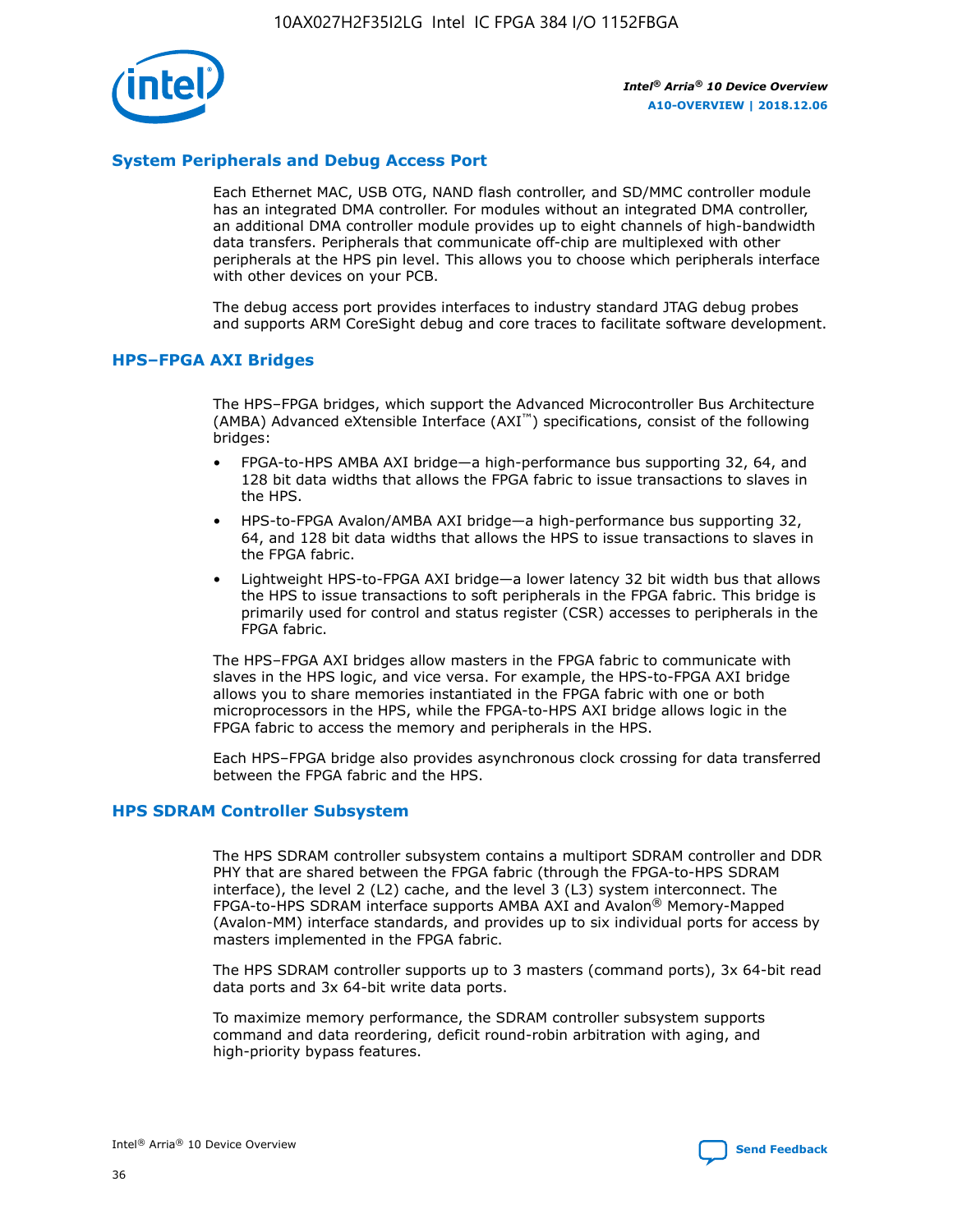

# **FPGA Configuration and HPS Booting**

The FPGA fabric and HPS in the SoC FPGA must be powered at the same time. You can reduce the clock frequencies or gate the clocks to reduce dynamic power.

Once powered, the FPGA fabric and HPS can be configured independently thus providing you with more design flexibility:

- You can boot the HPS independently. After the HPS is running, the HPS can fully or partially reconfigure the FPGA fabric at any time under software control. The HPS can also configure other FPGAs on the board through the FPGA configuration controller.
- Configure the FPGA fabric first, and then boot the HPS from memory accessible to the FPGA fabric.

# **Hardware and Software Development**

For hardware development, you can configure the HPS and connect your soft logic in the FPGA fabric to the HPS interfaces using the Platform Designer system integration tool in the Intel Quartus Prime software.

For software development, the ARM-based SoC FPGA devices inherit the rich software development ecosystem available for the ARM Cortex-A9 MPCore processor. The software development process for Intel SoC FPGAs follows the same steps as those for other SoC devices from other manufacturers. Support for Linux\*, VxWorks\*, and other operating systems are available for the SoC FPGAs. For more information on the operating systems support availability, contact the Intel FPGA sales team.

You can begin device-specific firmware and software development on the Intel SoC FPGA Virtual Target. The Virtual Target is a fast PC-based functional simulation of a target development system—a model of a complete development board. The Virtual Target enables the development of device-specific production software that can run unmodified on actual hardware.

# **Dynamic and Partial Reconfiguration**

The Intel Arria 10 devices support dynamic and partial reconfiguration. You can use dynamic and partial reconfiguration simultaneously to enable seamless reconfiguration of both the device core and transceivers.

# **Dynamic Reconfiguration**

You can reconfigure the PMA and PCS blocks while the device continues to operate. This feature allows you to change the data rates, protocol, and analog settings of a channel in a transceiver bank without affecting on-going data transfer in other transceiver banks. This feature is ideal for applications that require dynamic multiprotocol or multirate support.

# **Partial Reconfiguration**

Using partial reconfiguration, you can reconfigure some parts of the device while keeping the device in operation.

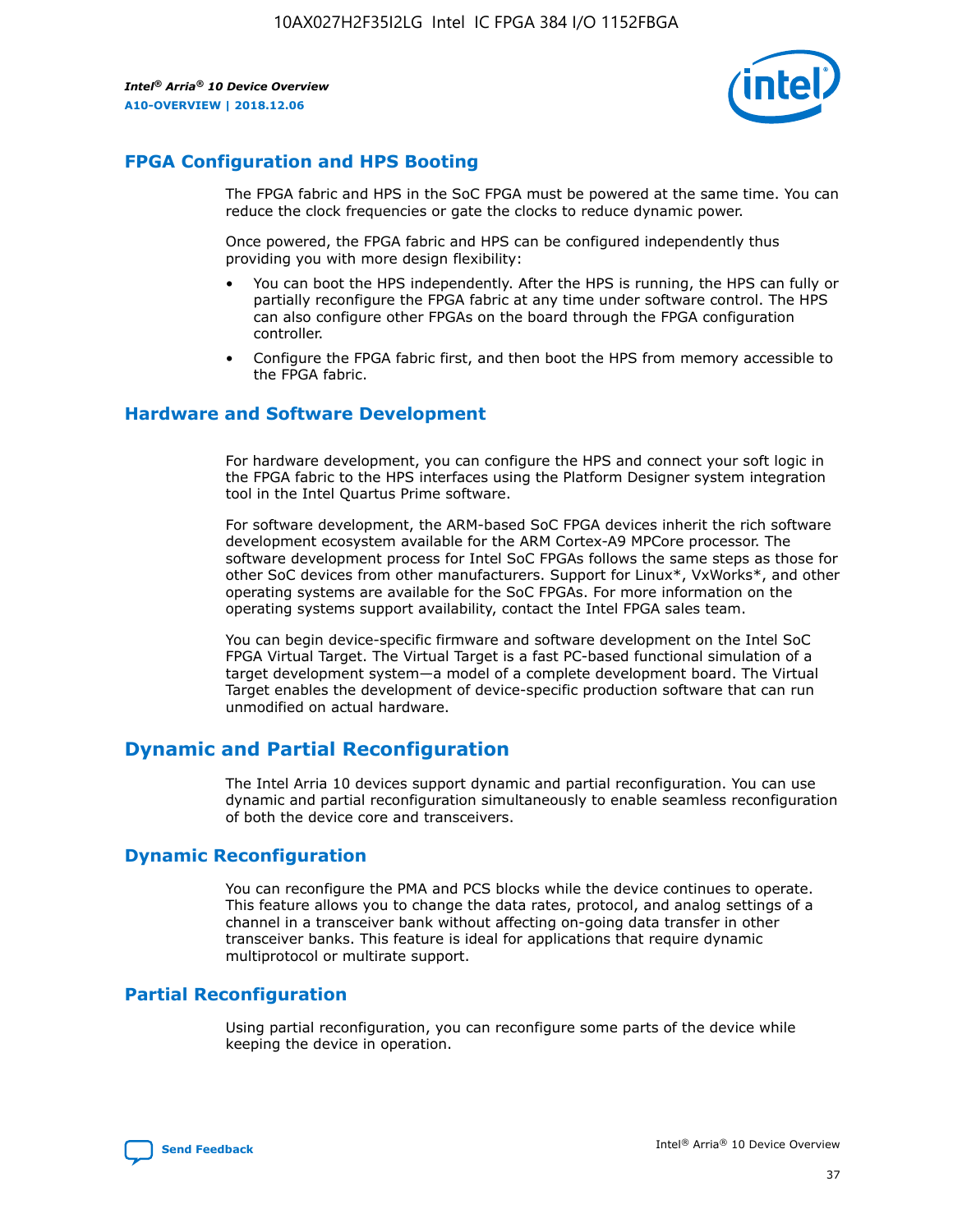

Instead of placing all device functions in the FPGA fabric, you can store some functions that do not run simultaneously in external memory and load them only when required. This capability increases the effective logic density of the device, and lowers cost and power consumption.

In the Intel solution, you do not have to worry about intricate device architecture to perform a partial reconfiguration. The partial reconfiguration capability is built into the Intel Quartus Prime design software, making such time-intensive task simple.

Intel Arria 10 devices support partial reconfiguration in the following configuration options:

- Using an internal host:
	- All supported configuration modes where the FPGA has access to external memory devices such as serial and parallel flash memory.
	- Configuration via Protocol [CvP (PCIe)]
- Using an external host—passive serial (PS), fast passive parallel (FPP) x8, FPP x16, and FPP x32 I/O interface.

# **Enhanced Configuration and Configuration via Protocol**

## **Table 25. Configuration Schemes and Features of Intel Arria 10 Devices**

Intel Arria 10 devices support 1.8 V programming voltage and several configuration schemes.

| <b>Scheme</b>                                                          | <b>Data</b><br><b>Width</b> | <b>Max Clock</b><br>Rate<br>(MHz) | <b>Max Data</b><br>Rate<br>(Mbps)<br>(13) | <b>Decompression</b> | <b>Design</b><br>Security <sup>(1</sup><br>4) | <b>Partial</b><br>Reconfiguration<br>(15) | <b>Remote</b><br><b>System</b><br><b>Update</b> |
|------------------------------------------------------------------------|-----------------------------|-----------------------------------|-------------------------------------------|----------------------|-----------------------------------------------|-------------------------------------------|-------------------------------------------------|
| <b>JTAG</b>                                                            | 1 bit                       | 33                                | 33                                        |                      |                                               | Yes(16)                                   |                                                 |
| Active Serial (AS)<br>through the<br>EPCO-L<br>configuration<br>device | 1 bit,<br>4 bits            | 100                               | 400                                       | Yes                  | Yes                                           | Yes(16)                                   | Yes                                             |
| Passive serial (PS)<br>through CPLD or<br>external<br>microcontroller  | 1 bit                       | 100                               | 100                                       | Yes                  | Yes                                           | Yes <sup>(16)</sup>                       | Parallel<br>Flash<br>Loader<br>(PFL) IP<br>core |
|                                                                        |                             |                                   |                                           |                      |                                               |                                           | continued                                       |

<sup>(13)</sup> Enabling either compression or design security features affects the maximum data rate. Refer to the Intel Arria 10 Device Datasheet for more information.

<sup>(14)</sup> Encryption and compression cannot be used simultaneously.

 $(15)$  Partial reconfiguration is an advanced feature of the device family. If you are interested in using partial reconfiguration, contact Intel for support.

 $(16)$  Partial configuration can be performed only when it is configured as internal host.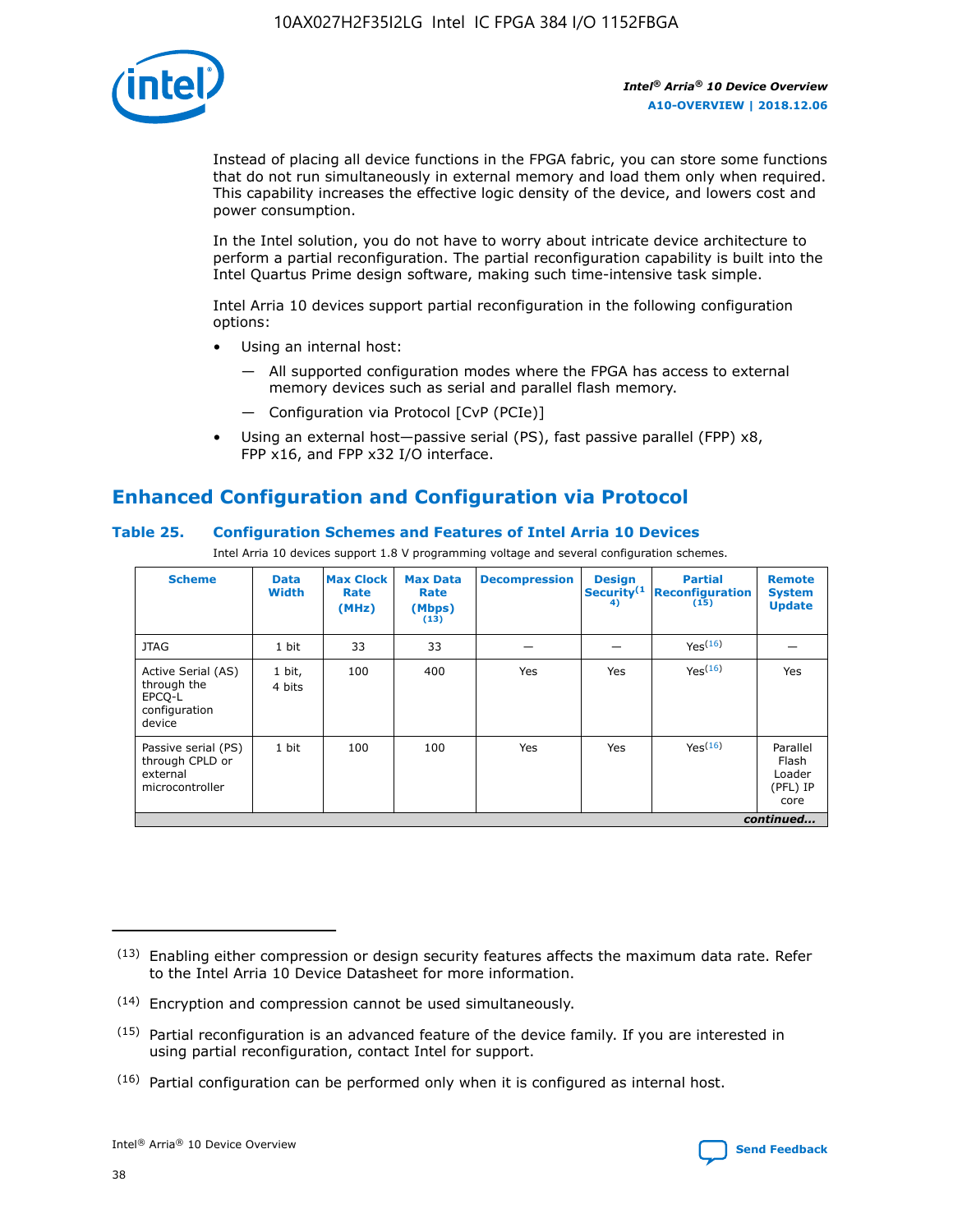

| <b>Scheme</b>                                   | <b>Data</b><br><b>Width</b> | <b>Max Clock</b><br>Rate<br>(MHz) | <b>Max Data</b><br>Rate<br>(Mbps)<br>(13) | <b>Decompression</b> | <b>Design</b><br>Security <sup>(1</sup><br>4) | <b>Partial</b><br><b>Reconfiguration</b><br>(15) | <b>Remote</b><br><b>System</b><br><b>Update</b> |
|-------------------------------------------------|-----------------------------|-----------------------------------|-------------------------------------------|----------------------|-----------------------------------------------|--------------------------------------------------|-------------------------------------------------|
| Fast passive                                    | 8 bits                      | 100                               | 3200                                      | Yes                  | Yes                                           | Yes <sup>(17)</sup>                              | PFL IP                                          |
| parallel (FPP)<br>through CPLD or               | 16 bits                     |                                   |                                           | Yes                  | Yes                                           |                                                  | core                                            |
| external<br>microcontroller                     | 32 bits                     |                                   |                                           | Yes                  | Yes                                           |                                                  |                                                 |
| Configuration via                               | 16 bits                     | 100                               | 3200                                      | Yes                  | Yes                                           | Yes <sup>(17)</sup>                              |                                                 |
| <b>HPS</b>                                      | 32 bits                     |                                   |                                           | Yes                  | Yes                                           |                                                  |                                                 |
| Configuration via<br>Protocol [CvP<br>$(PCIe*)$ | x1, x2,<br>x4, x8<br>lanes  |                                   | 8000                                      | Yes                  | Yes                                           | Yes(16)                                          |                                                 |

You can configure Intel Arria 10 devices through PCIe using Configuration via Protocol (CvP). The Intel Arria 10 CvP implementation conforms to the PCIe 100 ms power-up-to-active time requirement.

#### **Related Information**

[Configuration via Protocol \(CvP\) Implementation in Intel FPGAs User Guide](https://www.intel.com/content/www/us/en/programmable/documentation/dsu1441819344145.html#dsu1442269728522) Provides more information about the CvP configuration scheme.

# **SEU Error Detection and Correction**

Intel Arria 10 devices offer robust and easy-to-use single-event upset (SEU) error detection and correction circuitry.

The detection and correction circuitry includes protection for Configuration RAM (CRAM) programming bits and user memories. The CRAM is protected by a continuously running CRC error detection circuit with integrated ECC that automatically corrects one or two errors and detects higher order multi-bit errors. When more than two errors occur, correction is available through reloading of the core programming file, providing a complete design refresh while the FPGA continues to operate.

The physical layout of the Intel Arria 10 CRAM array is optimized to make the majority of multi-bit upsets appear as independent single-bit or double-bit errors which are automatically corrected by the integrated CRAM ECC circuitry. In addition to the CRAM protection, the M20K memory blocks also include integrated ECC circuitry and are layout-optimized for error detection and correction. The MLAB does not have ECC.

(14) Encryption and compression cannot be used simultaneously.

<sup>(17)</sup> Supported at a maximum clock rate of 100 MHz.



 $(13)$  Enabling either compression or design security features affects the maximum data rate. Refer to the Intel Arria 10 Device Datasheet for more information.

 $(15)$  Partial reconfiguration is an advanced feature of the device family. If you are interested in using partial reconfiguration, contact Intel for support.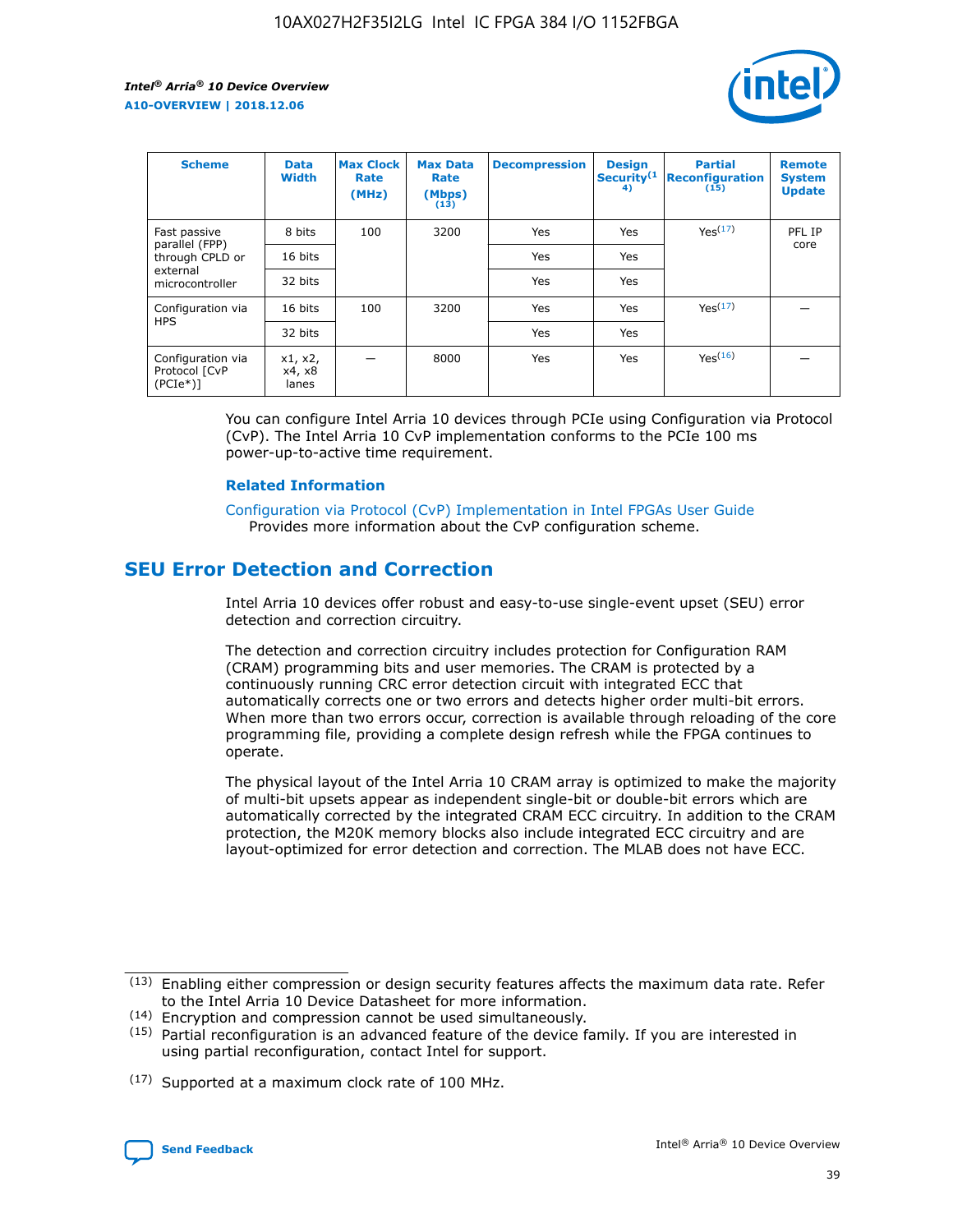

# **Power Management**

Intel Arria 10 devices leverage the advanced 20 nm process technology, a low 0.9 V core power supply, an enhanced core architecture, and several optional power reduction techniques to reduce total power consumption by as much as 40% compared to Arria V devices and as much as 60% compared to Stratix V devices.

The optional power reduction techniques in Intel Arria 10 devices include:

- **SmartVID**—a code is programmed into each device during manufacturing that allows a smart regulator to operate the device at lower core  $V_{CC}$  while maintaining performance
- **Programmable Power Technology**—non-critical timing paths are identified by the Intel Quartus Prime software and the logic in these paths is biased for low power instead of high performance
- **Low Static Power Options**—devices are available with either standard static power or low static power while maintaining performance

Furthermore, Intel Arria 10 devices feature Intel's industry-leading low power transceivers and include a number of hard IP blocks that not only reduce logic resources but also deliver substantial power savings compared to soft implementations. In general, hard IP blocks consume up to 90% less power than the equivalent soft logic implementations.

# **Incremental Compilation**

The Intel Quartus Prime software incremental compilation feature reduces compilation time and helps preserve performance to ease timing closure. The incremental compilation feature enables the partial reconfiguration flow for Intel Arria 10 devices.

Incremental compilation supports top-down, bottom-up, and team-based design flows. This feature facilitates modular, hierarchical, and team-based design flows where different designers compile their respective design sections in parallel. Furthermore, different designers or IP providers can develop and optimize different blocks of the design independently. These blocks can then be imported into the top level project.

# **Document Revision History for Intel Arria 10 Device Overview**

| <b>Document</b><br><b>Version</b> | <b>Changes</b>                                                                                                                                                                                                                                                              |
|-----------------------------------|-----------------------------------------------------------------------------------------------------------------------------------------------------------------------------------------------------------------------------------------------------------------------------|
| 2018.12.06                        | Added links to Intel Arria 10 device errata documents.<br>Removed automotive temperature option from the Intel Arria 10 GX devices.<br>Removed -3 fabric speed grade from the Intel Arria 10 GT devices.<br>Updated power options for the Intel Arria 10 GX and GT devices. |
| 2018.04.09                        | Updated the lowest $V_{CC}$ from 0.83 V to 0.82 V in the topic listing a summary of the device features.                                                                                                                                                                    |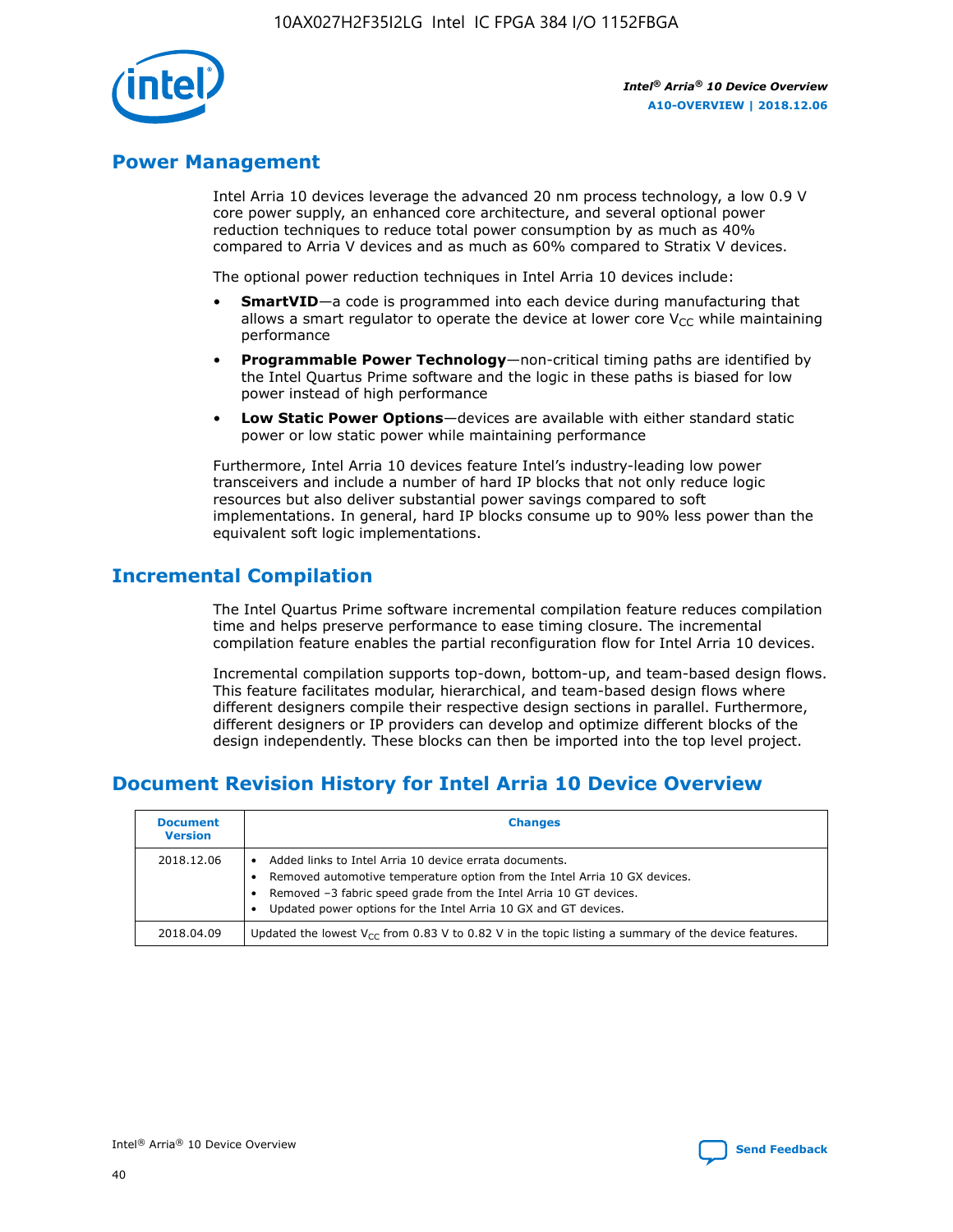*Intel® Arria® 10 Device Overview* **A10-OVERVIEW | 2018.12.06**



| <b>Date</b>    | <b>Version</b> | <b>Changes</b>                                                                                                                                                                                                                                                                                                                                                                                                                                                                                                                                                                                                                                                                                                                                                                                                                                                                                                                                                                         |
|----------------|----------------|----------------------------------------------------------------------------------------------------------------------------------------------------------------------------------------------------------------------------------------------------------------------------------------------------------------------------------------------------------------------------------------------------------------------------------------------------------------------------------------------------------------------------------------------------------------------------------------------------------------------------------------------------------------------------------------------------------------------------------------------------------------------------------------------------------------------------------------------------------------------------------------------------------------------------------------------------------------------------------------|
| January 2018   | 2018.01.17     | Updated the maximum data rate for HPS (Intel Arria 10 SX devices<br>external memory interface DDR3 controller from 2,166 Mbps to 2,133<br>Mbps.<br>Updated maximum frequency supported for half rate QDRII and QDRII<br>+ SRAM to 633 MHz in Memory Standards Supported by the Soft<br>Memory Controller table.<br>Updated transceiver backplane capability to 12.5 Gbps.<br>$\bullet$<br>Removed transceiver speed grade 5 in Sample Ordering Core and<br>$\bullet$<br>Available Options for Intel Arria 10 GX Devices figure.<br>Removed package code 40, low static power, SmartVID, industrial, and<br>military operating temperature support from Sample Ordering Core and<br>Available Options for Intel Arria 10 GT Devices figure.<br>Updated short reach transceiver rate for Intel Arria 10 GT devices to<br>25.8 Gbps.<br>Removed On-Die Instrumentation - EyeQ and Jitter Margin Tool<br>support from PMA Features of the Transceivers in Intel Arria 10 Devices<br>table. |
| September 2017 | 2017.09.20     | Updated the maximum speed of the DDR4 external memory interface from<br>1,333 MHz/2,666 Mbps to 1,200 MHz/2,400 Mbps.                                                                                                                                                                                                                                                                                                                                                                                                                                                                                                                                                                                                                                                                                                                                                                                                                                                                  |
| July 2017      | 2017.07.13     | Corrected the automotive temperature range in the figure showing the<br>available options for the Intel Arria 10 GX devices from "-40°C to 100°C"<br>to "-40°C to 125°C".                                                                                                                                                                                                                                                                                                                                                                                                                                                                                                                                                                                                                                                                                                                                                                                                              |
| July 2017      | 2017.07.06     | Added automotive temperature option to Intel Arria 10 GX device family.                                                                                                                                                                                                                                                                                                                                                                                                                                                                                                                                                                                                                                                                                                                                                                                                                                                                                                                |
| May 2017       | 2017.05.08     | Corrected protocol names with "1588" to "IEEE 1588v2".<br>$\bullet$<br>Updated the vertical migration table to remove vertical migration<br>$\bullet$<br>between Intel Arria 10 GX and Intel Arria 10 SX device variants.<br>Removed all "Preliminary" marks.<br>$\bullet$                                                                                                                                                                                                                                                                                                                                                                                                                                                                                                                                                                                                                                                                                                             |
| March 2017     | 2017.03.15     | Removed the topic about migration from Intel Arria 10 to Intel Stratix<br>$\bullet$<br>10 devices.<br>Rebranded as Intel.<br>$\bullet$                                                                                                                                                                                                                                                                                                                                                                                                                                                                                                                                                                                                                                                                                                                                                                                                                                                 |
| October 2016   | 2016.10.31     | Removed package F36 from Intel Arria 10 GX devices.<br>Updated Intel Arria 10 GT sample ordering code and maximum GX<br>$\bullet$<br>transceiver count. Intel Arria 10 GT devices are available only in the<br>SF45 package option with a maximum of 72 transceivers.                                                                                                                                                                                                                                                                                                                                                                                                                                                                                                                                                                                                                                                                                                                  |
| May 2016       | 2016.05.02     | Updated the FPGA Configuration and HPS Booting topic.<br>$\bullet$<br>Remove V <sub>CC</sub> PowerManager from the Summary of Features, Power<br>Management and Arria 10 Device Variants and packages topics. This<br>feature is no longer supported in Arria 10 devices.<br>Removed LPDDR3 from the Memory Standards Supported by the HPS<br>Hard Memory Controller table in the Memory Standards Supported by<br>Intel Arria 10 Devices topic. This standard is only supported by the<br>FPGA.<br>Removed transceiver speed grade 5 from the Device Variants and<br>Packages topic for Arria 10 GX and SX devices.                                                                                                                                                                                                                                                                                                                                                                   |
| February 2016  | 2016.02.11     | Changed the maximum Arria 10 GT datarate to 25.8 Gbps and the<br>minimum datarate to 1 Gbps globally.<br>Revised the state for Core clock networks in the Summary of Features<br>$\bullet$<br>topic.<br>Changed the transceiver parameters in the "Summary of Features for<br>$\bullet$<br>Arria 10 Devices" table.<br>• Changed the transceiver parameters in the "Maximum Resource Counts<br>for Arria 10 GT Devices" table.<br>Changed the package availability for GT devices in the "Package Plan<br>for Arria 10 GT Devices" table.<br>Changed the package configurations for GT devices in the "Migration"<br>Capability Across Arria 10 Product Lines" figure.<br>continued                                                                                                                                                                                                                                                                                                    |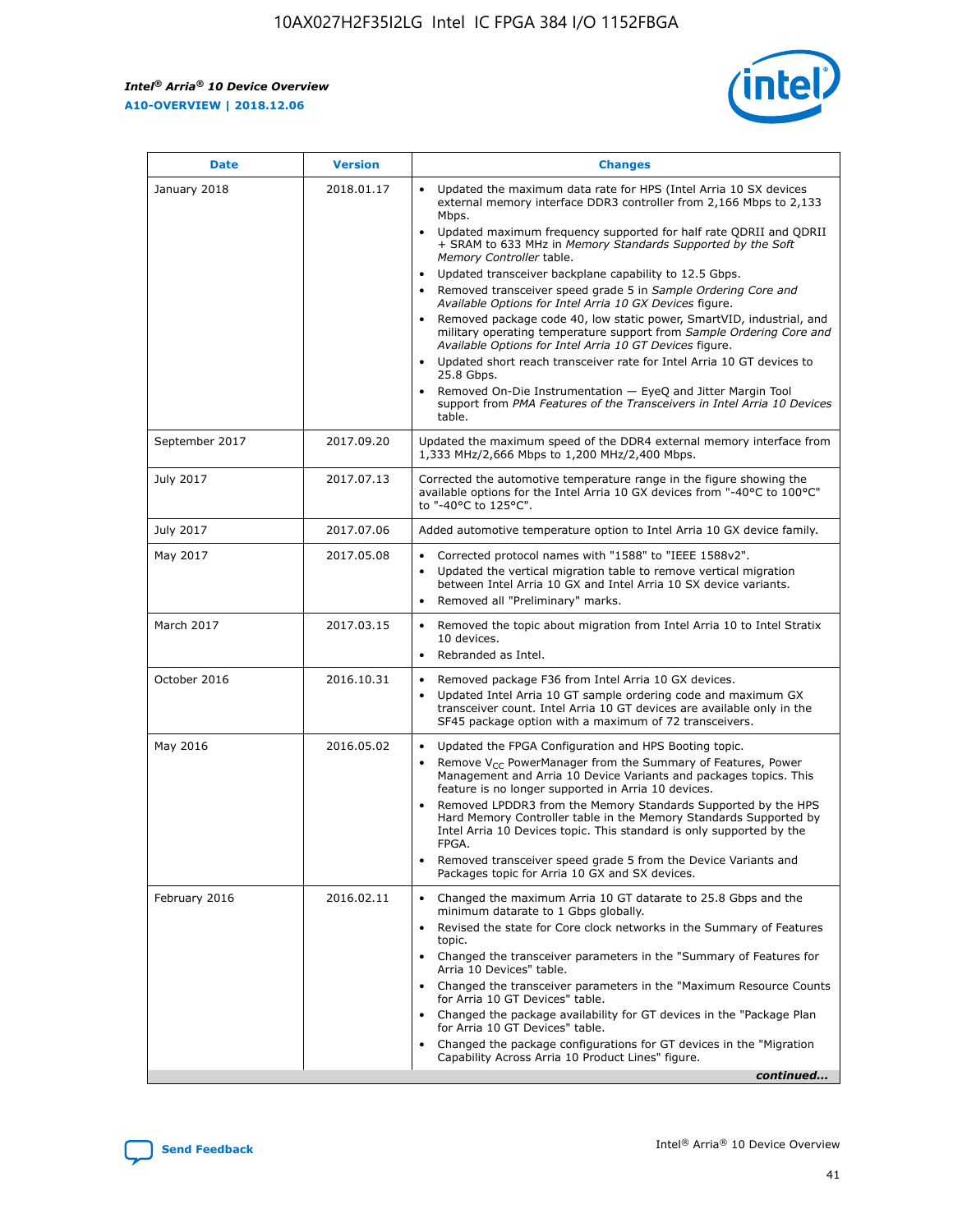

| <b>Date</b>   | <b>Version</b> | <b>Changes</b>                                                                                                                                                               |
|---------------|----------------|------------------------------------------------------------------------------------------------------------------------------------------------------------------------------|
|               |                | • Changed transceiver parameters in the "Low Power Serial Transceivers"<br>section.                                                                                          |
|               |                | Changed the transceiver descriptions in the "Device Variants for the<br>Arria 10 Device Family" table.                                                                       |
|               |                | Changed the "Sample Ordering Code and Available Options for Arria 10<br>GT Devices" figure.                                                                                  |
|               |                | Changed the datarates for GT devices in the "PMA Features" section.                                                                                                          |
|               |                | Changed the datarates for GT devices in the "PCS Features" section.                                                                                                          |
| December 2015 | 2015.12.14     | Updated the number of M20K memory blocks for Arria 10 GX 660 from<br>2133 to 2131 and corrected the total RAM bit from 48,448 Kb to<br>48,408 Kb.                            |
|               |                | Corrected the number of DSP blocks for Arria 10 GX 660 from 1688 to<br>$\bullet$<br>1687 in the table listing floating-point arithmetic resources.                           |
| November 2015 | 2015.11.02     | Updated the maximum resources for Arria 10 GX 220, GX 320, GX 480,<br>GX 660, SX 220, SX 320, SX 480, and SX 660.                                                            |
|               |                | • Updated resource count for Arria 10 GX 320, GX 480, GX 660, SX 320,<br>SX 480, a SX 660 devices in Number of Multipliers in Intel Arria 10<br><b>Devices</b> table.        |
|               |                | Updated the available options for Arria 10 GX, GT, and SX.                                                                                                                   |
|               |                | Changed instances of Quartus II to Quartus Prime.<br>$\bullet$                                                                                                               |
| June 2015     | 2015.06.15     | Corrected label for Intel Arria 10 GT product lines in the vertical migration<br>figure.                                                                                     |
| May 2015      | 2015.05.15     | Corrected the DDR3 half rate and quarter rate maximum frequencies in the<br>table that lists the memory standards supported by the Intel Arria 10 hard<br>memory controller. |
| May 2015      | 2015.05.04     | • Added support for 13.5G JESD204b in the Summary of Features table.<br>Added a link to Arria 10 GT Channel Usage in the Arria 10 GT Package<br>$\bullet$<br>Plan topic.     |
|               |                | • Added a note to the table, Maximum Resource Counts for Arria 10 GT<br>devices.                                                                                             |
|               |                | • Updated the power requirements of the transceivers in the Low Power<br>Serial Transceivers topic.                                                                          |
| January 2015  | 2015.01.23     | • Added floating point arithmetic features in the Summary of Features<br>table.                                                                                              |
|               |                | • Updated the total embedded memory from 38.38 megabits (Mb) to<br>65.6 Mb.                                                                                                  |
|               |                | • Updated the table that lists the memory standards supported by Intel<br>Arria 10 devices.                                                                                  |
|               |                | Removed support for DDR3U, LPDDR3 SDRAM, RLDRAM 2, and DDR2.                                                                                                                 |
|               |                | Moved RLDRAM 3 support from hard memory controller to soft memory<br>controller. RLDRAM 3 support uses hard PHY with soft memory<br>controller.                              |
|               |                | Added soft memory controller support for QDR IV.<br>$\bullet$                                                                                                                |
|               |                | Updated the maximum resource count table to include the number of<br>$\bullet$<br>hard memory controllers available in each device variant.                                  |
|               |                | Updated the transceiver PCS data rate from 12.5 Gbps to 12 Gbps.<br>$\bullet$                                                                                                |
|               |                | Updated the max clock rate of PS, FPP x8, FPP x16, and Configuration<br>via HPS from 125 MHz to 100 MHz.                                                                     |
|               |                | Added a feature for fractional synthesis PLLs: PLL cascading.<br>$\bullet$                                                                                                   |
|               |                | Updated the HPS programmable general-purpose I/Os from 54 to 62.                                                                                                             |
|               |                | continued                                                                                                                                                                    |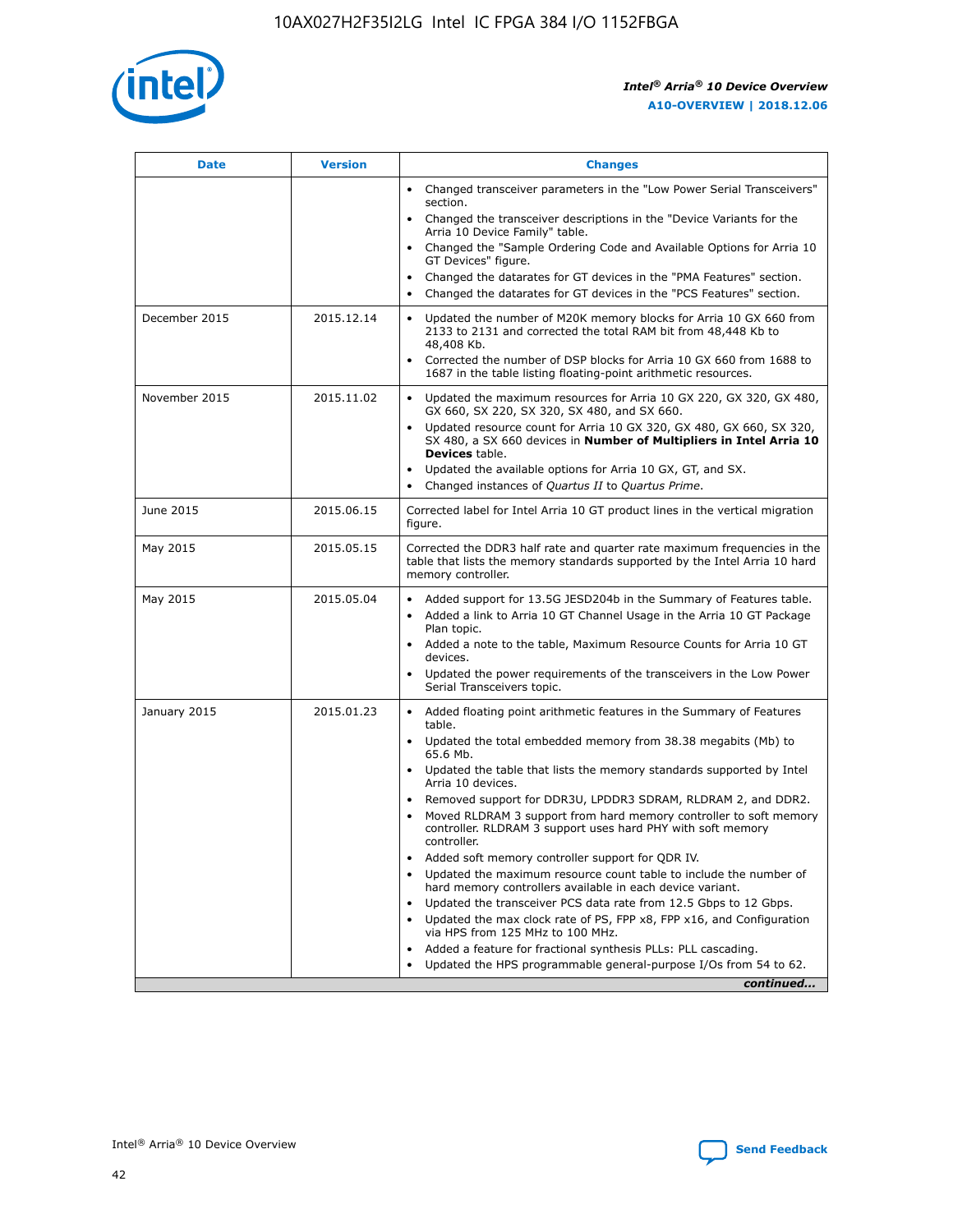r



| <b>Date</b>    | <b>Version</b> | <b>Changes</b>                                                                                                                                                                                                                                                                                                                                                                                                                                                                                                                         |
|----------------|----------------|----------------------------------------------------------------------------------------------------------------------------------------------------------------------------------------------------------------------------------------------------------------------------------------------------------------------------------------------------------------------------------------------------------------------------------------------------------------------------------------------------------------------------------------|
| September 2014 | 2014.09.30     | Corrected the 3 V I/O and LVDS I/O counts for F35 and F36 packages<br>of Arria 10 GX.<br>Corrected the 3 V I/O, LVDS I/O, and transceiver counts for the NF40<br>$\bullet$<br>package of the Arria GX 570 and 660.<br>Removed 3 V I/O, LVDS I/O, and transceiver counts for the NF40<br>package of the Arria GX 900 and 1150. The NF40 package is not<br>available for Arria 10 GX 900 and 1150.                                                                                                                                       |
| August 2014    | 2014.08.18     | Updated Memory (Kb) M20K maximum resources for Arria 10 GX 660<br>devices from 42,660 to 42,620.<br>Added GPIO columns consisting of LVDS I/O Bank and 3V I/O Bank in<br>$\bullet$<br>the Package Plan table.<br>Added how to use memory interface clock frequency higher than 533<br>$\bullet$<br>MHz in the I/O vertical migration.<br>Added information to clarify that RLDRAM3 support uses hard PHY with<br>$\bullet$<br>soft memory controller.<br>Added variable precision DSP blocks support for floating-point<br>arithmetic. |
| June 2014      | 2014.06.19     | Updated number of dedicated I/Os in the HPS block to 17.                                                                                                                                                                                                                                                                                                                                                                                                                                                                               |
| February 2014  | 2014.02.21     | Updated transceiver speed grade options for GT devices in Figure 2.                                                                                                                                                                                                                                                                                                                                                                                                                                                                    |
| February 2014  | 2014.02.06     | Updated data rate for Arria 10 GT devices from 28.1 Gbps to 28.3 Gbps.                                                                                                                                                                                                                                                                                                                                                                                                                                                                 |
| December 2013  | 2013.12.10     | Updated the HPS memory standards support from LPDDR2 to LPDDR3.<br>Updated HPS block diagram to include dedicated HPS I/O and FPGA<br>$\bullet$<br>Configuration blocks as well as repositioned SD/SDIO/MMC, DMA, SPI<br>and NAND Flash with ECC blocks.                                                                                                                                                                                                                                                                               |
| December 2013  | 2013.12.02     | Initial release.                                                                                                                                                                                                                                                                                                                                                                                                                                                                                                                       |